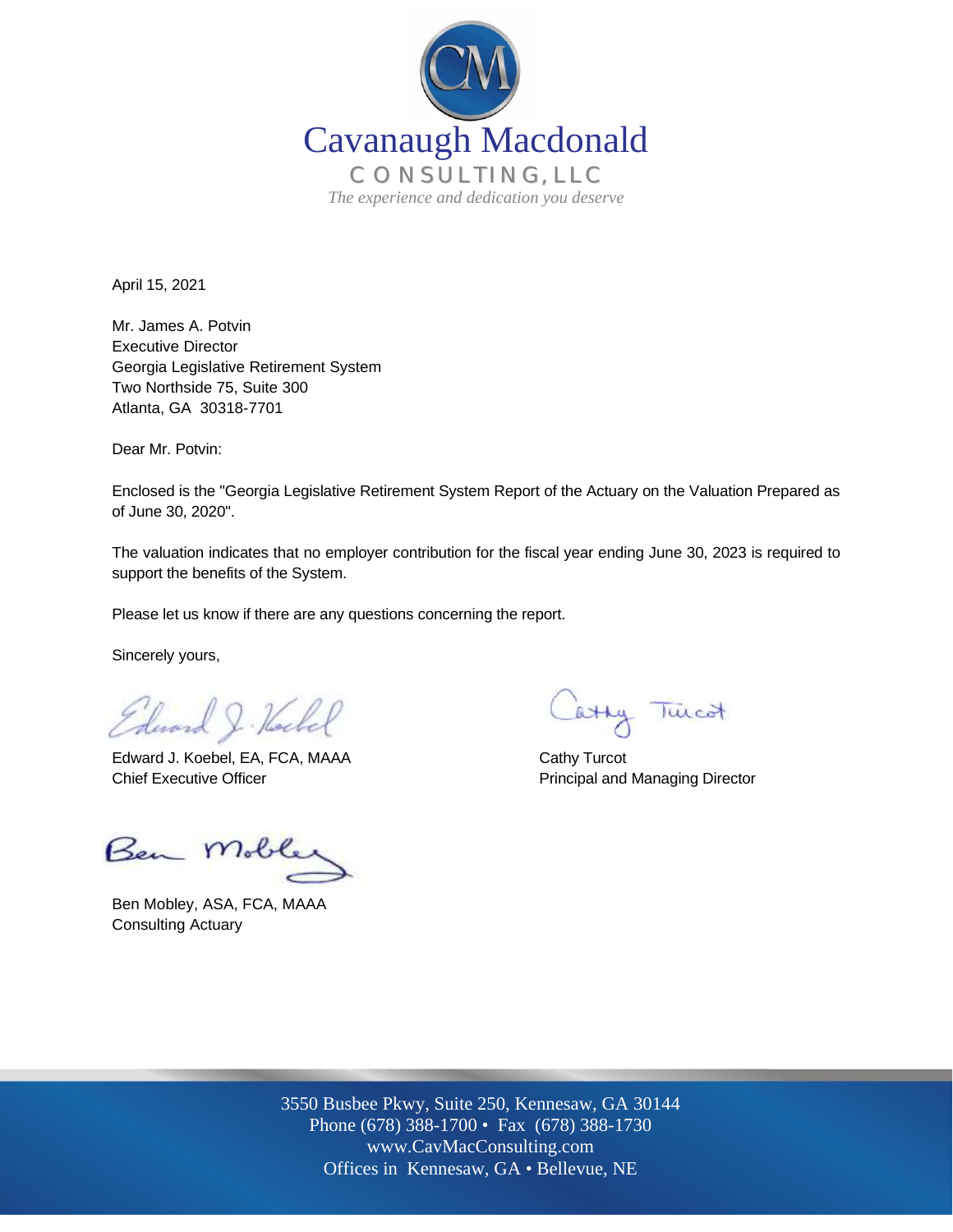

The experience and dedication you deserve



### **GEORGIA LEGISLATIVE RETIREMENT SYSTEM**

### **REPORT OF THE ACTUARY ON THE VALUATION PREPARED AS OF JUNE 30, 2020**



www.CavMacConsulting.com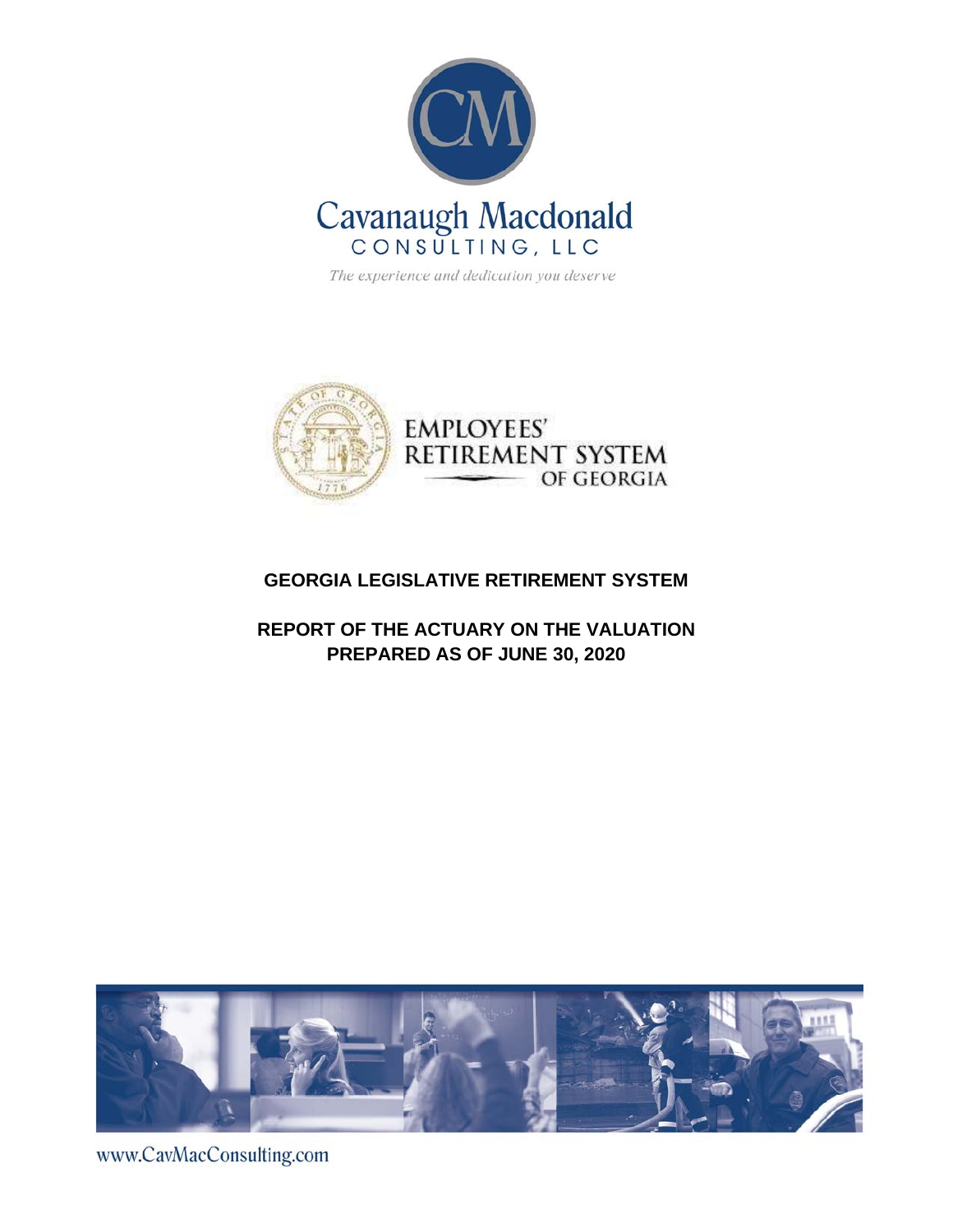

April 15, 2021

Board of Trustees Legislative Retirement System of Georgia Two Northside 75, Suite 300 Atlanta, GA 30318-7701

Attention: Mr. James Potvin, Executive Director

Members of the Board:

Section 47-6-22 of the law governing the operation of the Georgia Legislative Retirement System provides that the actuary shall make annual valuations of the contingent assets and liabilities of the Retirement System on the basis of regular interest and the tables last adopted by the Board of Trustees. We have submitted the report giving the results of the actuarial valuation of the System prepared as of June 30, 2020. The report indicates that no annual employer contributions for the fiscal year ending June 30, 2023 are required to support the benefits of the System.

Since the previous valuation, various economic and demographic assumptions and actuarial methods have been revised to reflect the results of the experience investigation for the five-year period ending June 30, 2019. A complete list of the changes is provided on page 2 of this report.

In preparing the valuation, the actuary relied on data provided by the System. While not verifying data at the source, the actuary performed tests for consistency and reasonableness. Our firm, as actuary, is responsible for all of the actuarial trend data in the financial section of the annual report and the supporting schedules in the actuarial section of the annual report.

In our opinion, the valuation is complete and accurate, and the methodology and assumptions are reasonable as a basis for the valuation. The valuation takes into account the effect of all amendments to the System enacted through the 2020 session of the General Assembly.

Effective with the June 30, 2017 valuation, the assumed rate of return will be reduced by 0.10% (10 basis points) from the immediate prior actuarial valuation, as long as the actual rate of return for the fiscal year ending with the current valuation date exceeds the assumed rate of return from the immediate prior actuarial valuation. The assumed rate of return may not decrease below 7.00% net of investment expenses. Since the actual rate of return for the year ending June 30, 2020 was less than 7.30%, the assumed rate of return used in the current valuation remained at 7.30%.

> Off Offices in Kennesaw, GA • Bellevue, NE 3550 Busbee Pkwy, Suite 250, Kennesaw, GA 30144 Phone (678) 388-1700 • Fax (678) 388-1730 www.CavMacConsulting.com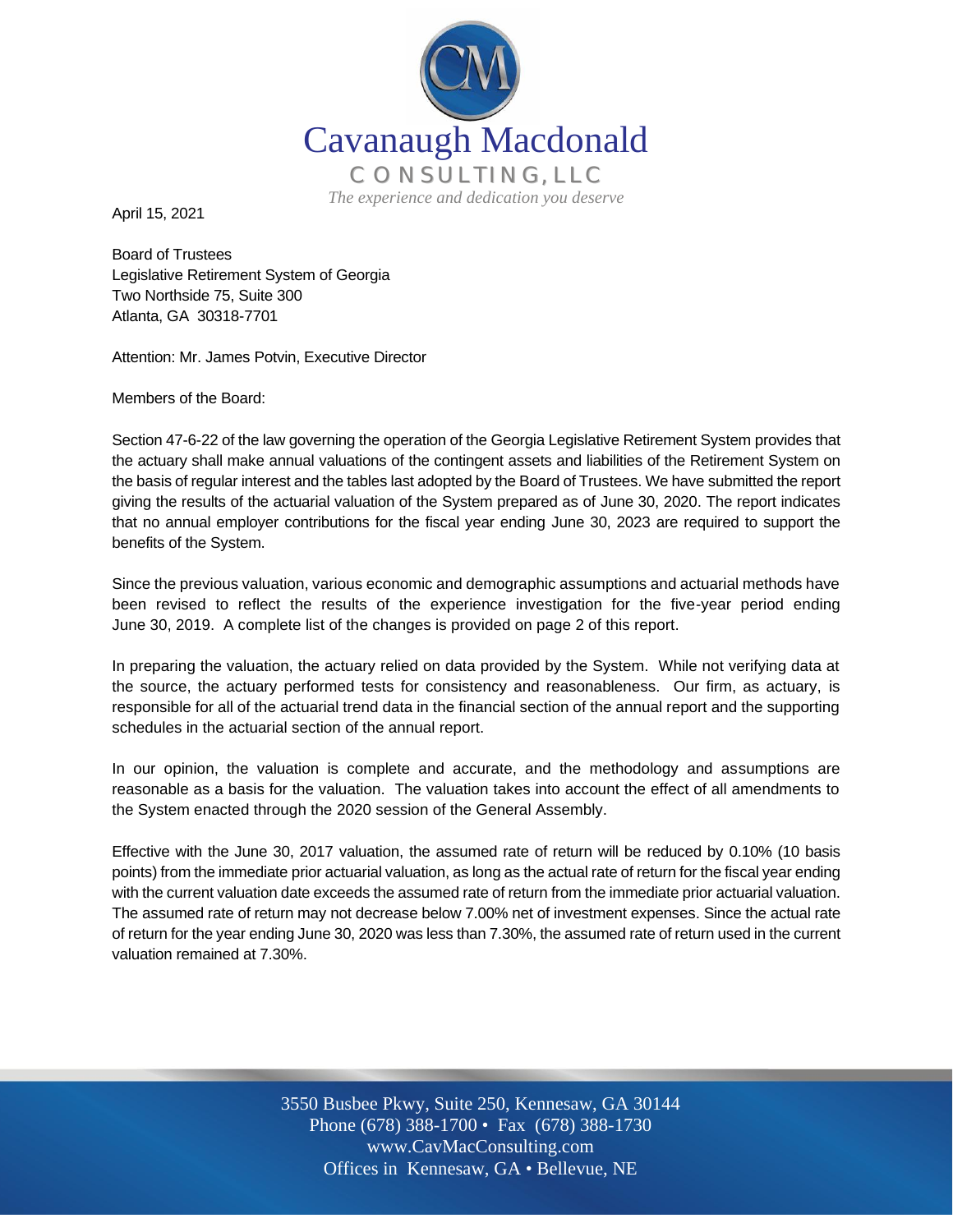

April 15, 2021 Board of Trustees Page 2

The System is funded on an actuarial reserve basis. The actuarial assumptions recommended by the actuary and adopted by the Board are in the aggregate reasonably related to the experience under the System and to reasonable expectations of anticipated experience under the System. The assumptions and methods used for financial reporting purposes meet the parameters set by Actuarial Standards of Practice (ASOPs). The funding objective of the plan is that contribution rates over time will remain level as a dollar per active member. The valuation method used is the entry age normal cost method. The normal contribution rate to cover current cost has been determined as a level dollar per active member. Gains and losses are reflected in the total unfunded accrued liability which is negative and being amortized as a level dollar per active member in accordance with the funding policy adopted by the Board.

The Plan and the employers are required to comply with the financial reporting requirements of GASB Statements No. 67 and 68. The necessary disclosure information is provided in separate supplemental reports.

We have provided the following information and supporting schedules for the Actuarial Section of the Comprehensive Annual Financial Report:

- Summary of Actuarial Assumptions
- Schedule of Active Members
- Schedule of Funding Progress
- Schedule of Retirees Added to and Removed from Rolls
- Analysis of Change in Unfunded Accrued Liability
- Solvency Test Results

The System is being funded in conformity with the minimum funding standard set forth in Code Section 47-20-10 of the Public Retirement Systems Standards Law and the funding policy adopted by the Board. In our opinion the System is operating on an actuarially sound basis. Assuming that contributions to the System are made by the employer from year to year in the future at the rates recommended on the basis of the successive actuarial valuations, the continued sufficiency of the retirement fund to provide the benefits called for under the System may be safely anticipated.

This is to certify that the independent consulting actuary is a member of the American Academy of Actuaries and has experience in performing valuations for public retirement systems, that the valuation was prepared in accordance with principles of practice prescribed by the Actuarial Standards Board, and that the actuarial calculations were performed by qualified actuaries in accordance with accepted actuarial procedures, based on the current provisions of the retirement system and on actuarial assumptions that are internally consistent and reasonably based on the actual experience of the System.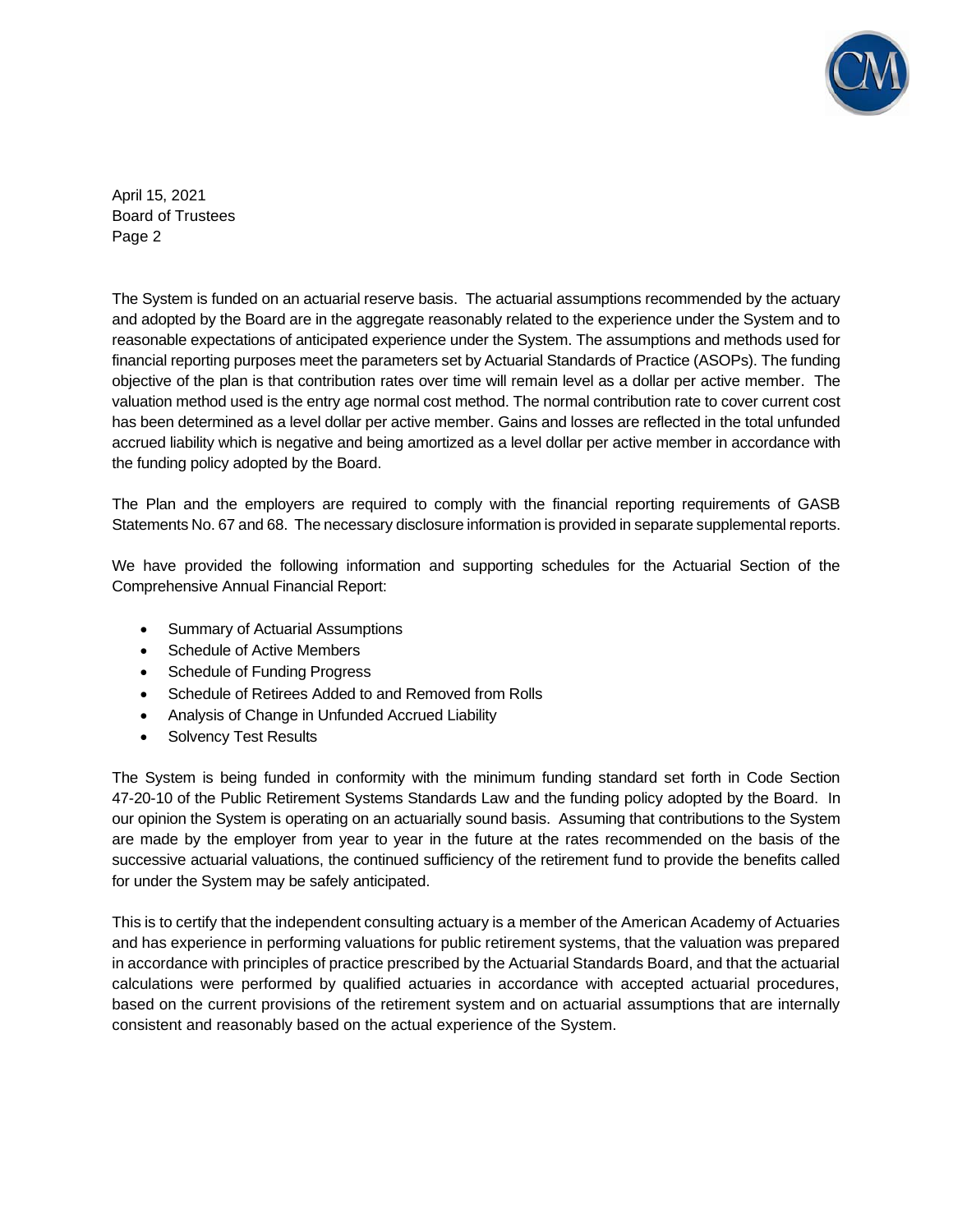

April 15, 2021 Board of Trustees Page 3

We note that as we are preparing this report, the world is in the midst of a pandemic. We have considered available information, but do not believe that there is yet sufficient data to warrant the modification of any of our assumptions prior to the upcoming experience study.

In order to prepare the results in this report, we have utilized appropriate actuarial models that were developed for this purpose. These models use assumptions about future contingent events along with recognized actuarial approaches to develop the needed results.

Future actuarial results may differ significantly from the current results presented in this report due to such factors as the following: plan experience differing from that anticipated by the economic or demographic assumptions; changes in economic or demographic assumptions; increases or decreases expected as part of the natural operation of the methodology used for these measurements (such as the end of an amortization period or additional cost or contribution requirements based on the plan's funded status); and changes in plan provisions or applicable law. Since the potential impact of such factors is outside the scope of a normal annual actuarial valuation, an analysis of the range of results is not presented herein.

The actuarial computations presented in this report are for purposes of determining the recommended funding amounts for the System. Use of these computations for purposes other than meeting these requirements may not be appropriate.

Sincerely yours,

Edward J. Hockel

Edward J. Koebel, EA, FCA, MAAA Cathy Turcot Chief Executive Officer **Principal and Managing Director** Principal and Managing Director

Ben Moble

Ben Mobley, ASA, FCA, MAAA Consulting Actuary

Catty Tincot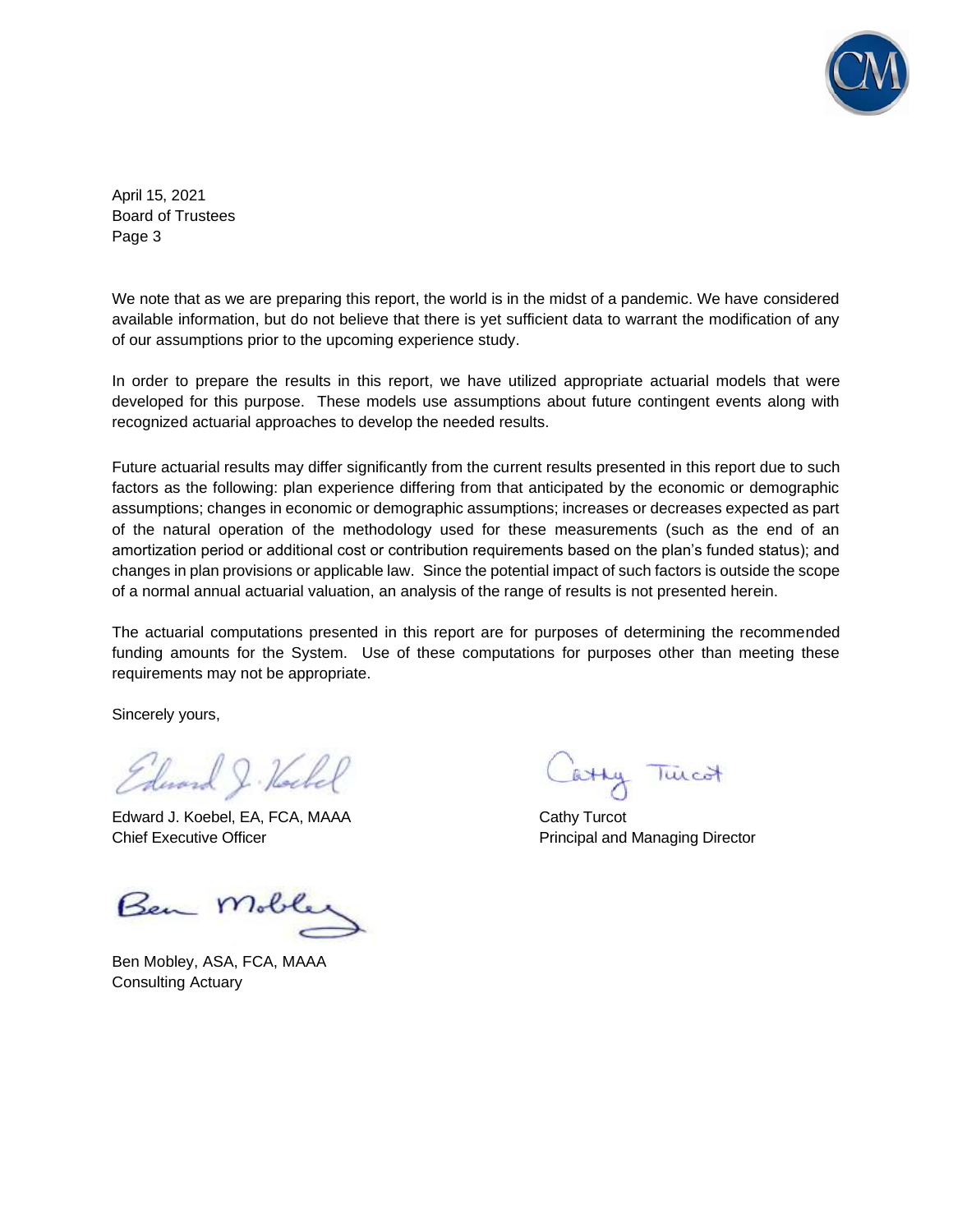### **Table of Contents**



| <b>Section</b>  | <u>Item</u>                                                              | Page No. |
|-----------------|--------------------------------------------------------------------------|----------|
| $\mathsf I$     | <b>Summary of Principal Results</b>                                      | 1        |
| $\mathbf{I}$    | Membership                                                               | 4        |
| $\mathbf{III}$  | Assets                                                                   | 5        |
| IV              | <b>Comments on Valuation</b>                                             | 6        |
| V               | Contributions Payable by Employers                                       | 8        |
| VI              | Accounting Information                                                   | 9        |
| VII             | Experience                                                               | 11       |
| VIII            | <b>Risk Assessment</b>                                                   | 13       |
| <b>Schedule</b> |                                                                          |          |
| A               | <b>Valuation Balance Sheet</b>                                           | 16       |
| B               | Development of the Actuarial Value of Assets                             | 17       |
| C               | Summary of Receipts and Disbursements                                    | 18       |
| D               | Outline of Actuarial Assumptions and Methods                             | 19       |
| Е               | <b>Actuarial Cost Method</b>                                             | 22       |
| F               | <b>Board Funding Policy</b>                                              | 23       |
| G               | Amortization of UAAL                                                     | 26       |
| H               | Summary of Main Plan Provisions as Interpreted<br>for Valuation Purposes | 34       |
| I               | Tables of Membership Data                                                | 36       |
| J               | <b>Comprehensive Annual Financial Report Schedules</b>                   | 39       |

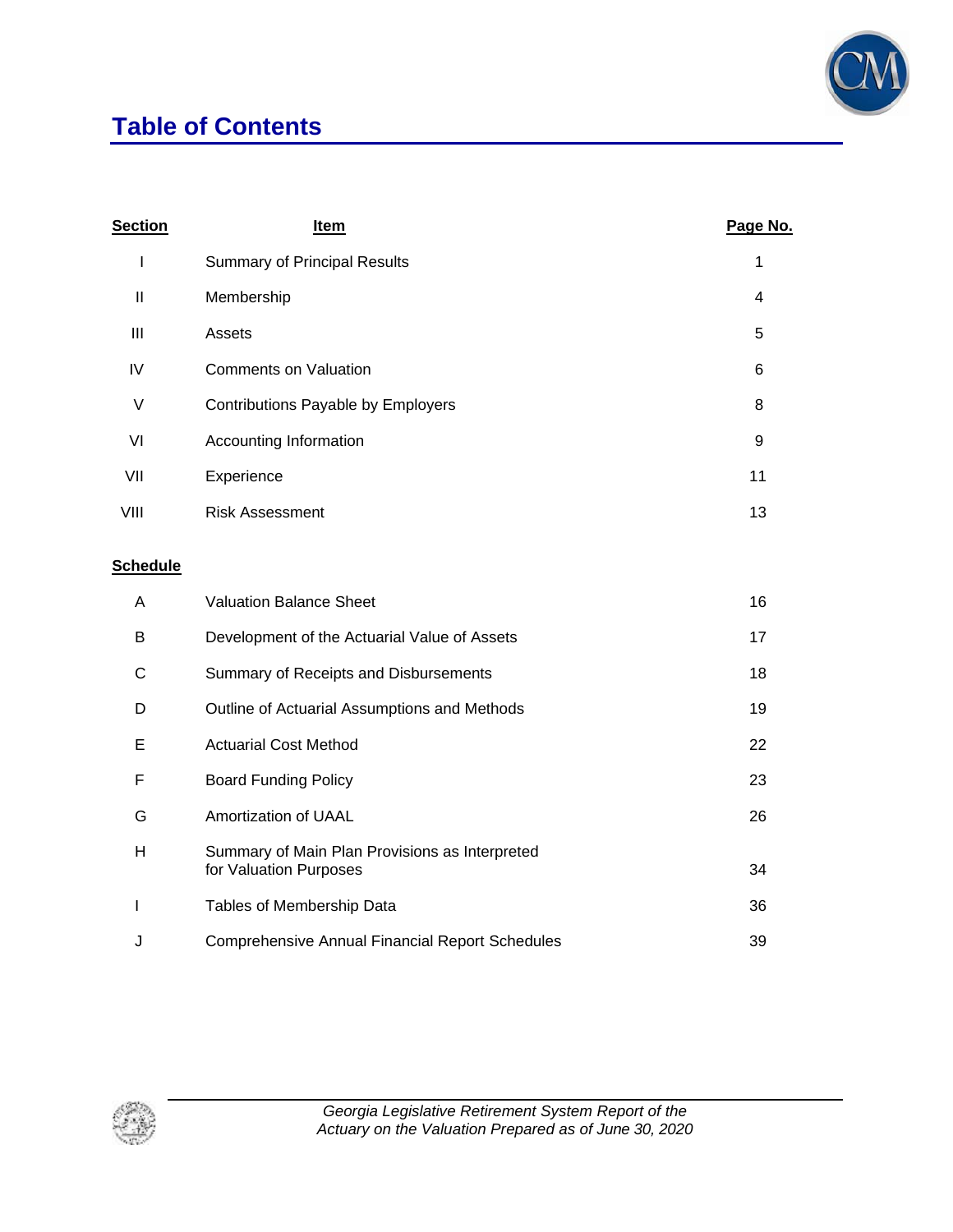

## **Section I – Summary of Principal Results**

1. For convenience of reference, the principal results of the valuation and a comparison with the

preceding year's results are summarized below:

| <b>Valuation Date</b>                                                                                       |          | <b>June 30, 2020</b>           |          | <b>June 30, 2019</b>          |
|-------------------------------------------------------------------------------------------------------------|----------|--------------------------------|----------|-------------------------------|
| Number of active members:                                                                                   |          | 219                            |          | 221                           |
| Retired members and beneficiaries:<br>Number<br>Annual allowances                                           | \$       | 269<br>1,690,414               | \$       | 269<br>1,717,772              |
| Deferred Vested Members:<br>Number<br>Annual allowances                                                     | \$       | 76<br>365,435                  | \$       | 82<br>396,502                 |
| Assets:<br><b>Fair Value</b><br><b>Actuarial Value</b>                                                      | \$       | 34,568,000<br>34,661,000       | \$       | 34,540,000<br>34,153,000      |
| <b>Valuation Interest Rate</b>                                                                              |          | 7.30%                          |          | 7.30%                         |
| Unfunded actuarial accrued liability                                                                        | \$       | (9, 118, 413)                  | \$       | (8,439,153)                   |
| Amortization period (years)                                                                                 |          | $N/A^*$                        |          | $N/A^*$                       |
| Funded Ratio based on Actuarial Value of Assets                                                             |          | 135.7%                         |          | 132.8%                        |
| <b>Contributions for Fiscal Year Ending</b>                                                                 |          | June 30, 2023                  |          | June 30, 2022                 |
| <b>Total Normal Cost**</b><br><b>Less Member Contributions</b><br>Employer Paid Normal Cost**               | \$<br>\$ | 657,589<br>322,815<br>334,774  | \$<br>\$ | 736,798<br>325,762<br>411,036 |
| Actuarially Determined Employer Contribution Rates (ADEC):<br>Normal**<br><b>Accrued liability</b><br>Total | \$<br>\$ | 334,774<br>(334, 774)<br>0     | \$<br>\$ | 411,036<br>(411, 036)<br>0    |
| Employer contribution rate per active member:<br>Normal**<br><b>Accrued liability</b><br>Total              | \$<br>\$ | 1,528.65<br>(1,528.65)<br>0.00 | \$<br>\$ | 1,859.89<br>(1,859.89)<br>0   |

\* If the unfunded actuarial accrued liability is amortized in accordance with the Board's funding policy, the ADEC is less than \$0, which is not allowed under the funding policy. Therefore, the accrued liability contribution has been set such that the total ADEC equals \$0.

\*\* The normal contribution rate includes administrative expenses.

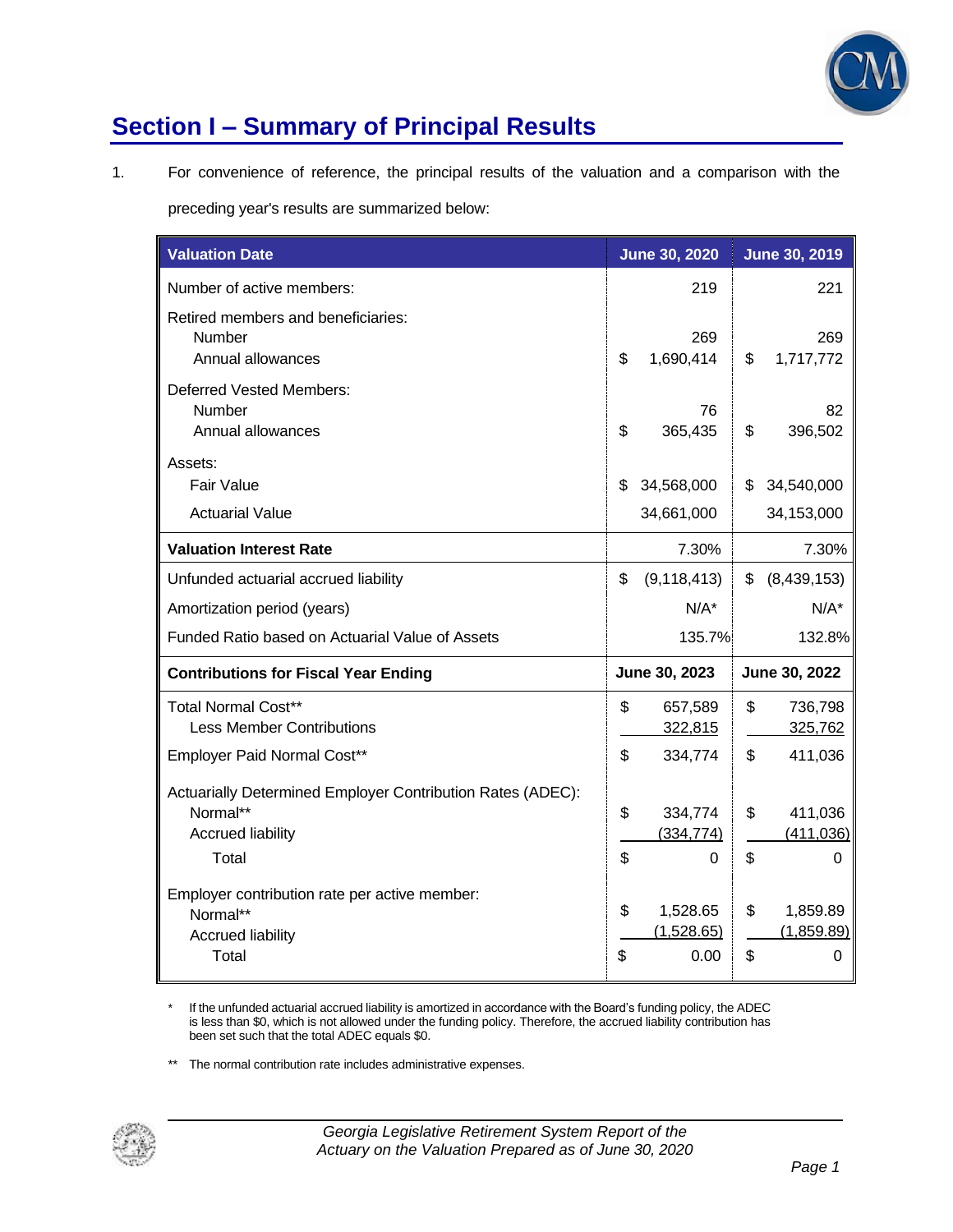

### **Section I – Summary of Principal Results**

- 2. The major benefit and contribution provisions of the System as reflected in the valuation are summarized in Schedule H. The valuation takes into account the effect of amendments of the System enacted through the 2020 session of the General Assembly. The valuation reflects that the Board did not grant the anticipated cost-of-living adjustments to retired members on July 1, 2020 and on January 1, 2021.
- 3. Schedule D of this report outlines the full set of actuarial assumptions used to prepare the current valuation. Since the previous valuation, various economic and demographic assumptions and actuarial methods have been revised to reflect the results of the experience investigation for the five-year period ending June 30, 2019. These revised assumptions were adopted by the Board on December 17, 2020 and are summarized below.

| <b>Summary of Assumptions and Methods</b> |                                                                                                                                                                                        |  |  |  |  |
|-------------------------------------------|----------------------------------------------------------------------------------------------------------------------------------------------------------------------------------------|--|--|--|--|
| <b>Economic Assumptions</b>               |                                                                                                                                                                                        |  |  |  |  |
| <b>Price Inflation</b>                    | Lowered assumption from 2.75% to 2.50%.                                                                                                                                                |  |  |  |  |
| <b>Investment Return</b>                  | Lowered long-term assumption from 7.50% to 7.00%.                                                                                                                                      |  |  |  |  |
| <b>Wage Inflation</b>                     | Lowered assumption from 3.25% to 3.00%.                                                                                                                                                |  |  |  |  |
|                                           | <b>Demographic Assumptions</b>                                                                                                                                                         |  |  |  |  |
| Withdrawal                                | Increased rates for ages 50 and below and decreased rates for ages 55 and<br>over.                                                                                                     |  |  |  |  |
| <b>Pre-Retirement Mortality</b>           | Changed to the Pub-2010 General Employee table, with no adjustments,<br>projected generationally with the MP-2019 scale.                                                               |  |  |  |  |
| <b>Service Retirement</b>                 | Changed assumed rates to better match experience and extended fixed<br>retirement from age 75 to age 80.                                                                               |  |  |  |  |
| <b>Post-Retirement Mortality</b>          | Changed to the Pub-2010 family of mortality tables, with adjustments as<br>outlined in Schedule D to better fit actual experience, projected<br>generationally with the MP-2019 scale. |  |  |  |  |
|                                           | <b>Other Actuarial Methods and Assumptions</b>                                                                                                                                         |  |  |  |  |
| <b>Administrative Expenses</b>            | Changed from budgeted administrative expenses to constant dollar amount<br>of \$300,000.                                                                                               |  |  |  |  |
| <b>Amortization Method</b>                | No change to current method.                                                                                                                                                           |  |  |  |  |
| <b>Asset Smoothing</b>                    | No change to current method.                                                                                                                                                           |  |  |  |  |
| <b>Option Factors</b>                     | Changed option factors to reflect change in mortality rate table.                                                                                                                      |  |  |  |  |
| <b>Valuation Cost Method</b>              | No change to current method.                                                                                                                                                           |  |  |  |  |

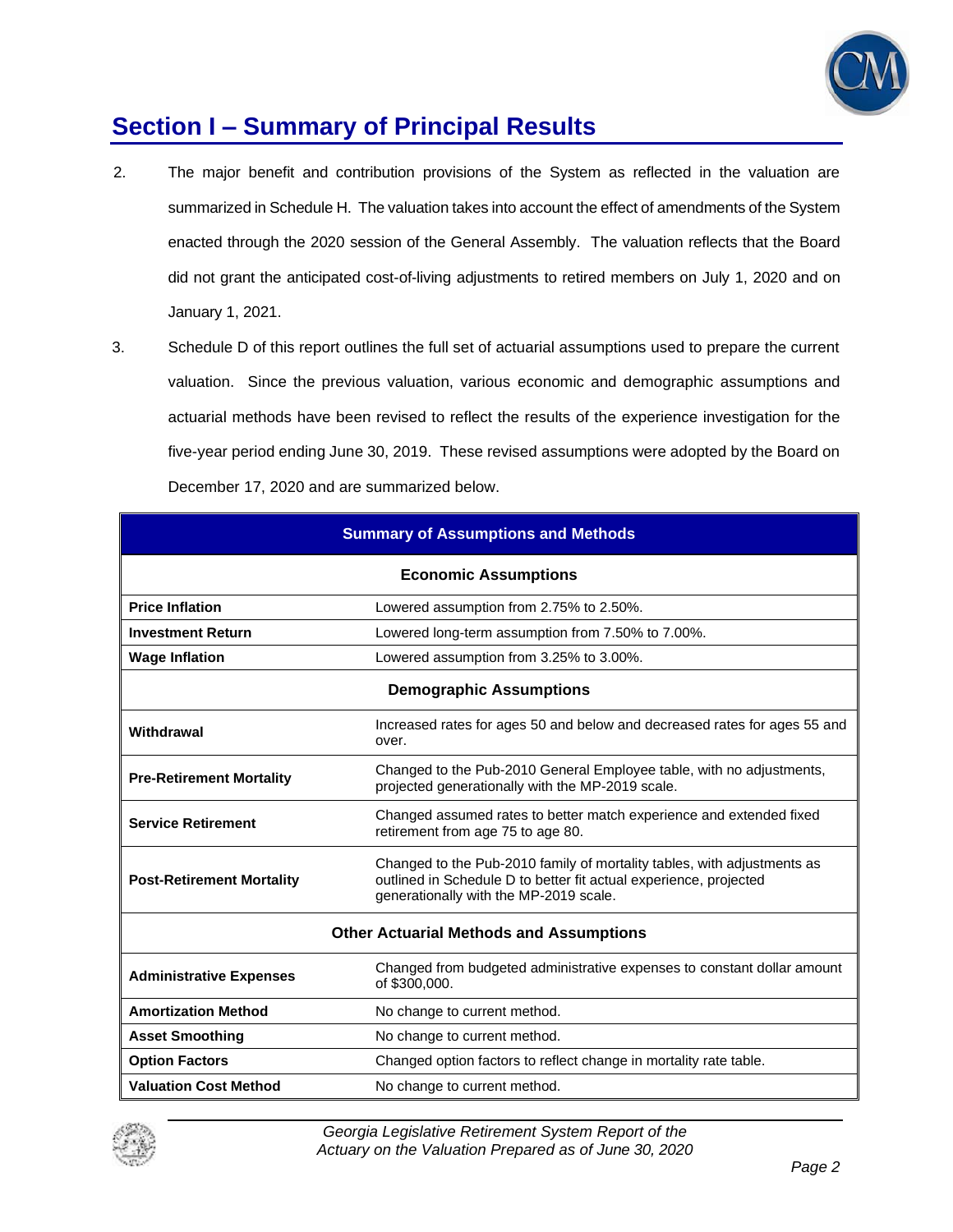

### **Section I – Summary of Principal Results**

- 4. In addition, the Board amended the LRS Funding Policy on December 17, 2020. The LRS funding policy states that beginning with the June 30, 2017 valuation, the long-term annual expected return on assets assumption shall be reduced by 0.10% per year from the immediate prior valuation when the actual rate of return for the fiscal year exceeds the assumed rate. The minimum return assumption stated in the funding policy is 7.00%. The Board policy will continue to require a reduction in the rate of return used in future valuations until a 7.00% return, which is now the longterm annual expected rate of return assumption recommended in the latest experience study, is achieved. The asset return assumption used in the prior actuarial valuation was 7.30%. Since the actual rate of return for the year ending June 30, 2020 was less than 7.30%, the assumed rate of return used in the current valuation remained at 7.30%. The new Board Funding Policy is shown in Schedule F.
- 5. The entry age actuarial cost method was used to prepare the valuation. Schedule E contains a brief description of this method.
- 6. Comments on the valuation results as of June 30, 2020 are given in Section IV, and further discussion of the contributions is set out in Section V.
- 7. We have prepared the Solvency Test and Schedule of Retirants Added to and Removed from the Rolls for the System's Comprehensive Annual Financial Report. These tables are shown in Schedule J.
- 8. The funded ratio shown in the Summary of Principal Results is the ratio of the actuarial value of assets to the accrued liability and would be different if based on fair value of assets. The funded ratio is an indication of progress in funding the promised benefits. This funded ratio does not have any relationship to measuring sufficiency if the plan had to settle its liabilities.

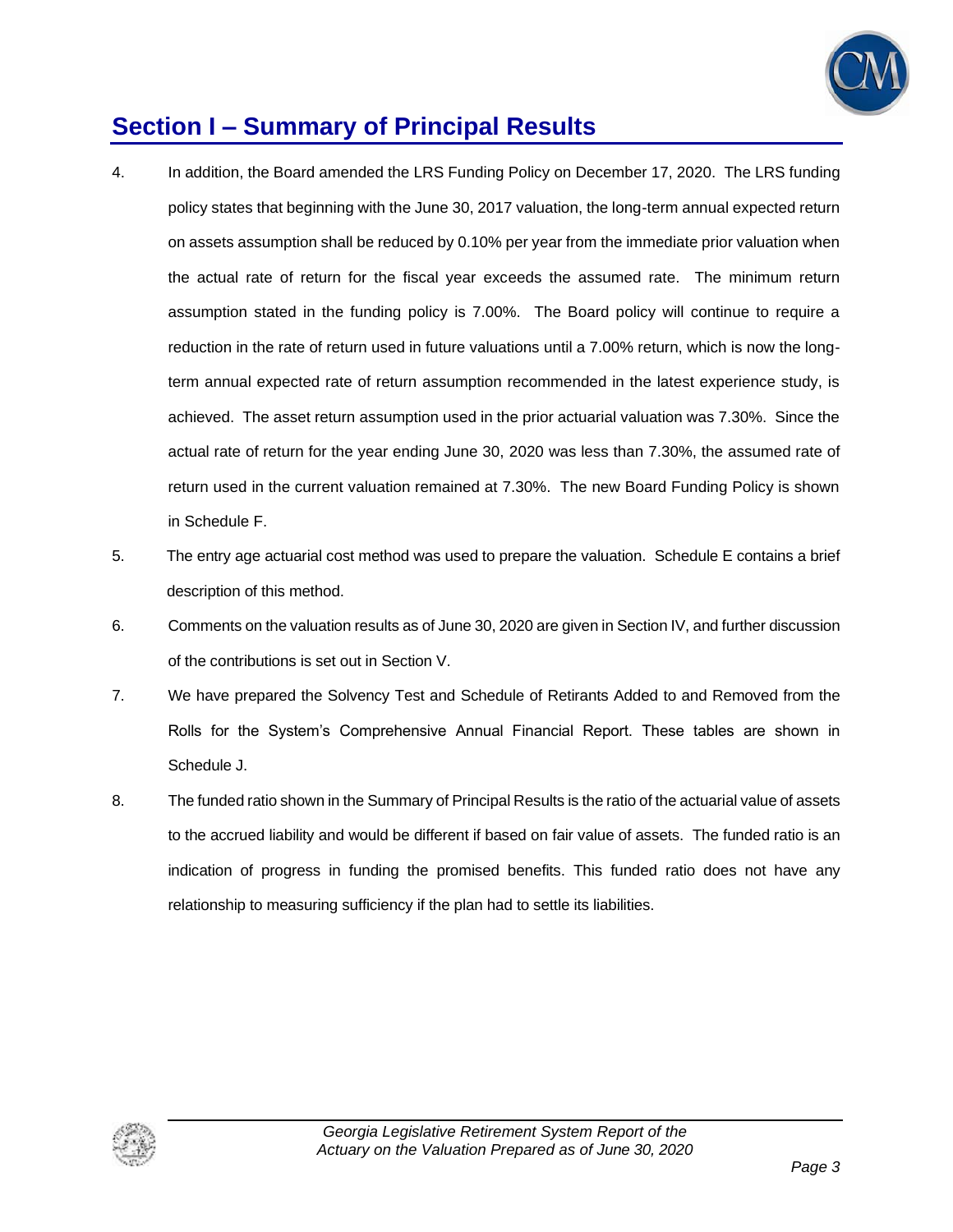

### **Section II – Membership**

- 1. Data regarding the membership of the System for use as a basis of the valuation were furnished by the Retirement System office. The valuation included 219 active members.
- 2. Data was provided by the Retirement System for inactive members who are eligible for deferred vested benefits. The valuation included 76 deferred vested members with annual allowances totaling \$365,435. In addition, there are 94 inactive non-vested members included in the valuation entitled to a refund of member contributions.
- 3. The following table shows the number of retired members and beneficiaries on the roll as of June 30, 2020, together with the amount of their annual allowances payable under the System as of that date.

| <b>GROUP</b>                             | <b>NUMBER</b> | <b>ANNUAL</b><br><b>RETIREMENT</b><br><b>ALLOWANCES</b> |
|------------------------------------------|---------------|---------------------------------------------------------|
|                                          |               |                                                         |
| <b>Service Retirements</b>               | 208           | \$1,277,436                                             |
| <b>Beneficiaries of Deceased Members</b> | 61            | 412,978                                                 |
| Total                                    | 269           | \$1,690,414                                             |

#### **THE NUMBER AND ANNUAL RETIREMENT ALLOWANCES OF RETIRED MEMBERS AND BENEFICIARIES ON THE ROLL AS OF JUNE 30, 2020**

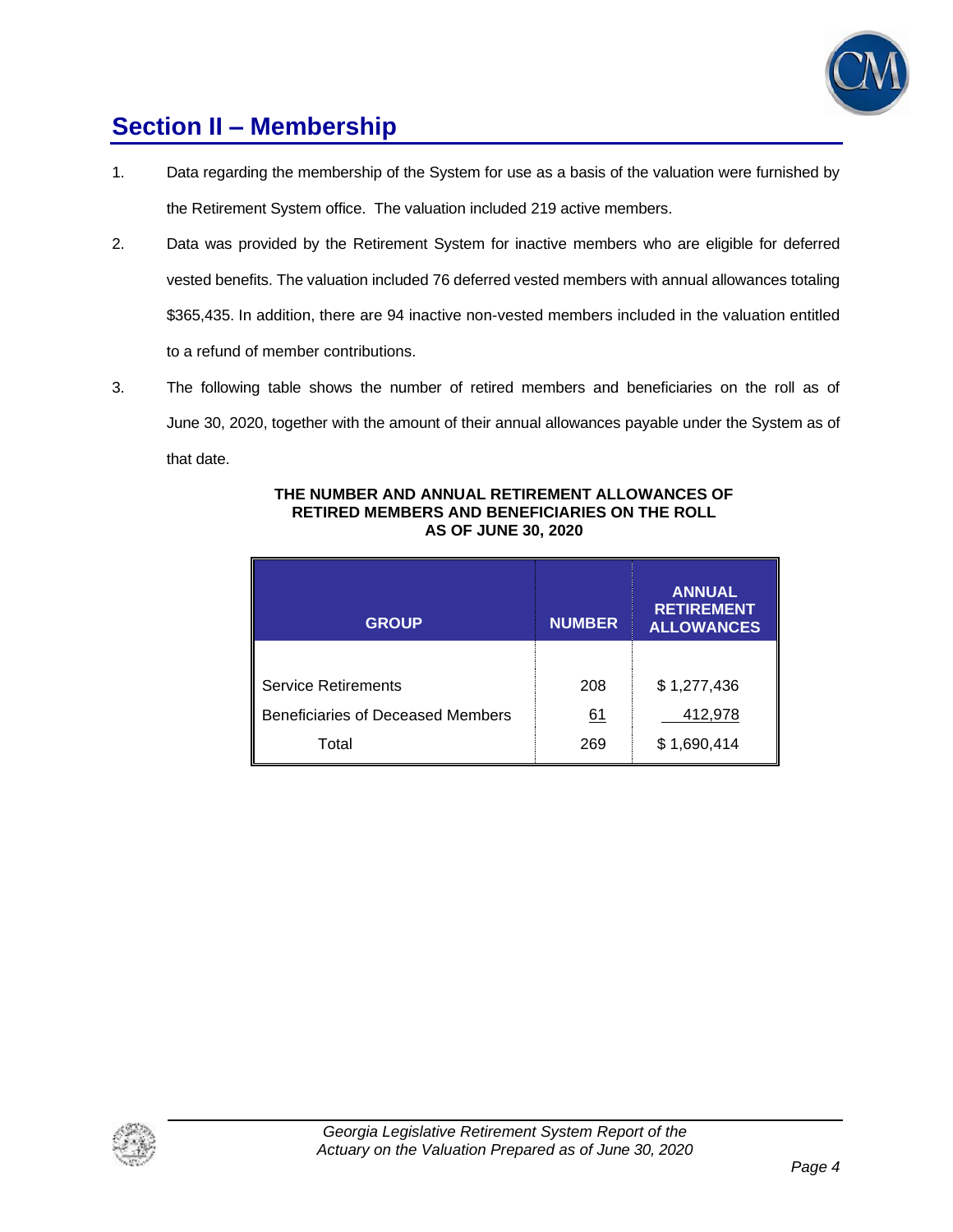

### **Section III – Assets**

- 1. The retirement law provides for the maintenance of two funds for the purpose of recording the financial transactions of the System; namely, the Annuity Savings Fund and the Pension Accumulation Fund.
	- (a) Annuity Savings Fund

The Annuity Savings Fund is the fund to which are credited all contributions made by members together with regular interest thereon. When a member retires, or if a death benefit allowance becomes payable to his beneficiary, his accumulated contributions are transferred from the Annuity Savings Fund to the Pension Accumulation Fund. The portion of the allowance which these contributions provide is then paid from the Pension Accumulation Fund. On June 30, 2020, the value of assets credited to the Annuity Savings Fund amounted to \$5,755,000.

(b) Pension Accumulation Fund

The Pension Accumulation Fund is the fund to which all income from investments and all contributions made by employers of members of the System and by the State for members of local retirement funds are credited. All retirement allowance and death benefit allowance payments are disbursed from this fund. Upon the retirement of a member, or upon his death if a death benefit allowance is payable, his accumulated contributions are transferred from the Annuity Savings Fund to this fund to provide the member-contributed portion of the allowance. On June 30, 2020, the fair value of assets credited to the Pension Accumulation Fund amounted to \$28,813,000.

- 2. As of June 30, 2020, the total fair value of assets amounted to \$34,568,000 as reported by the Auditor of the System.
- 3. The actuarial value of assets used for the current valuation was determined to be \$34,661,000 based on a five-year smoothing of investment gains and losses. Schedule B shows the development of the actuarial value of assets as of June 30, 2020.
- 4. Schedule C shows receipts and disbursements of the System for the two years preceding the valuation date and a reconciliation of the fund balances at fair value.

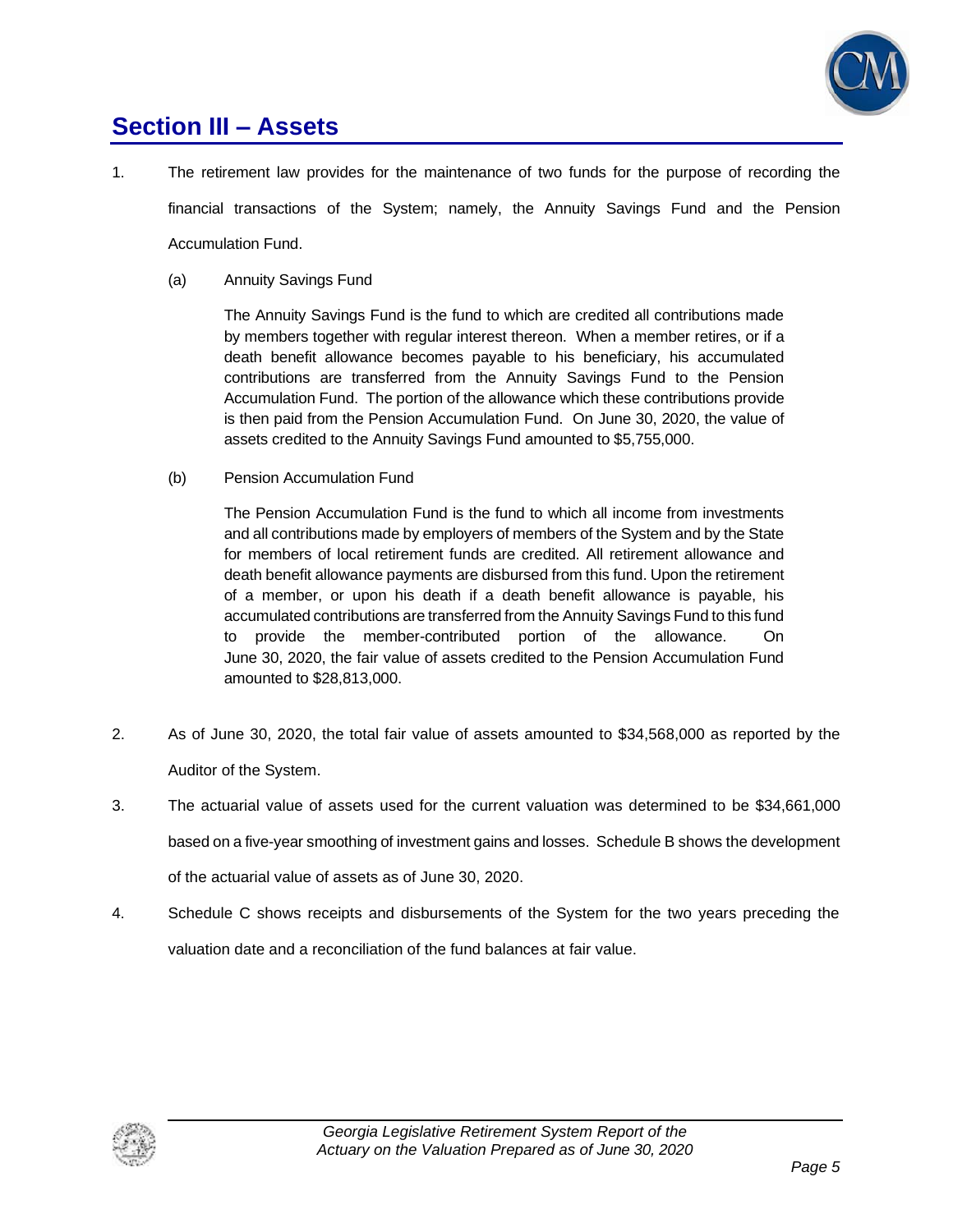

### **Section IV – Comments on Valuation**

- 1. Schedule A of this report contains the valuation balance sheet which shows the present and prospective assets and liabilities of the System as of June 30, 2020. The valuation was prepared in accordance with the actuarial assumptions and methods set forth in Schedule D and the actuarial cost method which is described in Schedule E.
- 2. The valuation balance sheet shows that the System has total prospective liabilities of \$27,546,244, of which \$18,936,198 is for the prospective benefits payable on account of present retired members, beneficiaries of deceased members, and members entitled to deferred vested benefits, and \$8,610,046 is for the prospective benefits payable on account of present active members. Against these liabilities, the System has total present assets for valuation purposes of \$34,661,000 as of June 30, 2020. The difference of (\$7,114,756) between the total liabilities and the total present assets represents the present value of contributions to be made in the future. Of this amount, \$1,806,822 is the present value of future contributions expected to be made by or on behalf of members, and the balance of (\$8,921,578) represents the present value of future contributions payable by the employers to the Pension Accumulation Fund.
- 3. The employer's contributions to the System consist of normal contributions and accrued liability contributions. The valuation indicates that annual employer normal contributions at the rate of \$158.79 per active member are required to provide the currently accruing benefits of the System.
- 4. Prospective normal contributions at the rate of \$158.79 have a present value of \$196,835. When this amount is subtracted from (\$8,921,578), which is the present value of the total future contributions to be made by the employers, the result is a prospective unfunded actuarial accrued liability of (\$9,118,413).
- 5. The funding policy adopted by the Board, as shown in Schedule F, provides that the unfunded actuarial accrued liability as of June 30, 2013 (Transitional UAAL) will be amortized as a level dollar amount over a closed 20-year period. In each subsequent valuation all benefit changes, assumption and method changes and experience gains and/or losses that have occurred since the previous valuation will determine a New Incremental UAAL. Each New Incremental UAAL will be amortized as a level dollar amount over a closed 20-year period from the date it is established.

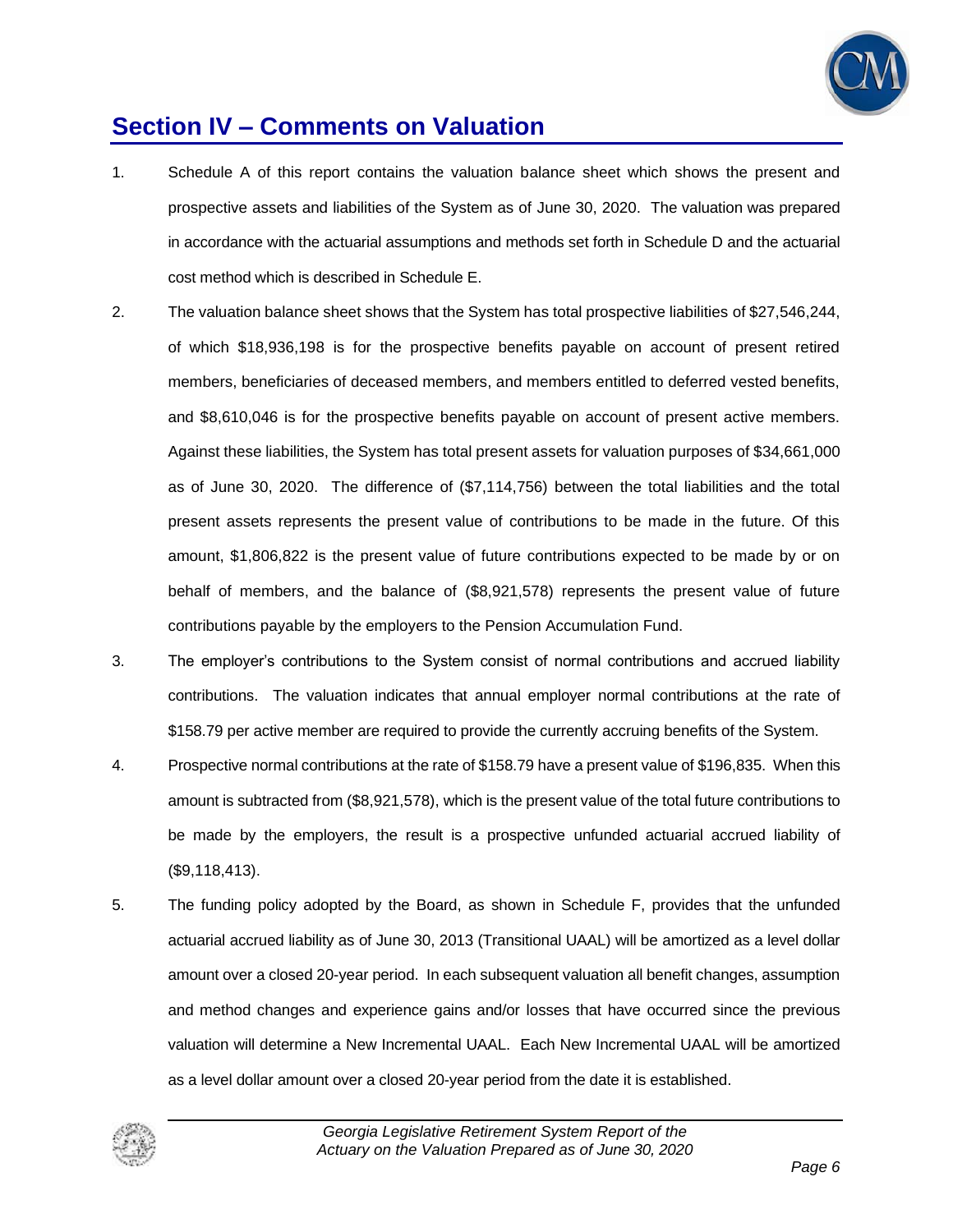

### **Section IV – Comments on Valuation**

- 6. The total UAAL contribution is \$(1,018,095) determined in accordance with the Board's funding policy. However, since this payment would cause the total employer contribution to be less than \$0, the final UAAL contribution is determined to be \$(334,774).
- 7. Schedule G of this report shows the amortization schedules for the Transitional UAAL and New Incremental UAALs.
- 8. The following table shows the components of the total UAAL and the derivation of the UAAL contribution rate in accordance with the funding policy:

|                                    | Remaining<br><b>Balance</b><br><b>UAAL</b> | Amortization<br>Period (years) | Amortization<br><b>Payment</b> |
|------------------------------------|--------------------------------------------|--------------------------------|--------------------------------|
| Transitional                       | \$(3,642,948)                              | 13                             | \$(443,323)                    |
| New Incremental 6/30/2014          | (958, 649)                                 | 14                             | (111, 597)                     |
| New Incremental 6/30/2015          | (397, 912)                                 | 15                             | (44, 520)                      |
| New Incremental 6/30/2016          | (765, 127)                                 | 16                             | (82, 612)                      |
| New Incremental 6/30/2017          | (734, 446)                                 | 17                             | (76, 796)                      |
| New Incremental 6/30/2018          | (907, 914)                                 | 18                             | (92, 222)                      |
| New Incremental 6/30/2019          | (725,377)                                  | 19                             | (71, 769)                      |
| New Incremental 6/30/2020          | (986, 040)                                 | 20                             | (95, 256)                      |
| <b>Total UAAL</b>                  | \$(9,118,413)                              |                                | \$(1,018,095)                  |
| <b>Final Amortization Payment</b>  |                                            |                                | \$(334,774)                    |
| <b>Blended Amortization Period</b> |                                            |                                | $N/A^*$                        |

### **TOTAL UAAL AND UAAL CONTRIBUTION RATE**

\* If the unfunded actuarial accrued liability is amortized in accordance with the Board's funding policy, the ADEC is less than \$0, which is not allowed under the funding policy. Therefore, the accrued liability contribution has been set such that the total ADEC equals \$0.

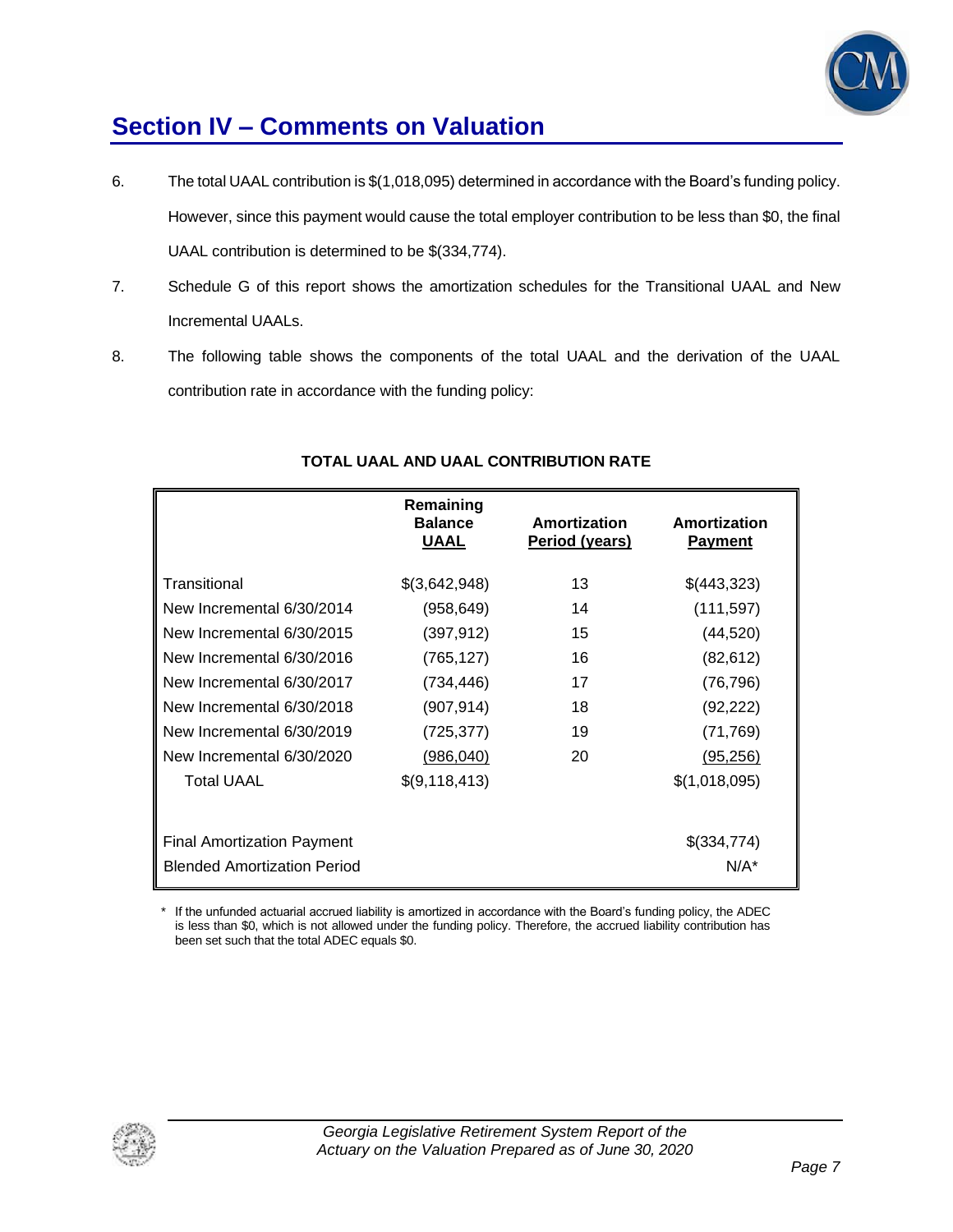

### **Section V – Contributions Payable by Employers**

- 1. The contributions of employers consist of a normal contribution and an accrued liability contribution as determined by actuarial valuation.
- 2. The normal contribution rate is calculated as the level dollar which, if applied to each member during the entire period of his anticipated covered service, would be required in addition to the contributions of the member to meet the cost of all benefits payable on his behalf. On the basis of the valuation, the normal contribution rate was determined to be \$158.79 per active member, or \$34,774 based on 219 active members as of June 30, 2020.
- 3. An additional contribution of \$300,000, or \$1,369.86 per active member, is required for administrative expenses for the fiscal year ending June 30, 2023.
- 4. The total normal contribution including administrative expenses is, therefore, \$334,774, or \$1,528.65 per active member.
- 5. If the unfunded accrued liability is amortized in accordance with the funding policy, the employer contribution would be less than \$0. Since the funding policy also states that the employer contribution cannot be less than \$0, the accrued liability contribution has been adjusted accordingly. The annual accrued liability contribution determined by the June 30, 2020 valuation is, therefore, \$(334,774), or (\$1,528.65) per active member.
- 6. The following table summarizes the employer contribution rates, which were determined by the June 30, 2020 valuation and are recommended for use.

| <b>CONTRIBUTION</b>      | <b>PER ACTIVE</b><br><b>MEMBER</b> | <b>ANNUAL</b><br><b>AMOUNT</b> |
|--------------------------|------------------------------------|--------------------------------|
|                          |                                    |                                |
| Normal                   | \$1,528.65                         | \$334,774                      |
| <b>Accrued Liability</b> | (1,528.65)                         | (334, 774)                     |
| Total                    | S<br>0.00                          | S                              |

#### **ACTUARIALLY DETERMINED EMPLOYER CONTRIBUTION RATES (ADEC) FOR FISCAL YEAR ENDING JUNE 30, 2023**

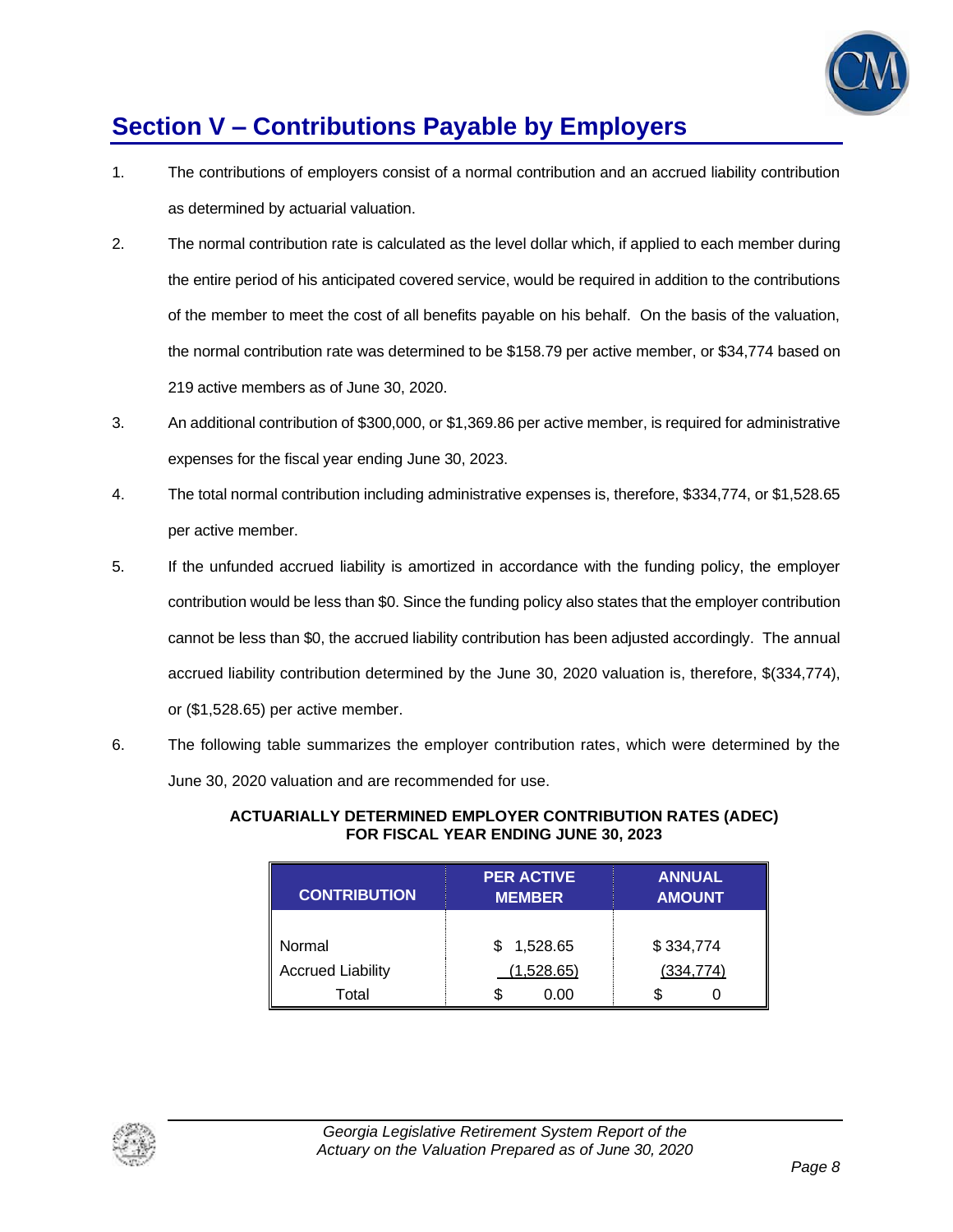

## **Section VI – Accounting Information**

The information required under the Governmental Accounting Standards Board (GASB) Statements No. 67

and 68 will be issued in separate reports. The following information is provided for informational purposes

only.

1. The following is a distribution of the number of employees by type of membership.

| <b>GROUP</b>                                                                | <b>NUMBER</b> |
|-----------------------------------------------------------------------------|---------------|
| Retirees and beneficiaries currently<br>receiving benefits                  | 269           |
| Terminated employees entitled to<br>benefits but not yet receiving benefits | 170           |
| Active plan members                                                         | 219           |
| Total                                                                       | 658           |

#### **NUMBER OF ACTIVE AND RETIRED MEMBERS AS OF JUNE 30, 2020**

2. Another such item is the schedule of funding progress as shown below.

#### **SCHEDULE OF FUNDING PROGRESS**

| <b>Actuarial</b><br><b>Valuation</b><br><b>Date</b> | <b>Actuarial</b><br><b>Value of</b><br><b>Assets</b><br>(a) | <b>Actuarial Accrued</b><br><b>Liability (AAL)</b><br>- Entry Age<br>(b) | <b>Unfunded</b><br><b>AAL</b><br>(UAAL)<br>(b – a ) | <b>Funded</b><br><b>Ratio</b><br>(a/b) | <b>Covered</b><br><b>Payroll</b><br>(C) | <b>UAAL</b> as a<br><b>Percentage of</b><br><b>Covered Payroll</b><br>$((b-a)/c)$ |
|-----------------------------------------------------|-------------------------------------------------------------|--------------------------------------------------------------------------|-----------------------------------------------------|----------------------------------------|-----------------------------------------|-----------------------------------------------------------------------------------|
| 6/30/2015                                           | \$31,635,000                                                | \$25,690,270                                                             | \$(5,944,730)                                       | 123.1%                                 | \$3,763,866                             | (157.9)%                                                                          |
| 6/30/2016                                           | 32.171.000                                                  | 25,533,206                                                               | (6,637,794)                                         | 126.0                                  | 3,874,858                               | (171.3)                                                                           |
| 6/30/2017*                                          | 32,913,000                                                  | 25,673,707                                                               | (7,239,293)                                         | 128.2                                  | 3,829,884                               | (189.0)                                                                           |
| 6/30/2018*                                          | 33,871,000                                                  | 25,905,194                                                               | (7,965,806)                                         | 130.7                                  | 3,844,283                               | (207.2)                                                                           |
| 6/30/2019                                           | 34,153,000                                                  | 25,713,847                                                               | (8,439,153)                                         | 132.8                                  | 3,832,511                               | (220.2)                                                                           |
| 6/30/2020#                                          | 34,661,000                                                  | 25,542,587                                                               | (9, 118, 413)                                       | 135.7                                  | 3,797,828                               | (240.1)                                                                           |
|                                                     |                                                             |                                                                          |                                                     |                                        |                                         |                                                                                   |

\* Reflects change in assumed rate of return

# Reflects changes in actuarial assumptions

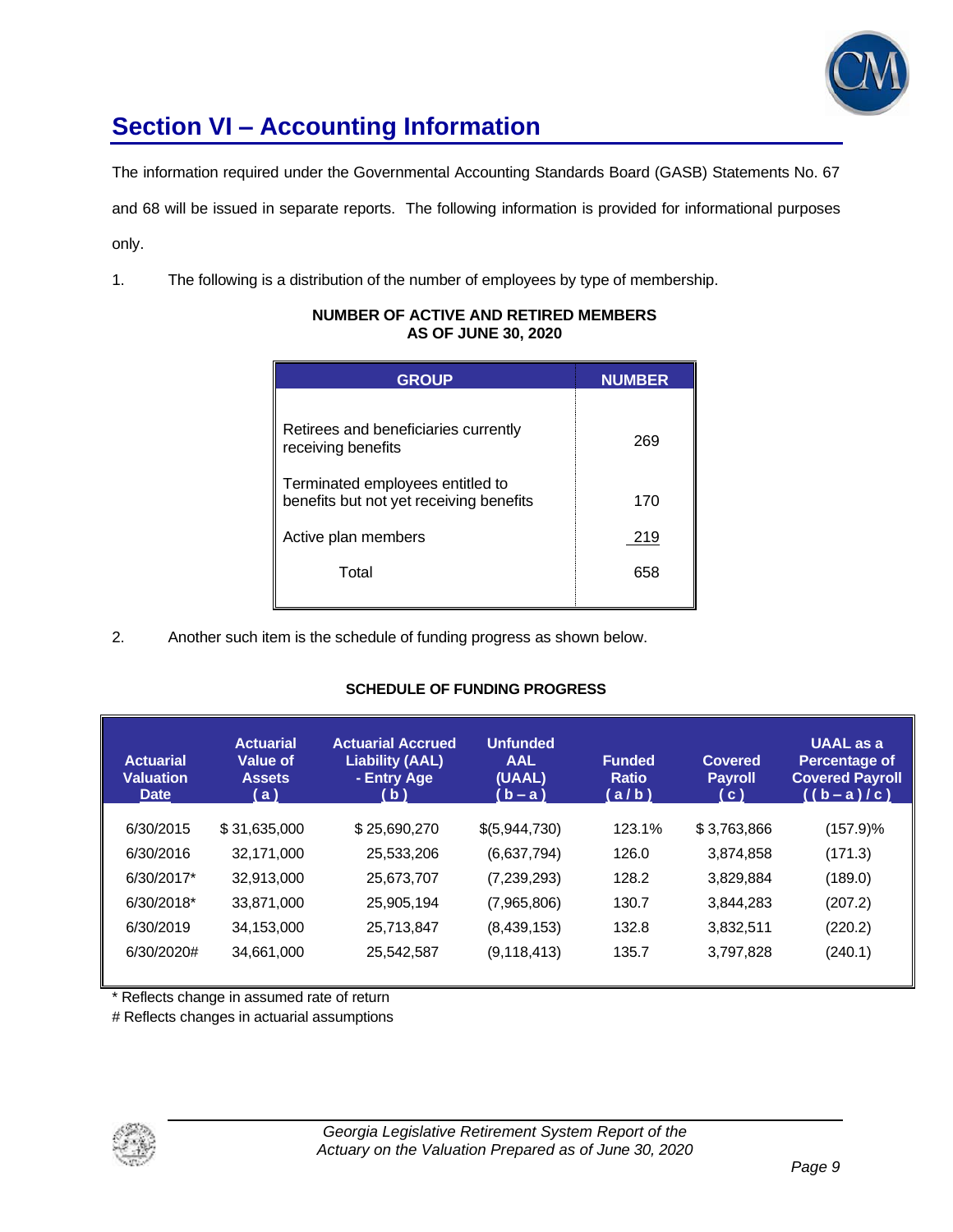

## **Section VI – Accounting Information**

| Year<br><b>Ending</b> | <b>Annual Required</b><br><b>Contribution</b> | <b>Amount</b><br><b>Contributed</b> | <b>Percentage</b><br><b>Contributed</b> |
|-----------------------|-----------------------------------------------|-------------------------------------|-----------------------------------------|
| 6/30/2015             | \$0                                           | \$<br>0                             | N/A                                     |
| 6/30/2016             | 0                                             |                                     | N/A                                     |
| 6/30/2017             | 0                                             |                                     | N/A                                     |
| 6/30/2018             | 0                                             |                                     | N/A                                     |
| 6/30/2019             | 0                                             |                                     | N/A                                     |
| 6/30/2020             | 0                                             |                                     | N/A                                     |

3. The following shows the schedule of employer contributions.

4. The information presented in the required supplementary schedules was determined as part of the actuarial valuation at June 30, 2020. Additional information as of the latest actuarial valuation follows.

| Valuation date                | 6/30/2020            |
|-------------------------------|----------------------|
| Actuarial cost method         | Entry age            |
| Amortization method           | Level dollar, closed |
| Remaining amortization period | $N/A^*$              |
| Asset valuation method        | 5-year smoothed fair |
| Actuarial assumptions:        |                      |
| Investment rate of            |                      |
| return**                      | 7.30%                |
| Projected salary              |                      |
| increases                     | N/A                  |
| Cost-of-living adjustments    | 3.00% Annually       |
|                               |                      |

\* The remaining amortization period is infinite.

\*\* Includes inflation at 2.50%

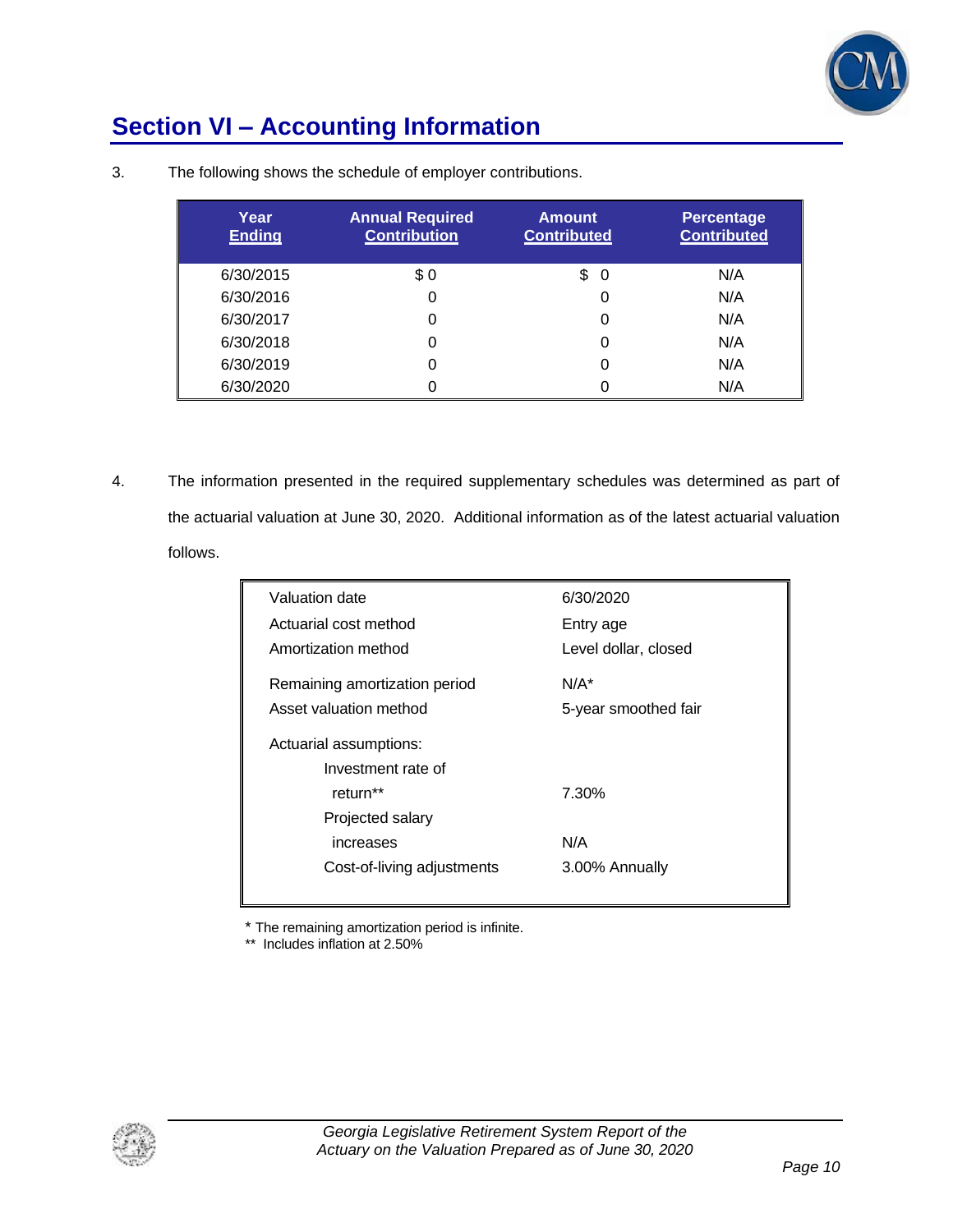

### **Section VII – Experience**

- 1. Section 47-6-22 of the act governing the operation of the System provides that as an aid to the Board in adopting service and mortality tables, the actuary will prepare an experience investigation at least once in each five-year period. Since the last valuation, an experience investigation was prepared for the five-year period ending June 30, 2019 and based on the results of the investigation, various new actuarial assumptions and methods were adopted by the Board on December 17, 2020. The next experience investigation will be prepared for the period July 1, 2019 through June 30, 2024.
- 2. The following table shows the estimated gain or loss from various factors that resulted in a decrease of \$679,260 in the unfunded actuarial accrued liability (UAAL) from (\$8,439,153) to (\$9,118,413) during the fiscal year ending June 30, 2020.
- 3. The breakdown of the major reasons for the \$679.3 thousand decrease in the UAAL are as follows:
	- There was a gain of \$444.3 thousand due to the assumed COLAs not being granted on July 1, 2020 or January 1, 2021.
	- There was also a gain of \$119.1 thousand due to the difference between the actual and expected experience on turnover and retirements.
	- Offsetting these gains was the effect of the assumption changes, which resulted in an increase in the UAAL of approximately \$60.4 thousand.
	- In addition, the return on the actuarial value of assets was lower than the assumed rate of 7.30%, resulting in a loss of \$123.6 thousand due to valuation asset growth.

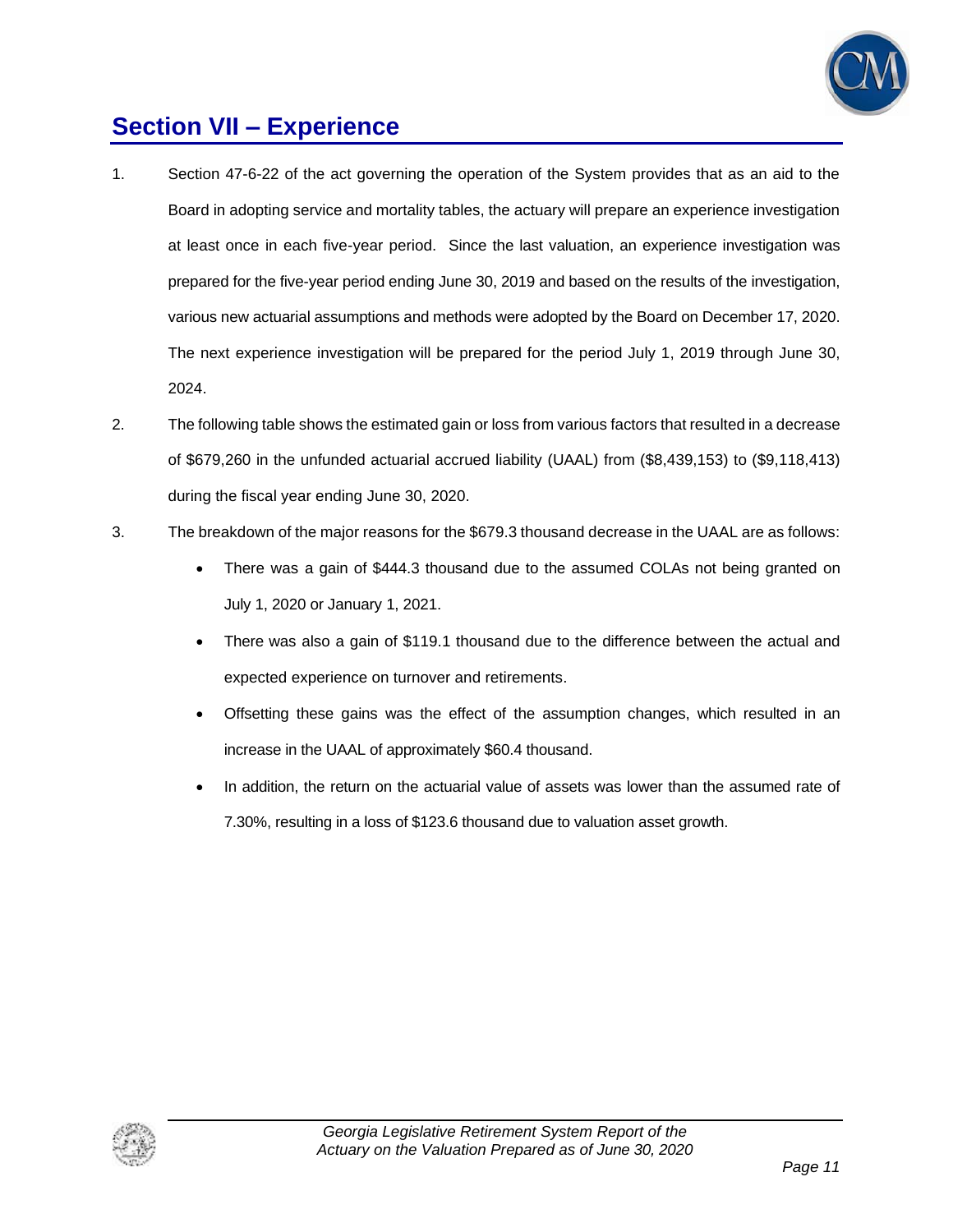

# **Section VII – Experience**

### **ANALYSIS OF THE CHANGE IN UNFUNDED ACTUARIAL ACCRUED LIABILITY**

(in thousands of dollars)

| <b>ITEM</b>                                                                                                                                                                                                                                 | <b>AMOUNT OF</b><br><b>INCREASE/</b><br>(DECREASE)                                  |
|---------------------------------------------------------------------------------------------------------------------------------------------------------------------------------------------------------------------------------------------|-------------------------------------------------------------------------------------|
| Interest (7.30%) added to previous UAAL<br>Accrued liability contribution                                                                                                                                                                   | \$<br>(616.1)<br>352.1                                                              |
| Experience:<br>Valuation asset growth<br>Pensioners' mortality<br>Turnover and retirements<br>New entrants<br>Method changes<br><b>Amendments</b><br>No 7/1/20, 1/1/21 COLAs<br>Assumption changes<br>Data Changes<br>Miscellaneous changes | 123.6<br>(19.8)<br>(119.1)<br>3.7<br>0.0<br>0.0<br>(444.3)<br>60.4<br>(19.8)<br>0.0 |
| Total                                                                                                                                                                                                                                       | \$<br>(679.3)                                                                       |

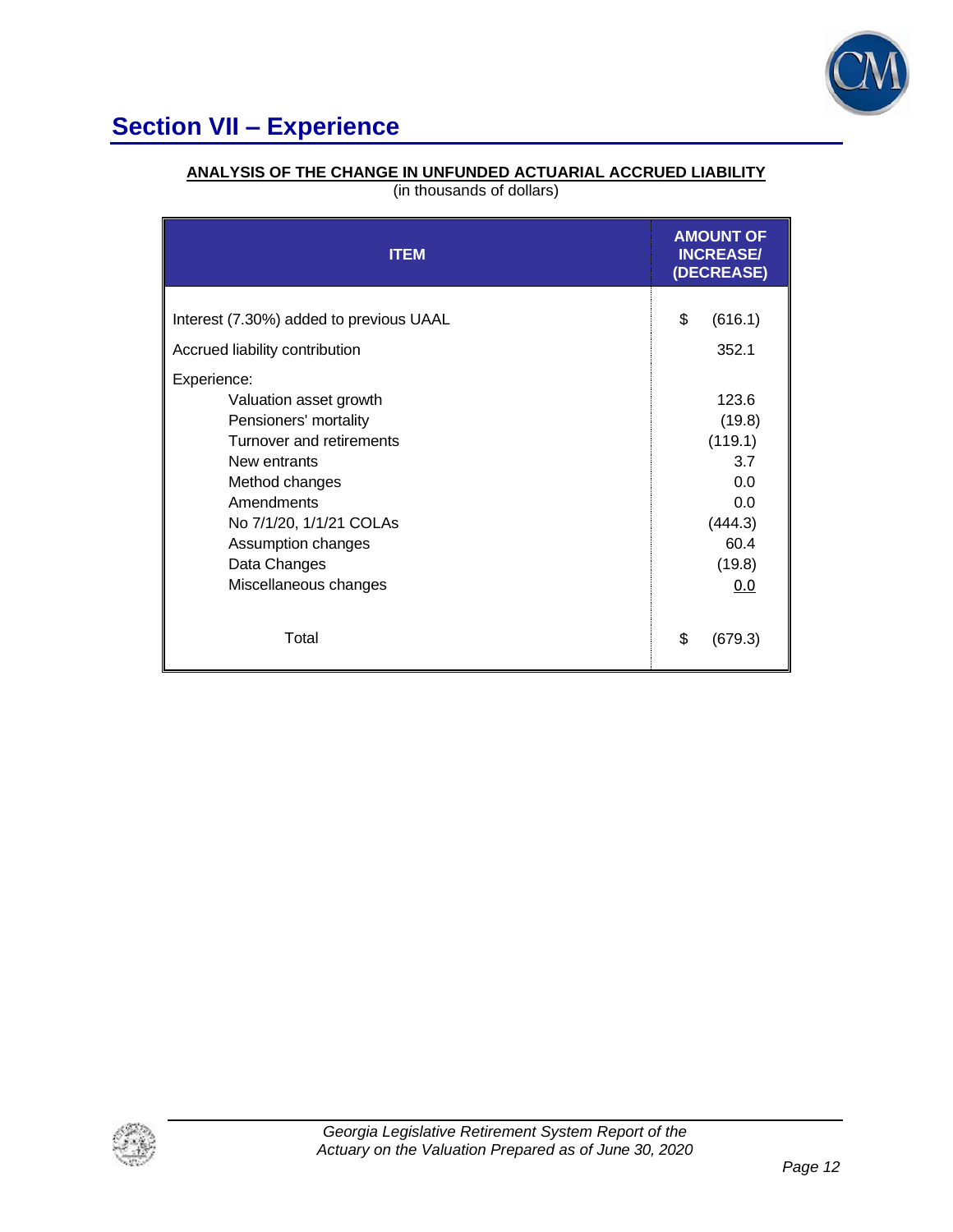

### **Section VIII – Risk Assessment**

#### *Overview*

Actuarial Standards of Practice (ASOP) No. 51, issued by the Actuarial Standards Board, provides guidance on assessing and disclosing risks related to pension plan funding. This guidance is binding on all credentialed actuaries practicing in the United States. This standard was issued as final in September 2017 with application to measurement dates on or after November 1, 2018.

The term "risk" frequently has a negative connotation, but from an actuarial perspective, it may be thought of as simply the fact that what actually happens in the real world will not always match what was expected, based on actuarial assumptions. Of course, when actual experience is better than expected, the favorable risk is easily absorbed. The risk of unfavorable experience will likely be unpleasant, and so there is an understandable focus on aspects of risk that are negative.

Risk usually can be reduced or eliminated at some cost. Consumers, for example, buy auto and home insurance to reduce the risk of accidents or catastrophes. Another way to express this concept, however, is that there is generally some reward for assuming risk. Thus, retirement plans invest not just in US Treasury bonds which have almost no risk, but also in equities which are considerably riskier – because they have an expected reward of a higher return that justifies the risk.

Under ASOP 51, the actuary is called on to identify the significant risks to the pension plan and provide information to help those sponsoring and administering the plan understand the implications of these risks. In this section, we identify some of the key risks for the System and provide information to help interested parties better understand these risks.

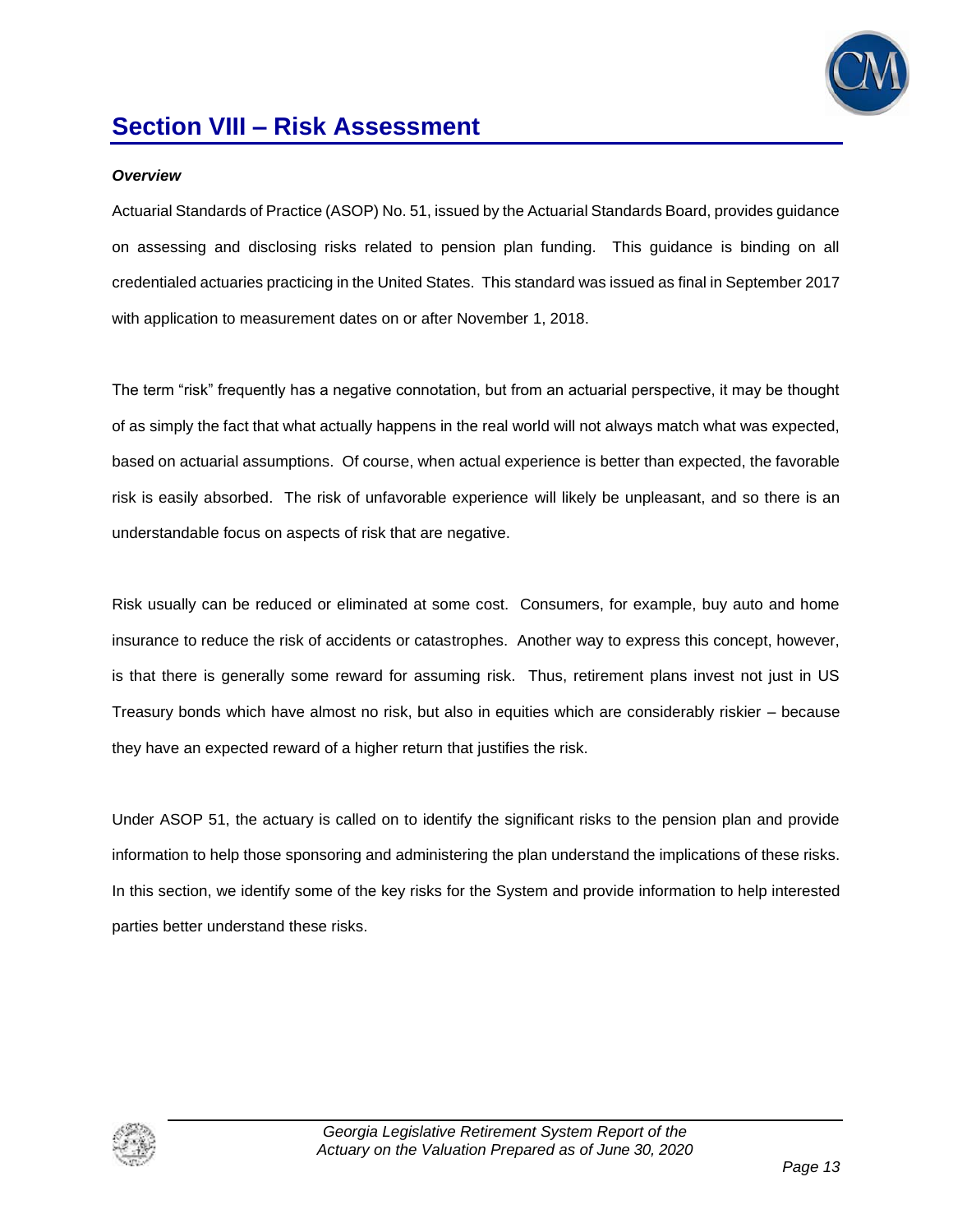

### **Section VIII – Risk Assessment**

#### *Investment Risk*

The investment return on assets is the most obvious risk – and usually the largest risk – to funding a pension plan. A market value return 10% below the assumed rate for any given year can result in significant contribution increases. However, since this System is well funded, even a negative 2.70% return in one year results in no contribution requirement. Therefore, there is little investment risk at this time.

#### *Sensitivity Measures*

Valuations are generally performed with a single set of assumptions that reflects the best estimate of future conditions, in the opinion of the actuary and typically the governing board. Note that under actuarial standards of practice, the set of economic assumptions used for funding must be consistent. To enhance the understanding of the importance of an assumption, a sensitivity test can be performed where the valuation results are recalculated using a different assumption or set of assumptions.

The following tables contains the key measures for the System using the valuation assumption for investment return of 7.30%, along with the results if the assumption were 6.30% or 8.30%. In this analysis, only the investment return assumption is changed. Consequently, there may be inconsistencies between the investment return and other economic assumptions such as inflation or payroll increases. In addition, simply because the valuation results under alternative assumptions are shown here, it should not be implied that CMC believes that either assumption (6.30% or 8.30%) would comply with actuarial standards of practice.

| (\$ in thousands)                                                                                                                      |                                                  |                                                  |                                                   |  |  |
|----------------------------------------------------------------------------------------------------------------------------------------|--------------------------------------------------|--------------------------------------------------|---------------------------------------------------|--|--|
| As of June 30, 2020                                                                                                                    | <b>Current Discount</b><br>Rate (7.3%)           | -1% Discount<br>Rate (6.3%)                      | +1% Discount<br>Rate (8.3%)                       |  |  |
| <b>Accrued Liability</b><br>Unfunded Liability<br>Funded Ratio (AVA)<br>ADEC<br><b>Employer Contribution rate</b><br>per active member | \$25,543<br>(\$9,118)<br>135.7%<br>\$0<br>\$0.00 | \$28,158<br>(\$6,503)<br>123.1%<br>\$0<br>\$0.00 | \$23,347<br>(\$11,314)<br>148.5%<br>\$0<br>\$0.00 |  |  |

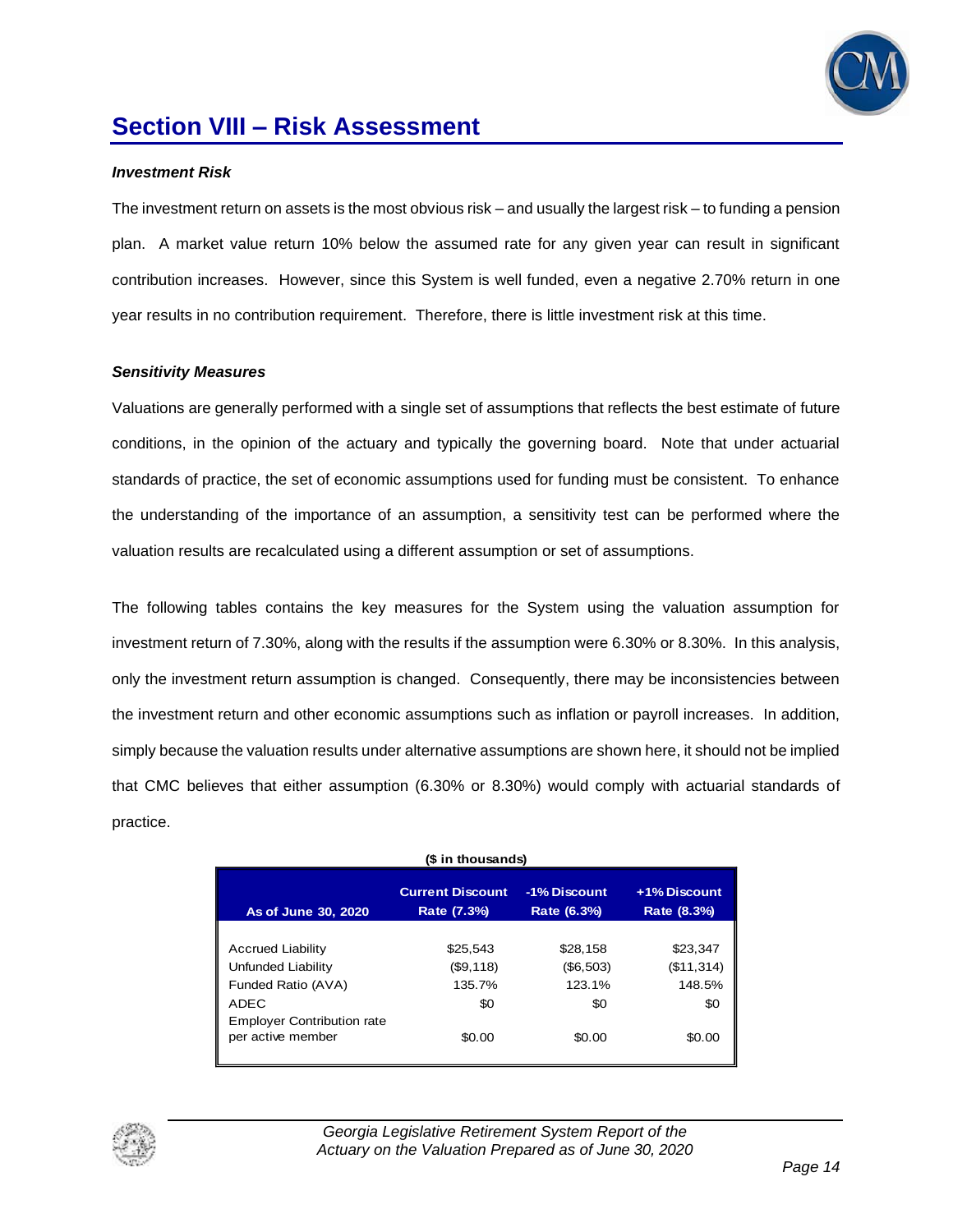

### **Section VIII – Risk Assessment**

#### *Mortality Risk*

The mortality assumption is a significant assumption for valuation results, second only to the investment assumption in most situations. The System's mortality assumption utilizes a mortality table (with separate rates for males and females, as well as different rates by status) and a projection scale for how the mortality table is expected to improve through time.

The future, however, is not known, and actual mortality improvements may occur at a faster rate than expected, or at a slower rate than expected (or even decline). Although changes in mortality will affect the benefits paid, this assumption is carefully studied during the regular experience studies that the System conducts so that incremental changes can be made to smoothly reflect unfolding experience. Since the last valuation, an experience investigation was prepared for the five-year period ending June 30, 2019 and based on the results of the investigation, a new mortality table with generational approach to future improvements in mortality was adopted. The next experience investigation will be prepared for the period July 1, 2019 through June 30, 2024.

#### *Contribution Risk*

The System is primarily funded by member and employer contributions to the trust fund, together with the earnings on those accumulated contributions. Each year in the valuation, the Required Contribution Rate is determined, based on the System's funding policy. This rate is the sum of the rates for the normal cost for the plan, the amortization of the UAAL, and the administrative expenses. Since the Required Contribution Rate has always been made and that procedure is expected to continue, there is no Contribution Risk at this time.

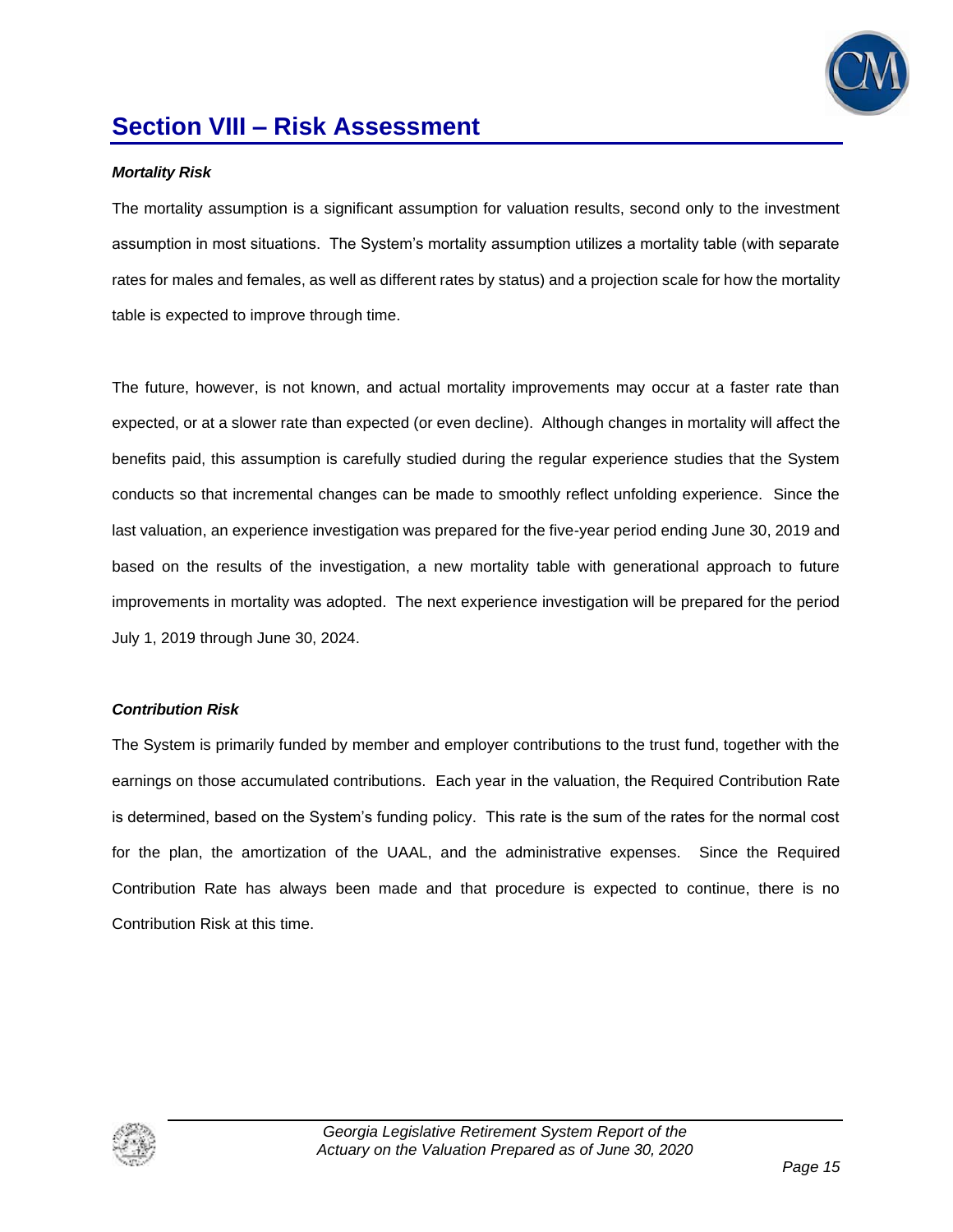

### **Schedule A – Valuation Balance Sheet**

#### **THE PRESENT AND PROSPECTIVE ASSETS AND LIABILITIES OF THE GEORGIA LEGISLATIVE RETIREMENT SYSTEM AS OF JUNE 30, 2020**

|     | <b>ACTUARIAL LIABILITIES</b>                                                                                                                                                      |                 |               |
|-----|-----------------------------------------------------------------------------------------------------------------------------------------------------------------------------------|-----------------|---------------|
| (1) | Present value of prospective benefits payable on account<br>of present retired members, beneficiaries of deceased<br>members, and members entitled to deferred vested<br>benefits |                 |               |
|     | Service and disability benefits                                                                                                                                                   | \$12,145,783    |               |
|     | Death and survivor benefits                                                                                                                                                       | 2,856,225       |               |
|     | Deferred vested benefits<br>Total                                                                                                                                                 | 3,934,190       | \$18,936,198  |
| (2) | Present value of prospective benefits payable on account<br>of present active members                                                                                             |                 | 8,610,046     |
| (3) | TOTAL ACTUARIAL LIABILITIES                                                                                                                                                       |                 | \$27,546,244  |
|     | <b>PRESENT AND PROSPECTIVE ASSETS</b>                                                                                                                                             |                 |               |
|     |                                                                                                                                                                                   |                 |               |
| (4) | Actuarial value of assets                                                                                                                                                         |                 | \$34,661,000  |
| (5) | Present value of total future contributions = $(3)-(4)$                                                                                                                           | $$$ (7,114,756) |               |
| (6) | Present value of future member contributions                                                                                                                                      |                 | 1,806,822     |
| (7) | Present value of future employer contributions = $(5)-(6)$                                                                                                                        | \$ (8,921,578)  |               |
| (8) | Prospective normal contributions                                                                                                                                                  |                 | 196,835       |
| (9) | Prospective unfunded actuarial accrued liability<br>contributions = $(7)-(8)$                                                                                                     |                 | (9, 118, 413) |

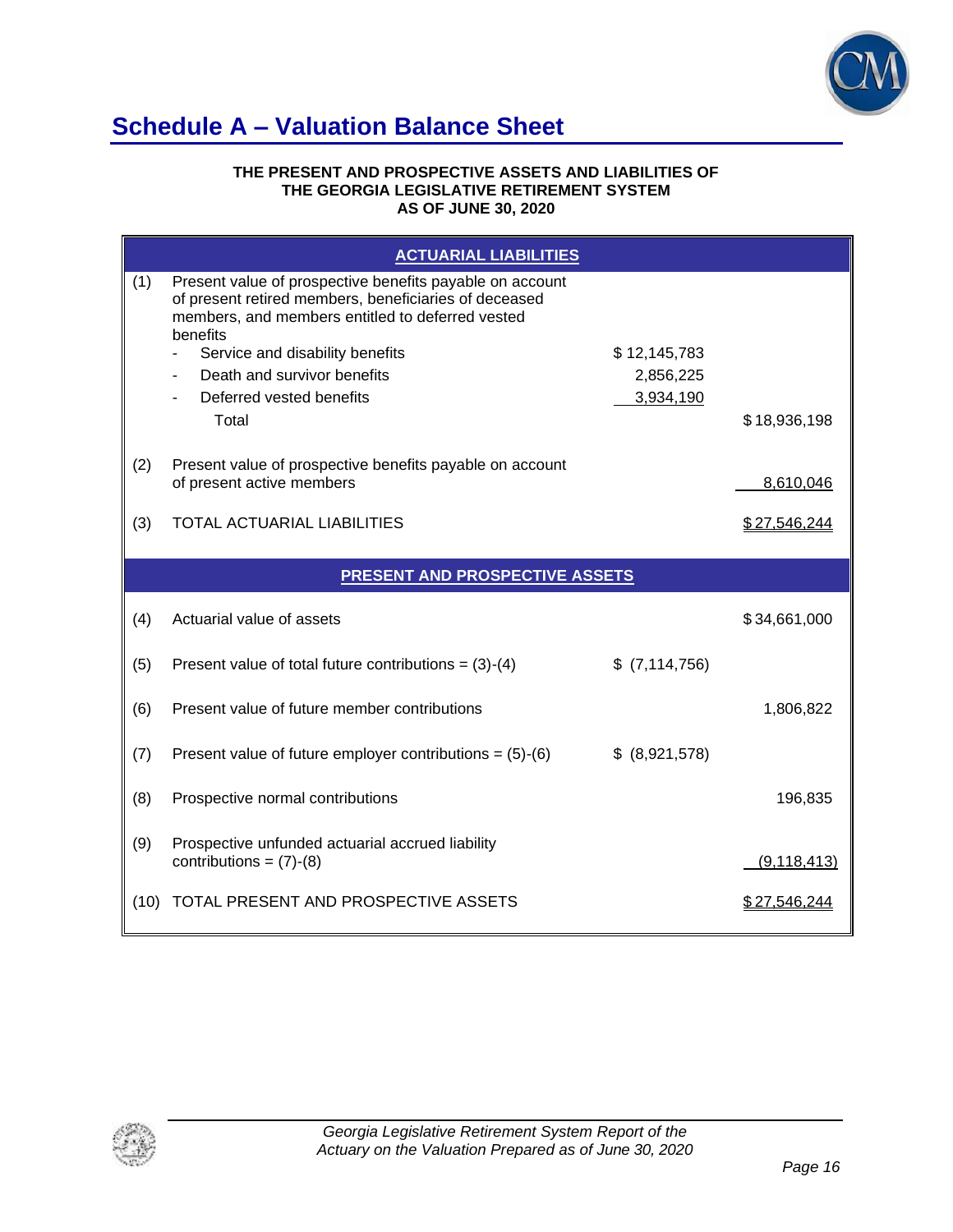

# **Schedule B – Development of Actuarial Value of Assets**

| (1) | Actuarial Value Beginning of Year                                                                                                                                                                                                                                                                                  | \$       | 34,153,000                                                            |
|-----|--------------------------------------------------------------------------------------------------------------------------------------------------------------------------------------------------------------------------------------------------------------------------------------------------------------------|----------|-----------------------------------------------------------------------|
| (2) | Fair Value End of Year                                                                                                                                                                                                                                                                                             | \$       | 34,568,000                                                            |
| (3) | Fair Value Beginning of Year                                                                                                                                                                                                                                                                                       | \$       | 34,540,000                                                            |
| (4) | Cash Flow<br>Contributions<br>(a)<br>(b)<br><b>Benefit Payments</b><br><b>Administrative Expenses</b><br>(c)<br>(d)<br><b>Investment Expenses</b><br>Net: $(4)(a) + (4)(b) + (4)(c) + (4)(d)$<br>(e)                                                                                                               | \$<br>\$ | 325,000<br>(1,816,000)<br>(305,000)<br>(16,000)<br>(1,812,000)        |
| (5) | Investment Income<br>Fair Total: $(2) - (3) - (4)(e)$<br>(a)<br>Assumed Rate of Return for Current Year<br>(b)<br>(c)<br>Amount for Immediate Recognition:<br>$[(3) \times (5)(b)] + [((4)(a) + (4)(b) + (4)(c)] \times (5)(b) \times 0.5] - (4)(d)$<br>(d)<br>Amount for Phased-In Recognition: $(5)(a) - (5)(c)$ | \$<br>\$ | 1,840,000<br>7.30%<br>2,472,000<br>(632,000)                          |
| (6) | Phased-In Recognition of Investment Income<br>Current Year: (5)(d) / 5<br>(a)<br><b>First Prior Year</b><br>(b)<br>Second Prior Year<br>(c)<br>Third Prior Year<br>(d)<br>Fourth Prior Year<br>(e)<br><b>Total Recognized Investment Gain</b><br>(f)                                                               | \$<br>\$ | (126,000)<br>(40,000)<br>117,000<br>297,000<br>(400,000)<br>(152,000) |
| (7) | Actuarial Value End of Year: $(1) + (4)(e) + (5)(c) + (6)(f)$                                                                                                                                                                                                                                                      | \$       | 34,661,000                                                            |
| (8) | Difference Between Fair & Actuarial Values: $(2) - (8)$                                                                                                                                                                                                                                                            | \$       | (93,000)                                                              |
| (9) | Rate of Return on Actuarial Value*                                                                                                                                                                                                                                                                                 |          | 6.93%                                                                 |

\* Calculated assuming cash flow occurs in the middle of the year

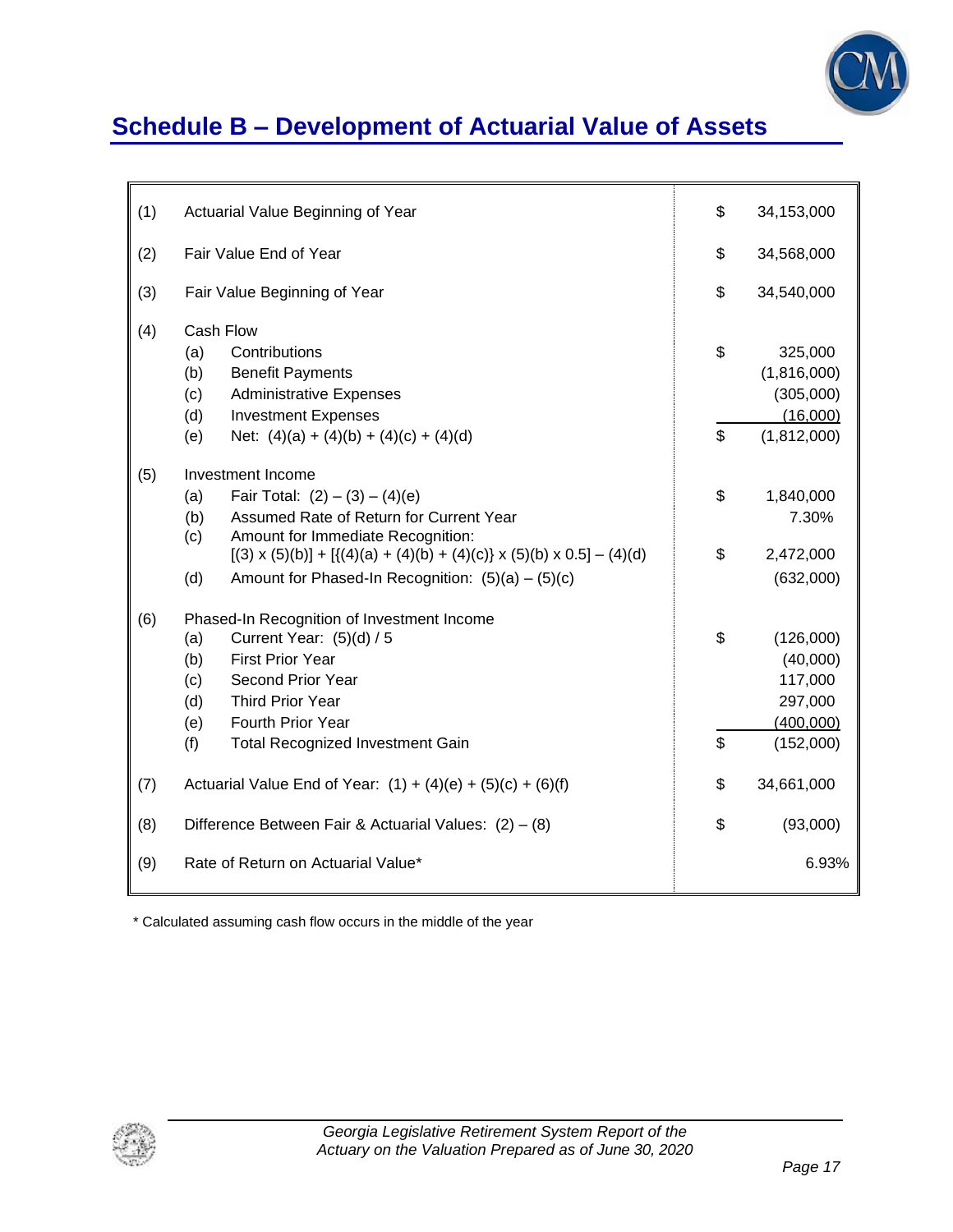

# **Schedule C – Summary of Receipts and Disbursements**

| <b>FAIR VALUE OF ASSETS</b> |  |  |  |
|-----------------------------|--|--|--|
|                             |  |  |  |

|                                                             |                     | <b>YEAR ENDING</b>  |  |  |  |
|-------------------------------------------------------------|---------------------|---------------------|--|--|--|
| <b>Receipts for the Year</b>                                | June 30, 2020       | June 30, 2019       |  |  |  |
|                                                             | (\$1,000's)         | (\$1,000's)         |  |  |  |
| Contributions:<br><b>Members</b><br>Nonemployer<br>Employer | \$<br>325<br>0<br>0 | \$<br>339<br>0<br>0 |  |  |  |
| Subtotal                                                    | \$<br>325           | \$<br>339           |  |  |  |
| <b>Investment Earnings</b>                                  | 1,824               | 2,228               |  |  |  |
| <b>TOTAL</b>                                                | \$<br>2,149         | \$<br>2,567         |  |  |  |
| Disbursements for the Year                                  |                     |                     |  |  |  |
| <b>Benefit Payments</b>                                     | \$<br>1,795         | \$<br>1,856         |  |  |  |
| <b>Refunds to Members</b>                                   | 21                  | 70                  |  |  |  |
| <b>Administrative Expenses</b>                              | 305                 | 290                 |  |  |  |
| <b>TOTAL</b>                                                | \$<br>2,121         | \$<br>2,216         |  |  |  |
| <b>Excess of Receipts over Disbursements</b>                | \$<br>28            | \$<br>351           |  |  |  |
| <b>Reconciliation of Asset Balances</b>                     |                     |                     |  |  |  |
| Asset Balance as of the Beginning of Year                   | \$<br>34,540        | \$<br>34,189        |  |  |  |
| Excess of Receipts over Disbursements                       | 28                  | 351                 |  |  |  |
| Asset Balance as of the End of Year                         | \$<br>34,568        | \$<br>34,540        |  |  |  |
| Rate of Return*                                             | 5.42%               | 6.70%               |  |  |  |

\* Calculated assuming cash flow occurs in the middle of the year

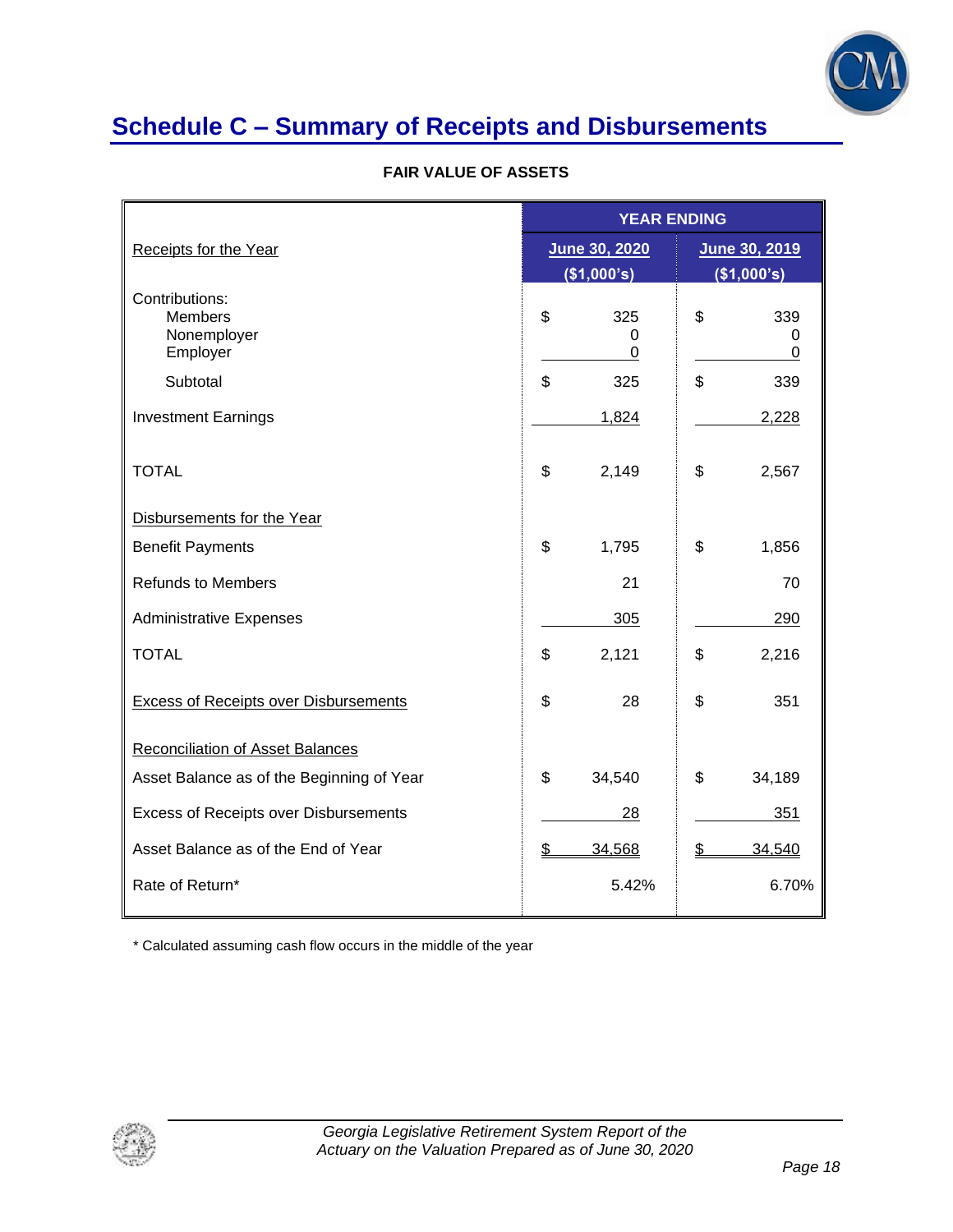

### **Schedule D – Outline of Actuarial Assumptions and Methods**

Actuarial assumptions and methods adopted by the Board December 17, 2020. Valuation interest rate adopted by the Board March 15, 2018.

**VALUATION INTEREST RATE**: 7.30% per annum, compounded annually, net of investment expenses, composed of a 2.50% inflation assumption and a 4.80% real rate of investment return assumption.

**SALARY INCREASES:** None.

**RATES OF WITHDRAWAL BEFORE SERVICE RETIREMENT:** Representative values of the assumed annual rates of withdrawal before service retirement are as follows:

|     | <b>Annual Rates</b><br>оf |
|-----|---------------------------|
| Age | Withdrawal                |
|     |                           |
| 25  | 9.0%                      |
| 30  | 9.0                       |
| 35  | 9.0                       |
| 40  | 10.0                      |
| 45  | 11.0                      |
| 50  | 9.0                       |
| 55  | 8.0                       |
| 60  | 8.0                       |
| 65  | 8.0                       |

**SERVICE RETIREMENT:** The assumed annual rates of retirement are shown below:

| Age | <b>Annual Rate</b> | Age   | <b>Annual Rate</b> |
|-----|--------------------|-------|--------------------|
| 60  | 8%                 | 66    | 10%                |
| 61  | 8%                 | 67    | 10%                |
| 62  | 12%                | 68    | 10%                |
| 63  | 8%                 | 69    | 15%                |
| 64  | 8%                 | 70-79 | 15%                |
| 65  | 10%                | 80    | 100%               |

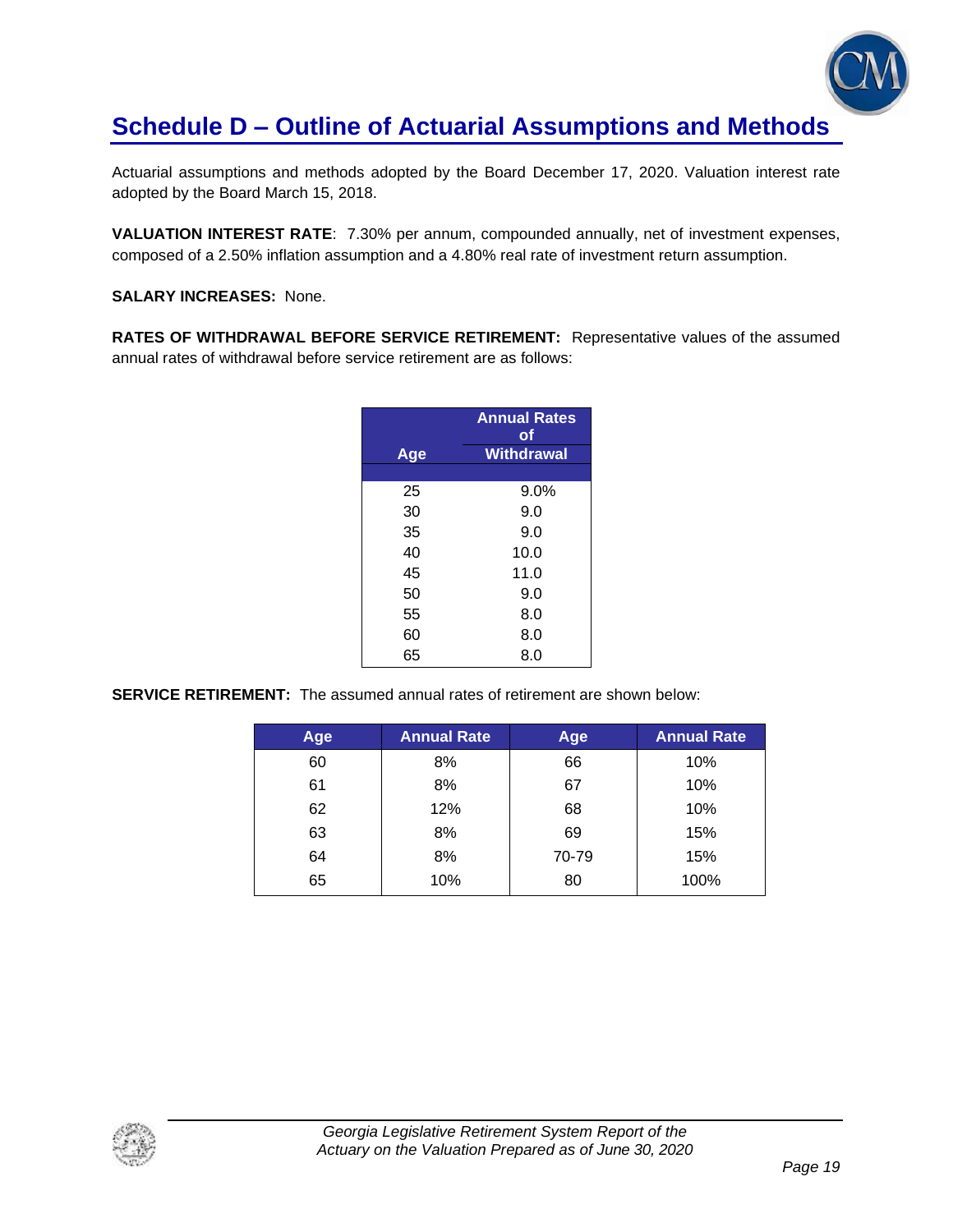

## **Schedule D – Outline of Actuarial Assumptions and Methods**

**RATES OF DEATH BEFORE RETIREMENT**: The Pub-2010 General Employee Table, with no adjustments, projected generationally with the MP-2019 scale is used for both males and females while in active service. Representative values of the assumed annual rates of mortality while in active service are as follows:

|     | <b>Annual Rates of Death*</b> |                |     |              |                |  |  |
|-----|-------------------------------|----------------|-----|--------------|----------------|--|--|
| Age | <b>Males</b>                  | <b>Females</b> | Age | <b>Males</b> | <b>Females</b> |  |  |
| 20  | 0.0370%                       | 0.0130%        | 45  | 0.0980%      | 0.0560%        |  |  |
| 25  | 0.0280                        | 0.0090         | 50  | 0.1490       | 0.0830         |  |  |
| 30  | 0.0360                        | 0.0150         | 55  | 0.2190       | 0.1230         |  |  |
| 35  | 0.0470                        | 0.0230         | 60  | 0.3190       | 0.1860         |  |  |
| 40  | 0.0660                        | 0.0360         | 65  | 0.4680       | 0.2960         |  |  |

Base mortality rates as of 2010 before application of the improvement scale

**RATES OF DEATHS AFTER RETIREMENT**: The Pub-2010 Family of Tables projected generationally with MP-2019 Scale and with further adjustments are used for post-retirement mortality assumptions as follows:

| <b>Participant Type</b>    | <b>Membership Table</b>                       | Set Forward (+)/<br>Setback (-) | <b>Adjustment to Rates</b> |
|----------------------------|-----------------------------------------------|---------------------------------|----------------------------|
| <b>Service Retirees</b>    | <b>General Healthy</b><br>Annuitant           | Male: $+1$ ; Female: $+1$       | Male: 105%; Female: 108%   |
| <b>Disability Retirees</b> | General Disabled                              | Male: -3; Female: 0             | Male: 103%; Female: 106%   |
| <b>Beneficiaries</b>       | <b>General Contingent</b><br><b>Survivors</b> | Male: $+2$ ; Female: $+2$       | Male: 106%; Female: 105%   |

Representative values of the assumed annual rates of mortality are as follows:

| <b>Annual Rates of Death*</b> |                                                                                   |                |              |                |              |                |
|-------------------------------|-----------------------------------------------------------------------------------|----------------|--------------|----------------|--------------|----------------|
|                               | <b>Service Retirement</b><br><b>Disability Retirement</b><br><b>Beneficiaries</b> |                |              |                |              |                |
| Age                           | <b>Males</b>                                                                      | <b>Females</b> | <b>Males</b> | <b>Females</b> | <b>Males</b> | <b>Females</b> |
| 50                            | 0.3371%                                                                           | 0.2516%        | 1.2576%      | 1.5720%        | 0.7918%      | 0.3843%        |
| 55                            | 0.4861                                                                            | 0.3251         | 1.8725       | 1.8465         | 0.9402       | 0.5334         |
| 60                            | 0.6941                                                                            | 0.4493         | 2.3484       | 2.0734         | 1.1978       | 0.7529         |
| 65                            | 1.0532                                                                            | 0.7366         | 2.7573       | 2.3914         | 1.7257       | 1.1057         |
| 70                            | 1.7882                                                                            | 1.2863         | 3.4536       | 3.0337         | 2.7157       | 1.7000         |
| 75                            | 3.1448                                                                            | 2.2799         | 4.4743       | 4.2432         | 4.3036       | 2.7500         |
| 80                            | 5.6427                                                                            | 4.0900         | 6.0986       | 6.3674         | 6.8879       | 4.6778         |
| 85                            | 10.0958                                                                           | 7.6043         | 8.8220       | 9.8909         | 11.3049      | 8.4315         |
| 90                            | 16.9785                                                                           | 13.8596        | 12.9831      | 14.4849        | 18.6083      | 14.6496        |

Base mortality rates as of 2010 before application of the improvement scale

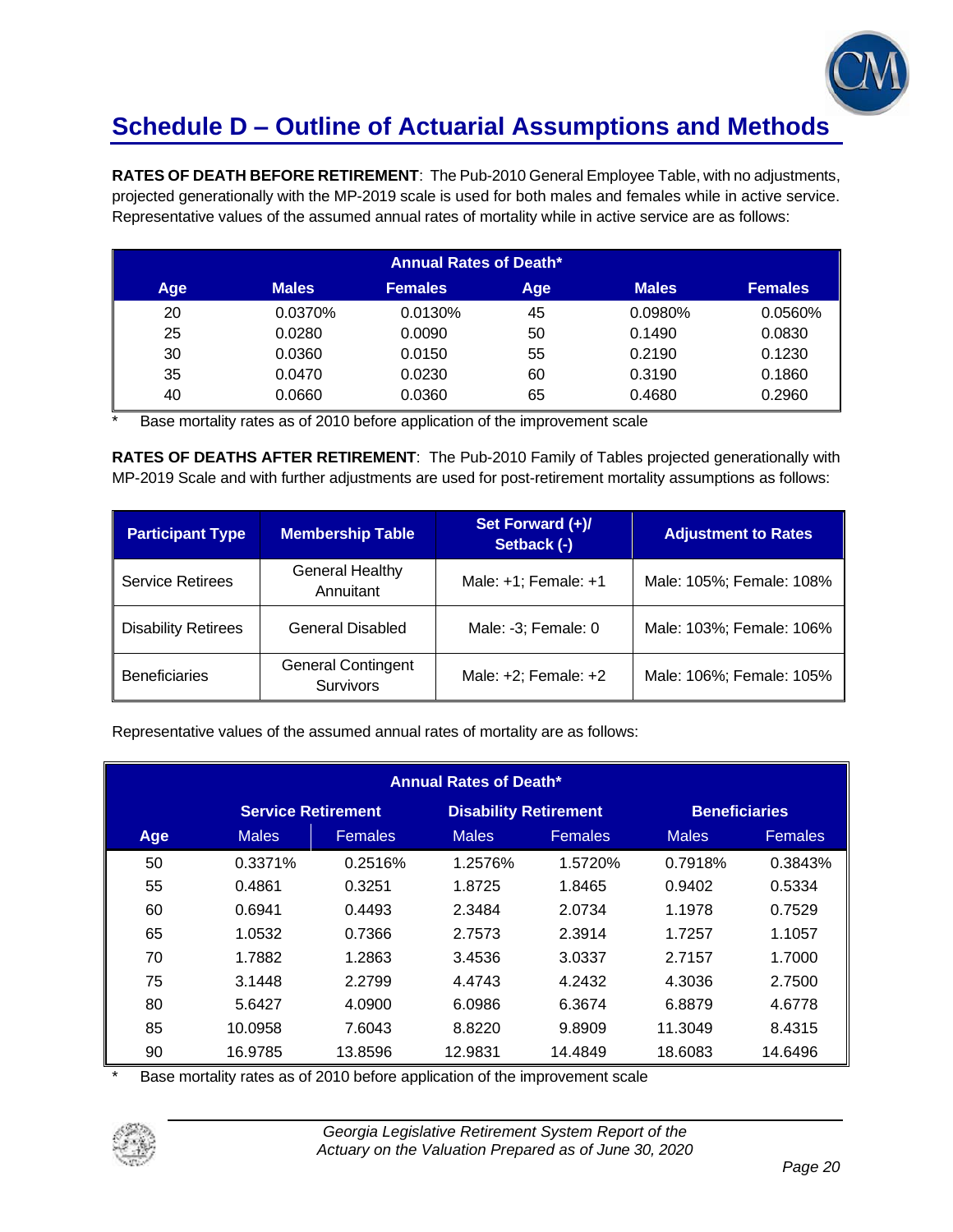

## **Schedule D – Outline of Actuarial Assumptions and Methods**

**ADMINISTRATIVE EXPENSES:** A constant dollar amount of \$300,000.

**AMORTIZATION METHOD:** Level dollar amortization.

**ASSET METHOD:** Actuarial value, as developed in Schedule B. The actuarial value of assets recognizes a portion of the difference between the fair value of assets and the expected fair value of assets, based on the assumed valuation rate of return. The amount recognized each year is 20% of the difference between fair value and expected fair value.

**COST-OF-LIVING ALLOWANCE (COLA):** 1.5% semi-annually.

**PERCENT MARRIED:** 90% of active members are assumed to be married with the male three years older than his spouse.

**VALUATION METHOD:** Entry Age Normal actuarial cost method. See Schedule E for a brief description of this method.

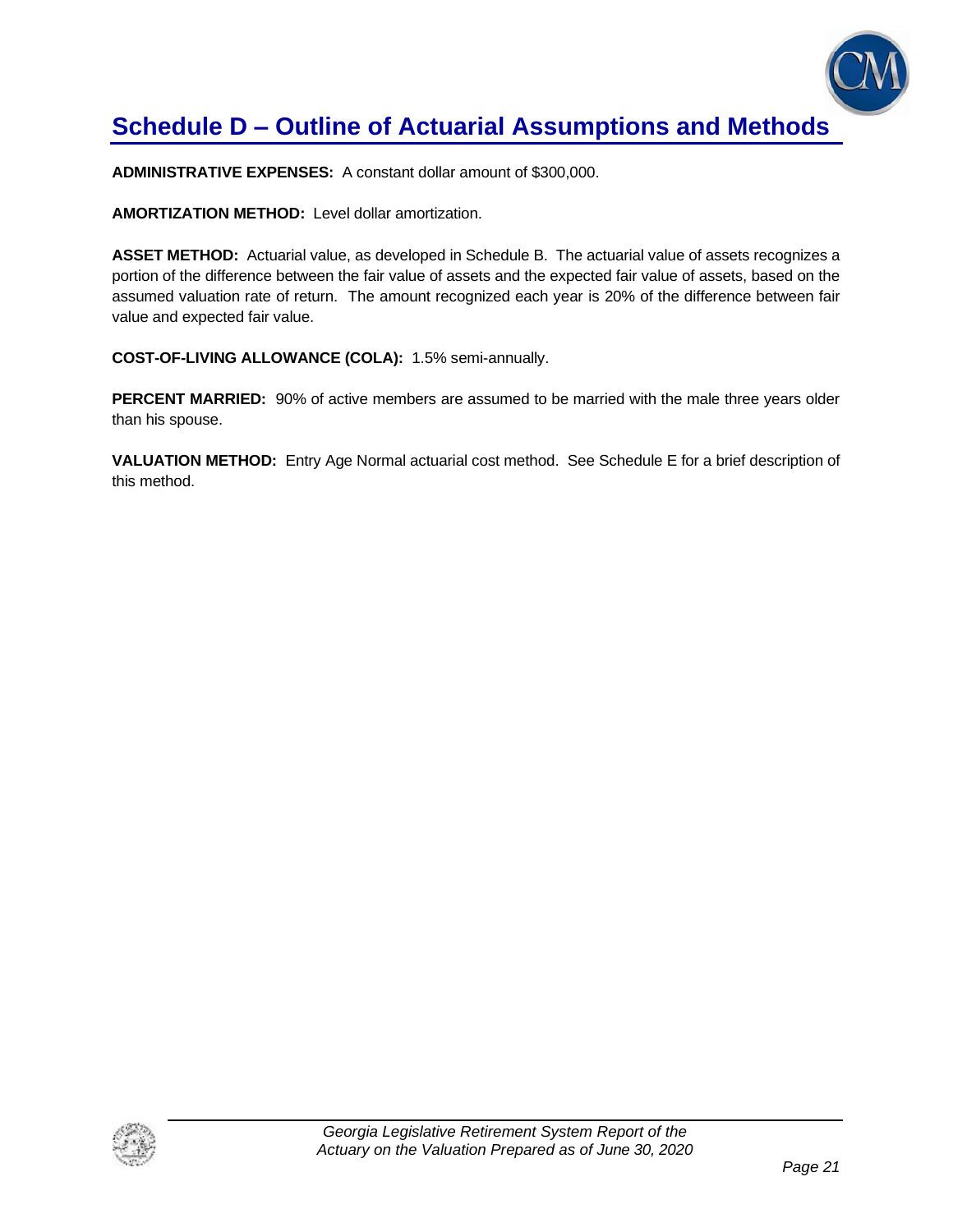

### **Schedule E – Actuarial Cost Method**

- 1. The valuation is prepared on the projected benefit basis, under which the present value, at the interest rate assumed to be earned in the future (currently 7.30%), of each member's expected benefits at retirement or death is determined, based on age, service and sex. The calculations take into account the probability of a member's death or termination of employment prior to becoming eligible for a benefit, as well as the possibility of his terminating with a service, disability or survivor's benefit. The present value of the expected benefits payable on account of the active members is added to the present value of the expected future payments to retired members, beneficiaries and members entitled to deferred vested benefits to obtain the present value of all expected benefits payable from the System on account of the present group of members and beneficiaries.
- 2. The employer contributions required to support the benefits of the System are determined following a level funding approach, and consist of a normal contribution and an unfunded actuarial accrued liability contribution.
- 3. The normal contribution is determined using the entry age actuarial cost method. Under this method, a calculation is made to determine the level amount which, if applied for the average member during the entire period of his anticipated covered service, would be required in addition to the contributions of the member to meet the cost of all benefits payable on his behalf.
- 4. The unfunded actuarial accrued liability contributions are determined by subtracting the present value of prospective employer normal contributions and member contributions, together with the current actuarial value of assets, from the present value of expected benefits to be paid from the System.

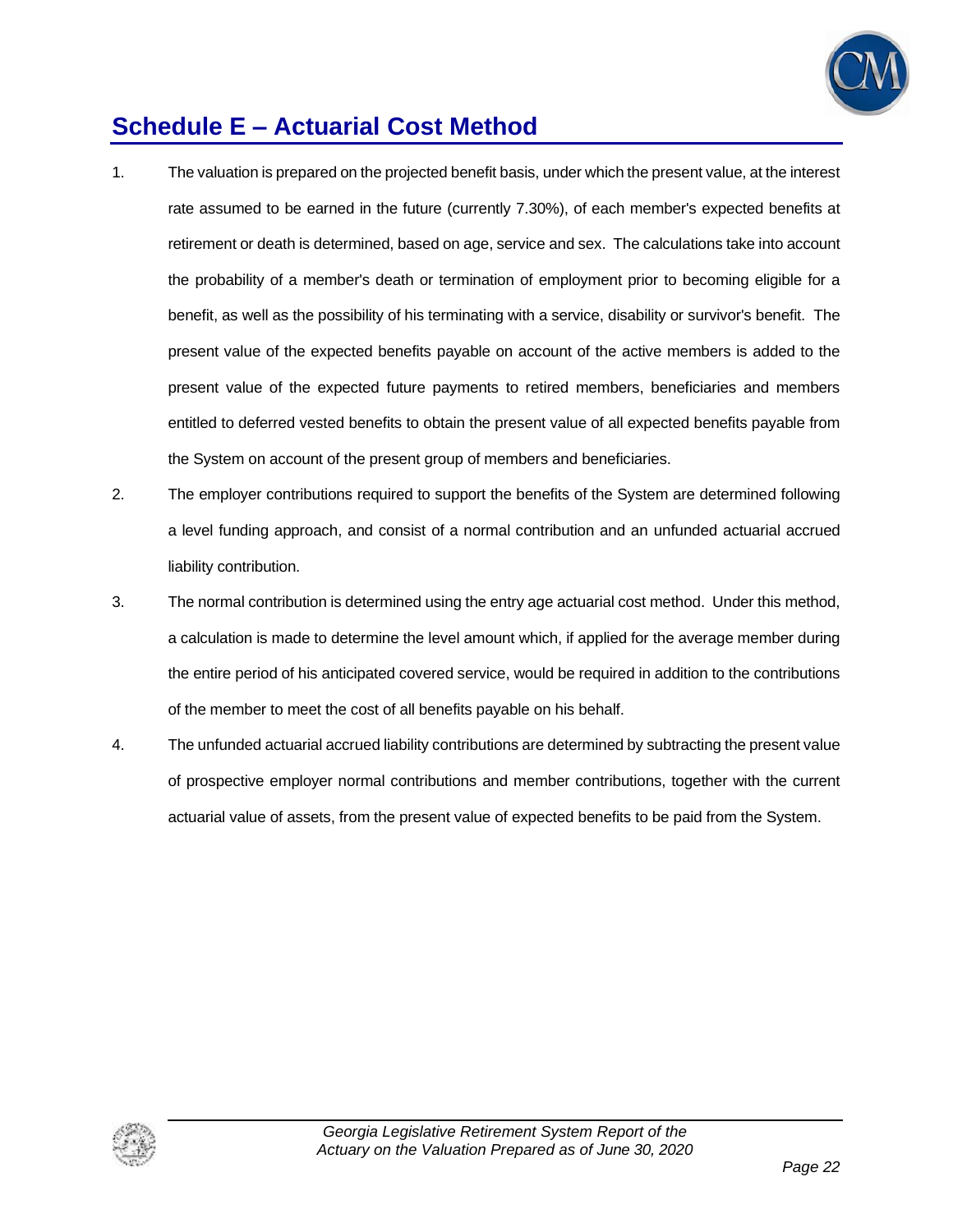

## **Schedule F – Board Funding Policy**

#### **Funding Policy of the LRS Board of Trustees**

The purpose of this Funding Policy is to state the overall objectives for the Georgia Legislative Retirement System (System), the benchmarks that will be used to measure progress in achieving those goals, and the methods and assumptions that will be employed to develop the benchmarks. It is the intent of the LRS Board of Trustees that the Funding Policy outlined herein will remain unchanged until the objectives below are met.

#### **I. Funding Objectives**

The goal in requiring employer and member contributions to the System is to accumulate sufficient assets during a member's employment to fully finance the benefits the member is expected to receive throughout retirement. In meeting this objective, the System will strive to meet the following funding objectives:

- To develop a pattern of contributions expressed as both a total dollar amount and as a dollar amount per active member and measured by valuations prepared in accordance with applicable State laws and the principles of practice prescribed by the Actuarial Standards Board.
- To maintain a stable funded ratio (ratio of actuarial value of assets to actuarial accrued liabilities) that reflects a trend of strong actuarial condition. The long-term objective is to maintain a 100% funded ratio; in the event that the funded ratio falls below 100%, the objective will be to obtain a 100% funded ratio over a reasonable period of future years.
- To maintain adequate asset levels to finance the benefits promised to members and monitor the future demand for liquidity.
- To promote intergenerational equity for taxpayers with respect to contributions required for the benefits provided by the System.

#### **II. Measures of Funding Progress**

To track progress in achieving the System's funding objectives, the following measures will be determined annually as of the actuarial valuation date (with due recognition that a single year's results may not be indicative of long-term trends):

- **Funded ratio** The funded ratio, defined as the actuarial value of assets divided by the actuarial accrued liability, should remain reasonably stable over time, before adjustments for changes in benefits, actuarial methods, and/or actuarial adjustments. The target funded ratio will be 100 percent. In the event that the funded ratio fall below 100%, the targeted funded ratio will be 100% within 20 years of the date the funded ratio first falls below 100%.
- **Unfunded Actuarial Accrued Liability (UAAL)**
	- o **Transitional UAAL** The UAAL established as of the initial valuation date for which this funding policy is adopted shall be known as the Transitional UAAL.
	- o **New Incremental UAAL** Each subsequent valuation will produce a New Incremental UAAL consisting of all benefit changes, assumption and method changes and experience gains and/or losses that have occurred since the previous valuations.

#### • **UAAL Amortization Period**

- $\circ$  The transitional UAAL will be amortized over a closed 20-year period beginning on the initial valuation date for which this funding policy is adopted.
- $\circ$  Each New Incremental UAAL shall be amortized over a closed 20-year period beginning with the year it is incurred.

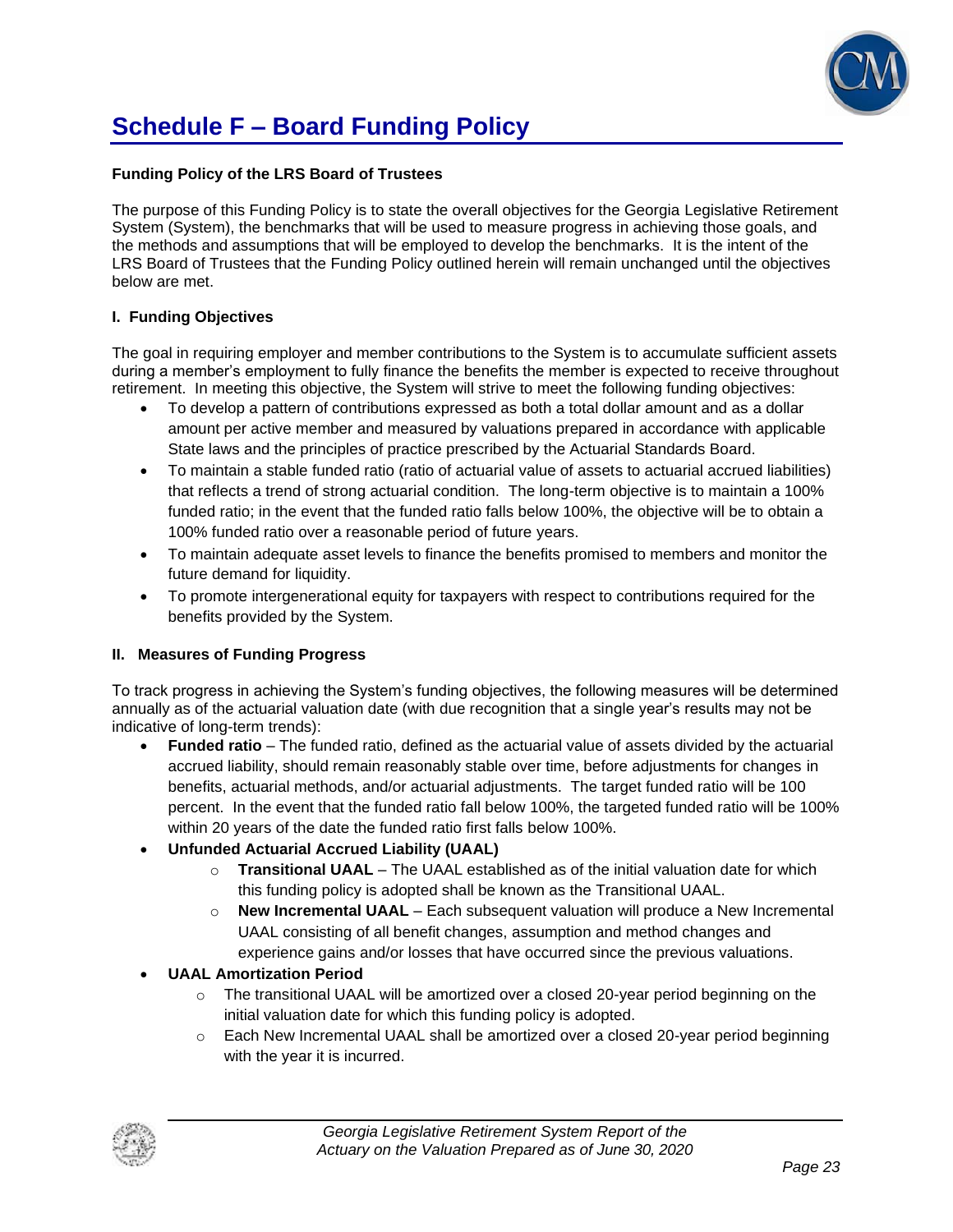

### **Schedule F – Board Funding Policy**

 $\circ$  Effective with the June 30, 2020 valuation date, any New Incremental UAAL which is attributable to the granting of any post-retirement benefit adjustment (PRBA), including COLAs and one-time (non-compounded) payments, shall be amortized over a closed 15 year period. The amortization period shall begin with the year such PRBA is granted by the Board.

### • **Employer Contributions**

- o **Employer Normal Contributions**  the contribution determined as of the valuation date each year to fund the employer portion of the annual normal cost of the System based on the assumptions and methods adopted by the Board.
- $\circ$  In each valuation subsequent to the adoption of this funding policy the required employer contributions will be determined as the summation of the employer Normal Contribution, a contribution for administrative expenses, the amortization cost for the Transitional UAAL and the individual amortization cost for each of the New Incremental UAAL bases.
- $\circ$  Employer Contributions will be expressed as both a total dollar amount and as a dollar amount per active member. In no event shall the employer contributions be less than \$0.
- o The valuation methodology, including the amortization of the Unfunded Actuarial Accrued Liability (UAAL), would be expected to maintain reasonably stable contributions as a dollar per active member.
- $\circ$  In no event will the employer contribution as determined above be less than \$0.

### **III. Methods and Assumptions**

The annual actuarial valuations providing the measures to assess funding progress will utilize the actuarial methods and assumptions last adopted by the Board based upon the advice and recommendations of the actuary. These include the following primary methods and assumptions:

- The actuarial cost method used to develop the benchmarks will be the Entry Age Normal (EAN) actuarial cost method.
- The long-term annual investment rate of return assumption will be:
	- $\circ$  Effective with the June 30, 2013 valuation date, 7.50% net of investment expenses.
	- $\circ$  Effective with the June 30, 2017 valuation date, reduced by 0.10% (10 basis points) from the immediate prior actuarial valuation, as long as the following conditions are met:
		- The actual rate of return for the fiscal year ending with the current valuation date exceeds the assumed rate of return from the immediate prior actuarial valuation, and
		- The assumed rate of return does not decrease below 7.00% net of investment expenses.
- The actuarial value of assets will be determined by recognizing the annual differences between actual and expected market value of assets over a five-year period, beginning with the June 30, 2013 actuarial valuation.
	- $\circ$  Prior to the June 30, 2013 valuation, the differences between actual and expected market value of assets were recognized over a seven-year period. For the June 30, 2013 valuation, all then-current deferred gains and losses will be recognized immediately, and the initial new five-year period will begin immediately thereafter.

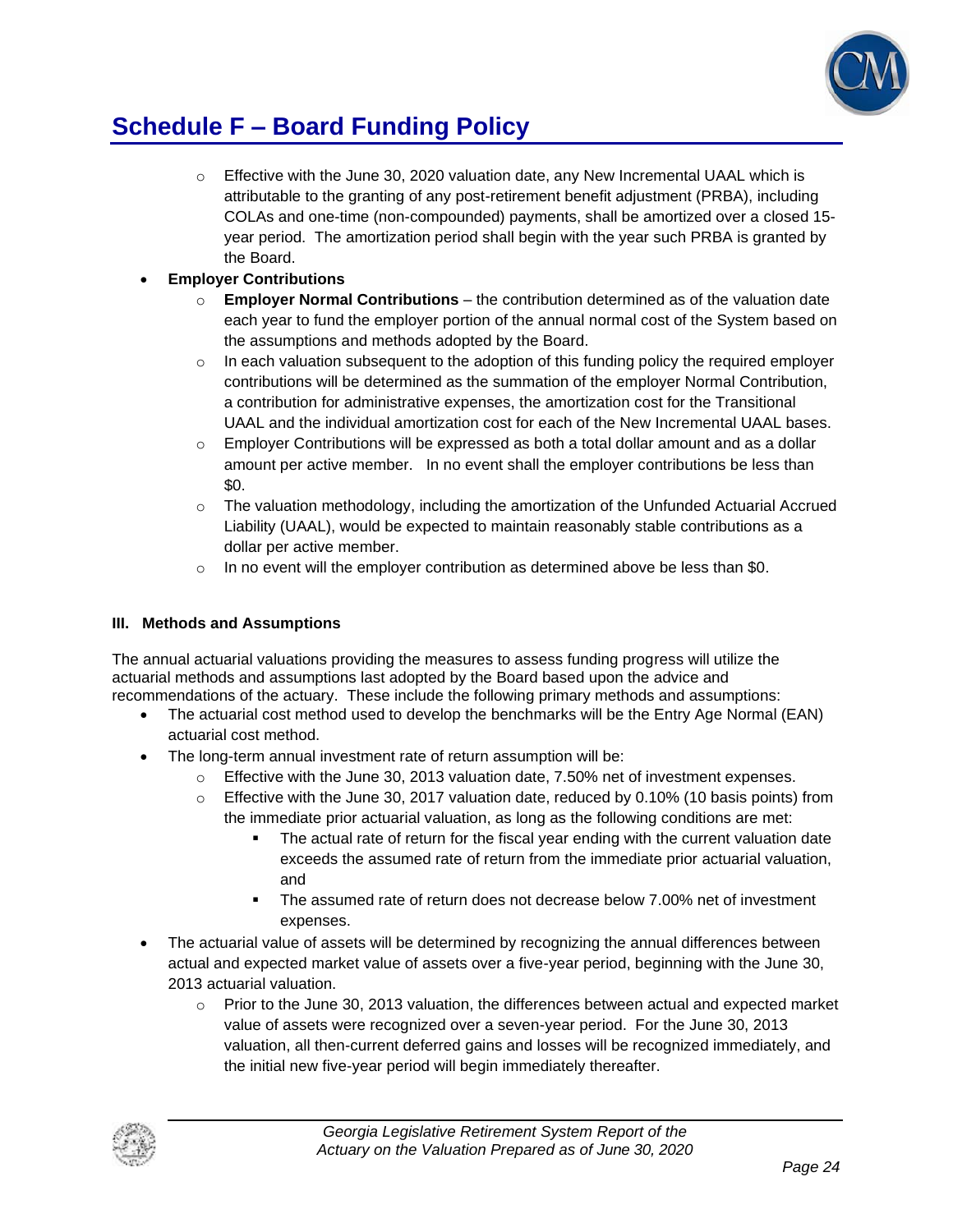

### **Schedule F – Board Funding Policy**

The employer contribution rates determined in an annual actuarial valuation will be at least sufficient to satisfy the annual normal cost of the System and amortize any UAAL as a level dollar amount over a period not to exceed 20 years. However in no event shall the employer contributions be less than \$0.

The actuary shall conduct an investigation into the System's experience at least every five years and utilize the results of the investigation to form the basis for recommended assumptions and methods. Any changes to the recommended assumptions and methods that are approved by the Board will be reflected in this Policy.

#### **IV. Funding Policy Progress**

The Board will periodically have actuarial projections of the valuation results performed to assess the current and expected future progress towards the overall funding goals of the System. These periodic projections will provide the expected valuation results over at least a 30-year period. The projected measures of funding progress and the recent historical trend provided in valuations will provide important information for the Board's assessment of the System's funding progress.

Adopted: December 17, 2020

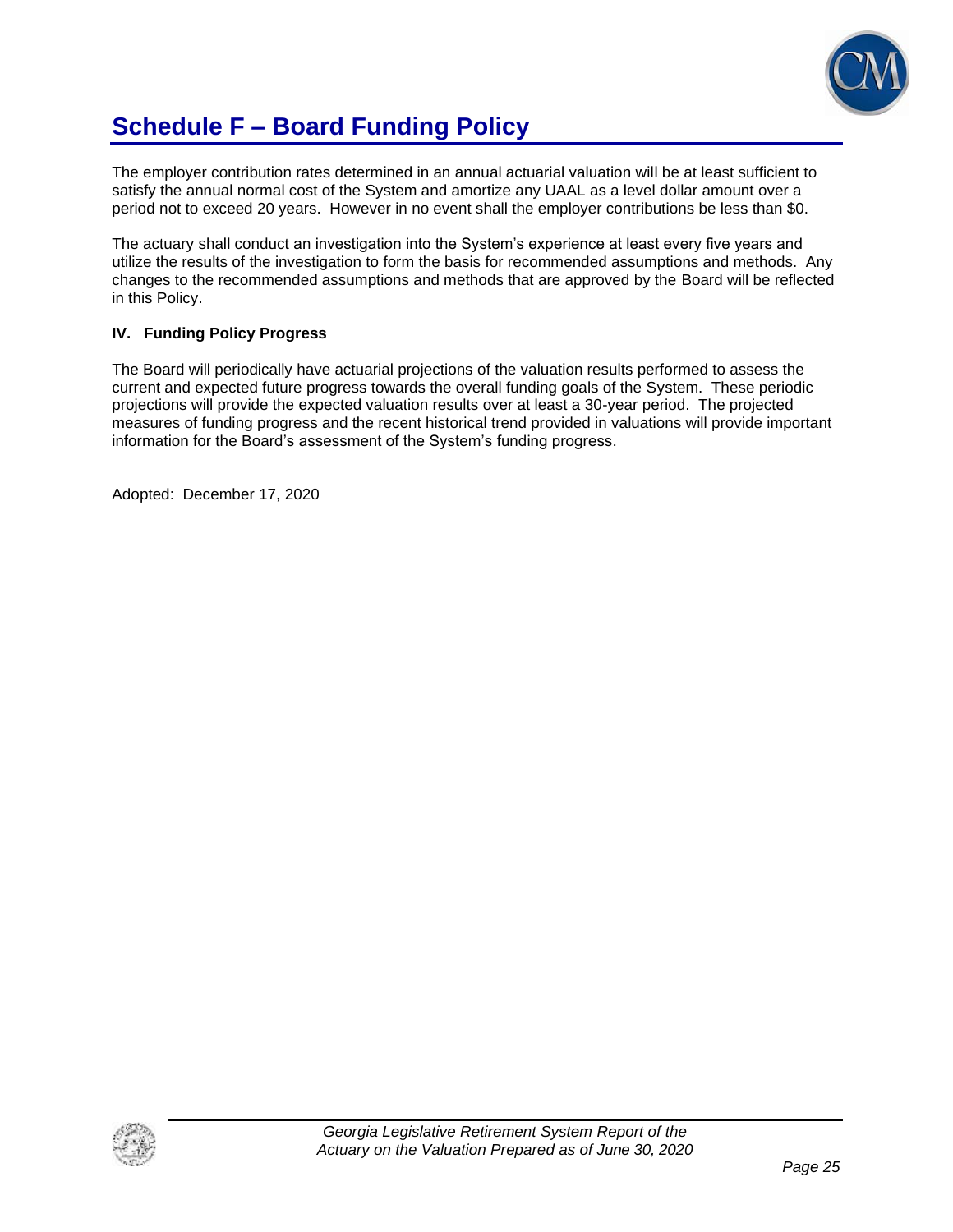

| <b>Valuation</b><br>Date | Amortization<br><b>Period</b> | <b>Balance of</b><br><b>Transitional UAAL</b> | <b>Expected UAAL</b><br><b>Contribution</b> |
|--------------------------|-------------------------------|-----------------------------------------------|---------------------------------------------|
| 6/30/2013                | 20                            | \$<br>(4,577,499)                             | \$<br>(449, 017)                            |
| 6/30/2014                | 19                            | (4,471,795)                                   | (449, 017)                                  |
| 6/30/2015                | 18                            | (4,358,162)                                   | (449, 017)                                  |
| 6/30/2016                | 17                            | (4,236,007)                                   | (449, 017)                                  |
| 6/30/2017                | 16                            | (4, 104, 691)                                 | (446, 099)                                  |
| 6/30/2018                | 15                            | (3,962,339)                                   | (443, 323)                                  |
| 6/30/2019                | 14                            | (3,808,267)                                   | (443, 323)                                  |
| 6/30/2020                | 13                            | (3,642,948)                                   | (443, 323)                                  |
| 6/30/2021                | 12                            | (3,465,560)                                   | (443, 323)                                  |
| 6/30/2022                | 11                            | (3,275,223)                                   | (443, 323)                                  |
| 6/30/2023                | 10                            | (3,070,991)                                   | (443, 323)                                  |
| 6/30/2024                | 9                             | (2,851,850)                                   | (443, 323)                                  |
| 6/30/2025                | 8                             | (2,616,712)                                   | (443, 323)                                  |
| 6/30/2026                | 7                             | (2,364,409)                                   | (443, 323)                                  |
| 6/30/2027                | 6                             | (2,093,688)                                   | (443, 323)                                  |
| 6/30/2028                | 5                             | (1,803,204)                                   | (443, 323)                                  |
| 6/30/2029                | 4                             | (1, 491, 515)                                 | (443, 323)                                  |
| 6/30/2030                | 3                             | (1, 157, 072)                                 | (443, 323)                                  |
| 6/30/2031                | $\overline{2}$                | (798, 216)                                    | (443, 323)                                  |
| 6/30/2032                | 1                             | (413, 162)                                    | (443, 323)                                  |
| 6/30/2033                | 0                             | 0                                             | 0                                           |

#### **AMORTIZATION OF TRANSITIONAL UAAL**

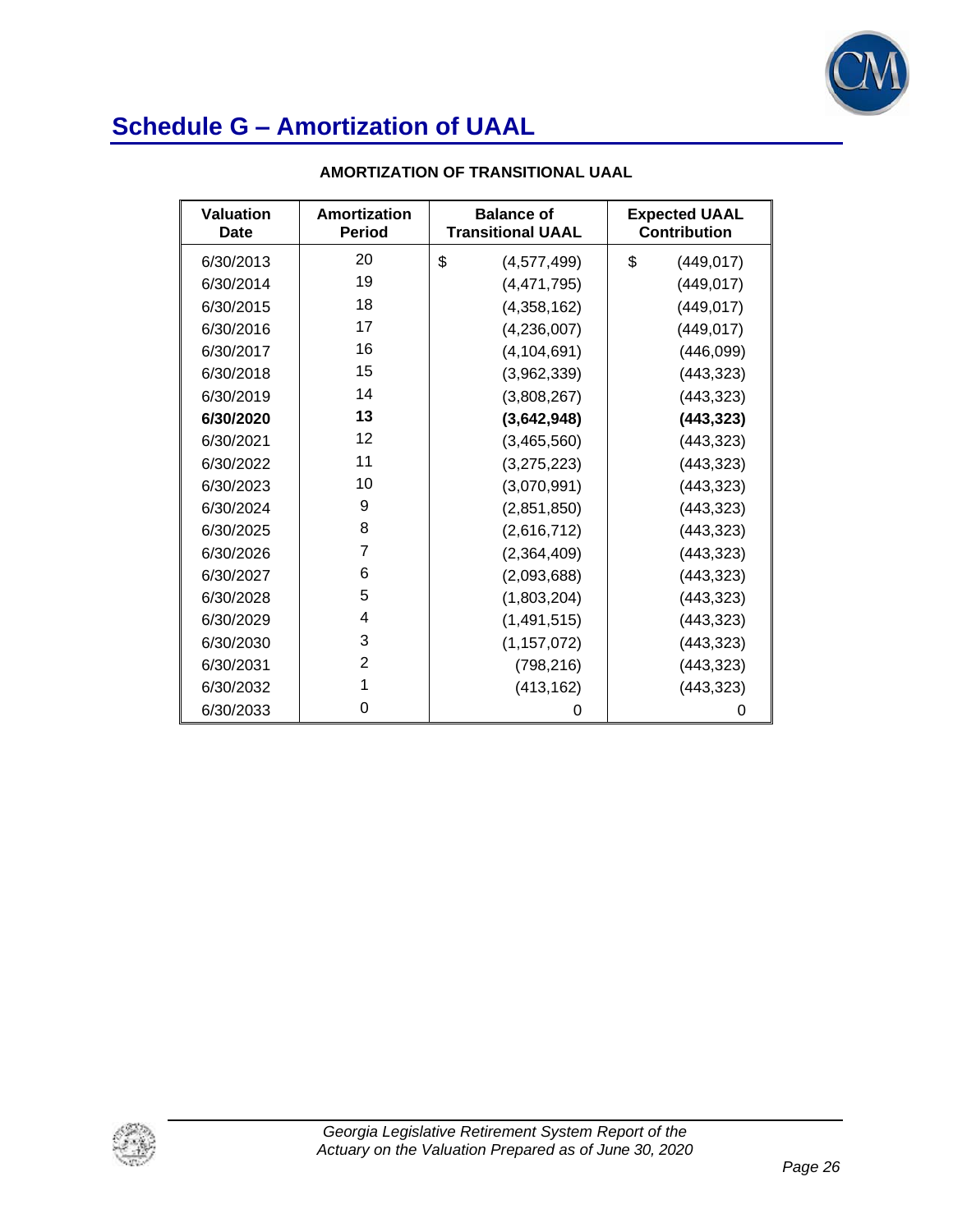

| <b>Valuation</b><br>Date | Amortization<br><b>Period</b> | <b>Balance of New</b><br><b>Incremental UAAL</b><br>6/30/2014 | <b>Expected UAAL</b><br><b>Contribution</b> |
|--------------------------|-------------------------------|---------------------------------------------------------------|---------------------------------------------|
| 6/30/2014                | 20                            | \$<br>(1, 152, 968)                                           | \$<br>(113,097)                             |
| 6/30/2015                | 19                            | (1, 126, 343)                                                 | (113,097)                                   |
| 6/30/2016                | 18                            | (1,097,722)                                                   | (113,097)                                   |
| 6/30/2017                | 17                            | (1,066,954)                                                   | (112, 330)                                  |
| 6/30/2018                | 16                            | (1,033,579)                                                   | (111, 597)                                  |
| 6/30/2019                | 15                            | (997, 433)                                                    | (111, 597)                                  |
| 6/30/2020                | 14                            | (958, 649)                                                    | (111, 597)                                  |
| 6/30/2021                | 13                            | (917, 033)                                                    | (111, 597)                                  |
| 6/30/2022                | 12                            | (872, 380)                                                    | (111, 597)                                  |
| 6/30/2023                | 11                            | (824, 466)                                                    | (111, 597)                                  |
| 6/30/2024                | 10                            | (773,056)                                                     | (111, 597)                                  |
| 6/30/2025                | 9                             | (717, 892)                                                    | (111, 597)                                  |
| 6/30/2026                | 8                             | (658, 701)                                                    | (111, 597)                                  |
| 6/30/2027                | 7                             | (595, 189)                                                    | (111, 597)                                  |
| 6/30/2028                | 6                             | (527, 041)                                                    | (111, 597)                                  |
| 6/30/2029                | 5                             | (453, 918)                                                    | (111, 597)                                  |
| 6/30/2030                | 4                             | (375, 457)                                                    | (111, 597)                                  |
| 6/30/2031                | 3                             | (291, 268)                                                    | (111, 597)                                  |
| 6/30/2032                | 2                             | (200, 934)                                                    | (111, 597)                                  |
| 6/30/2033                | 1                             | (104, 005)                                                    | (111, 597)                                  |
| 6/30/2034                | 0                             | 0                                                             | O                                           |

#### **AMORTIZATION OF 2014 INCREMENTAL UAAL**

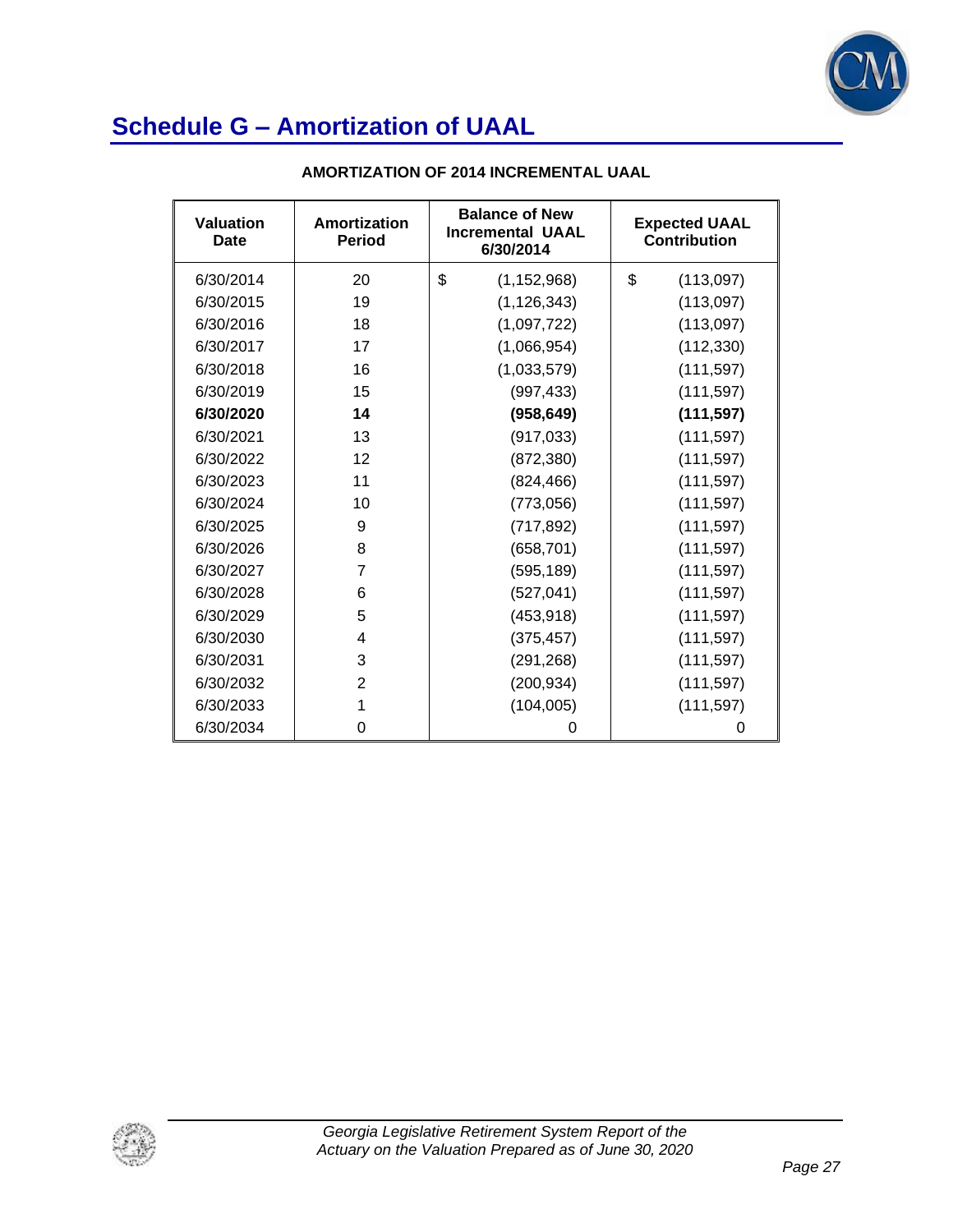

| <b>Valuation</b><br>Date | Amortization<br><b>Period</b> | <b>Balance of New</b><br><b>Incremental UAAL</b><br>6/30/2015 | <b>Expected UAAL</b><br><b>Contribution</b> |
|--------------------------|-------------------------------|---------------------------------------------------------------|---------------------------------------------|
| 6/30/2015                | 20                            | \$<br>(460, 224)                                              | \$<br>(45, 144)                             |
| 6/30/2016                | 19                            | (449, 597)                                                    | (45, 144)                                   |
| 6/30/2017                | 18                            | (438, 172)                                                    | (44, 825)                                   |
| 6/30/2018                | 17                            | (425, 771)                                                    | (44, 520)                                   |
| 6/30/2019                | 16                            | (412, 332)                                                    | (44, 520)                                   |
| 6/30/2020                | 15                            | (397, 912)                                                    | (44, 520)                                   |
| 6/30/2021                | 14                            | (382, 440)                                                    | (44, 520)                                   |
| 6/30/2022                | 13                            | (365, 838)                                                    | (44, 520)                                   |
| 6/30/2023                | 12                            | (348, 024)                                                    | (44, 520)                                   |
| 6/30/2024                | 11                            | (328, 910)                                                    | (44, 520)                                   |
| 6/30/2025                | 10                            | (308, 400)                                                    | (44, 520)                                   |
| 6/30/2026                | 9                             | (286, 393)                                                    | (44, 520)                                   |
| 6/30/2027                | 8                             | (262, 780)                                                    | (44, 520)                                   |
| 6/30/2028                | $\overline{7}$                | (237, 442)                                                    | (44, 520)                                   |
| 6/30/2029                | 6                             | (210, 256)                                                    | (44, 520)                                   |
| 6/30/2030                | 5                             | (181, 084)                                                    | (44, 520)                                   |
| 6/30/2031                | 4                             | (149, 783)                                                    | (44, 520)                                   |
| 6/30/2032                | 3                             | (116, 197)                                                    | (44, 520)                                   |
| 6/30/2033                | $\overline{2}$                | (80, 160)                                                     | (44, 520)                                   |
| 6/30/2034                | 1                             | (41, 491)                                                     | (44, 520)                                   |
| 6/30/2035                | 0                             | 0                                                             | 0                                           |

#### **AMORTIZATION OF 2015 INCREMENTAL UAAL**

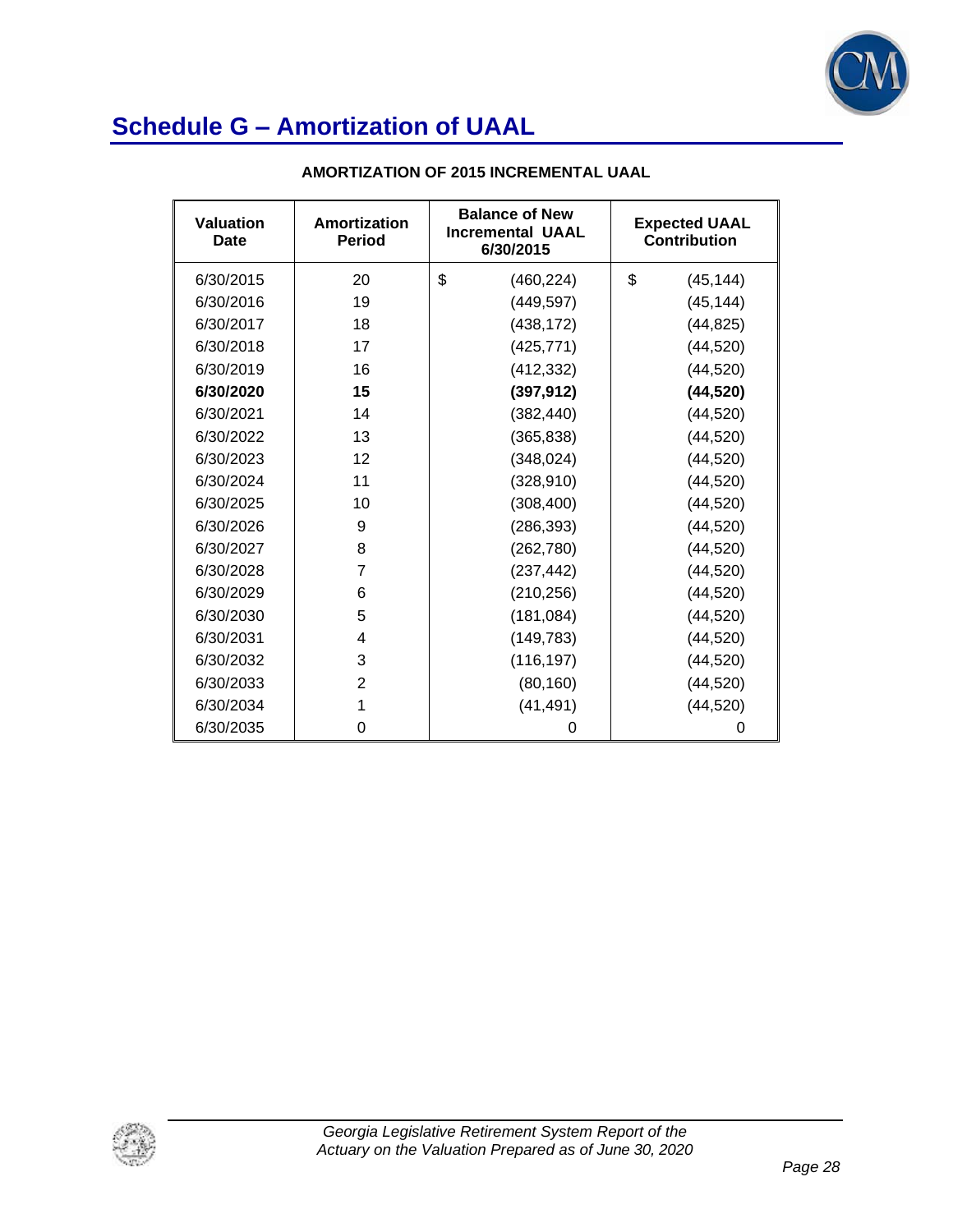

| <b>Valuation</b><br>Date | Amortization<br><b>Period</b> | <b>Balance of New</b><br><b>Incremental UAAL</b><br>6/30/2016 | <b>Expected UAAL</b><br>Contribution |
|--------------------------|-------------------------------|---------------------------------------------------------------|--------------------------------------|
| 6/30/2016                | 20                            | \$<br>(854, 468)                                              | \$<br>(83, 816)                      |
| 6/30/2017                | 19                            | (834, 736)                                                    | (83, 202)                            |
| 6/30/2018                | 18                            | (813, 305)                                                    | (82, 612)                            |
| 6/30/2019                | 17                            | (790, 064)                                                    | (82, 612)                            |
| 6/30/2020                | 16                            | (765, 127)                                                    | (82, 612)                            |
| 6/30/2021                | 15                            | (738, 370)                                                    | (82, 612)                            |
| 6/30/2022                | 14                            | (709, 659)                                                    | (82, 612)                            |
| 6/30/2023                | 13                            | (678, 852)                                                    | (82, 612)                            |
| 6/30/2024                | 12                            | (645, 796)                                                    | (82, 612)                            |
| 6/30/2025                | 11                            | (610, 328)                                                    | (82, 612)                            |
| 6/30/2026                | 10                            | (572, 270)                                                    | (82, 612)                            |
| 6/30/2027                | 9                             | (531, 433)                                                    | (82, 612)                            |
| 6/30/2028                | 8                             | (487, 616)                                                    | (82, 612)                            |
| 6/30/2029                | 7                             | (440,600)                                                     | (82, 612)                            |
| 6/30/2030                | 6                             | (390, 152)                                                    | (82, 612)                            |
| 6/30/2031                | 5                             | (336, 021)                                                    | (82, 612)                            |
| 6/30/2032                | 4                             | (277, 939)                                                    | (82, 612)                            |
| 6/30/2033                | 3                             | (215, 617)                                                    | (82, 612)                            |
| 6/30/2034                | $\overline{2}$                | (148, 745)                                                    | (82, 612)                            |
| 6/30/2035                | 1                             | (76, 991)                                                     | (82, 612)                            |
| 6/30/2036                | 0                             | 0                                                             | 0                                    |

#### **AMORTIZATION OF 2016 INCREMENTAL UAAL**

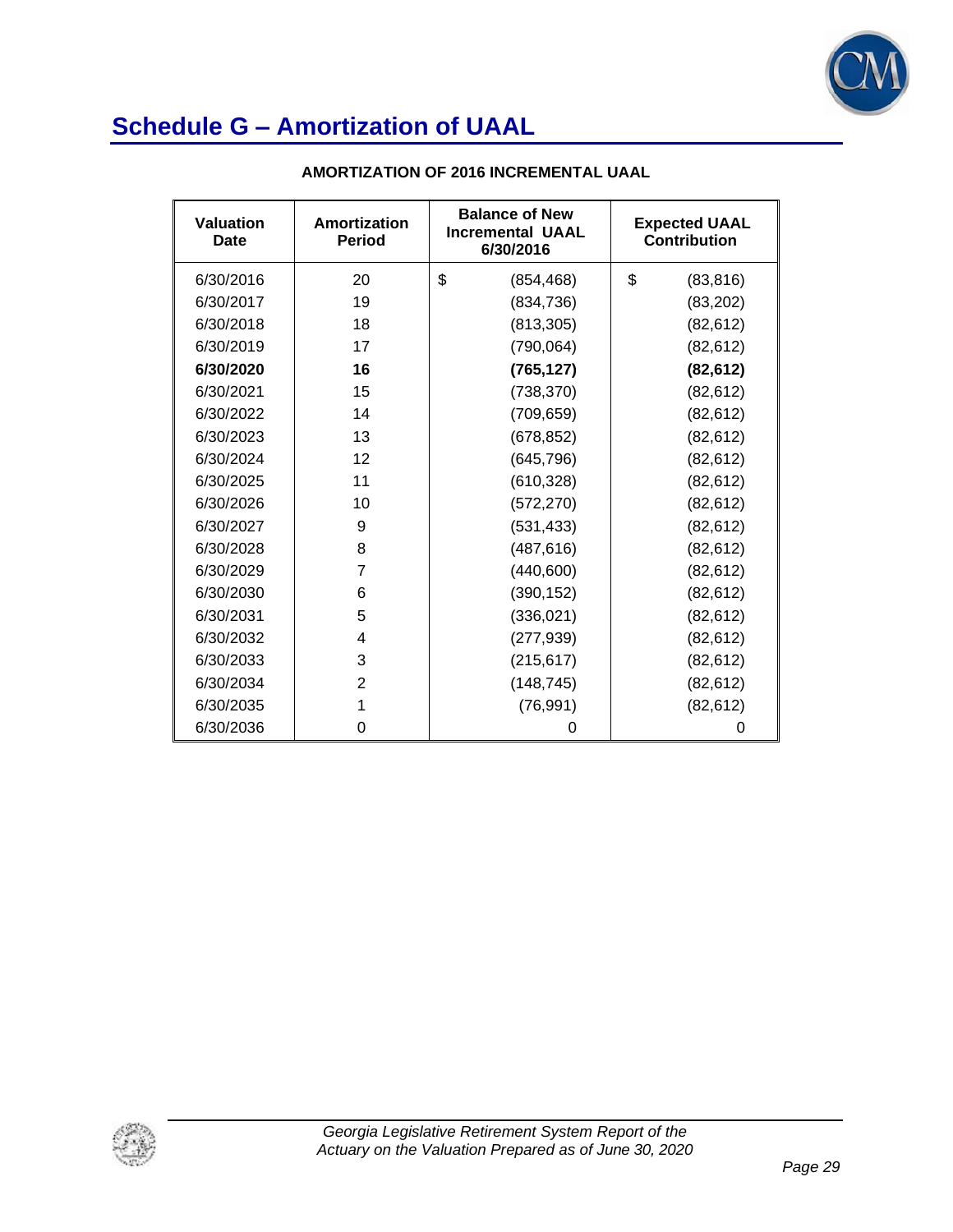

| <b>Valuation</b><br>Date | Amortization<br><b>Period</b> | <b>Balance of New</b><br><b>Incremental UAAL</b><br>6/30/2017 | <b>Expected UAAL</b><br><b>Contribution</b> |
|--------------------------|-------------------------------|---------------------------------------------------------------|---------------------------------------------|
| 6/30/2017                | 20                            | \$<br>(794, 740)                                              | \$<br>(77, 366)                             |
| 6/30/2018                | 19                            | (776, 185)                                                    | (76, 796)                                   |
| 6/30/2019                | 18                            | (756, 050)                                                    | (76, 796)                                   |
| 6/30/2020                | 17                            | (734, 446)                                                    | (76, 796)                                   |
| 6/30/2021                | 16                            | (711, 264)                                                    | (76, 796)                                   |
| 6/30/2022                | 15                            | (686, 390)                                                    | (76, 796)                                   |
| 6/30/2023                | 14                            | (659, 700)                                                    | (76, 796)                                   |
| 6/30/2024                | 13                            | (631,062)                                                     | (76, 796)                                   |
| 6/30/2025                | 12                            | (600, 334)                                                    | (76, 796)                                   |
| 6/30/2026                | 11                            | (567, 362)                                                    | (76, 796)                                   |
| 6/30/2027                | 10                            | (531, 983)                                                    | (76, 796)                                   |
| 6/30/2028                | 9                             | (494, 022)                                                    | (76, 796)                                   |
| 6/30/2029                | 8                             | (453, 289)                                                    | (76, 796)                                   |
| 6/30/2030                | 7                             | (409, 583)                                                    | (76, 796)                                   |
| 6/30/2031                | 6                             | (362, 686)                                                    | (76, 796)                                   |
| 6/30/2032                | 5                             | (312, 366)                                                    | (76, 796)                                   |
| 6/30/2033                | 4                             | (258, 373)                                                    | (76, 796)                                   |
| 6/30/2034                | 3                             | (200, 438)                                                    | (76, 796)                                   |
| 6/30/2035                | 2                             | (138, 274)                                                    | (76, 796)                                   |
| 6/30/2036                | 1                             | (71, 571)                                                     | (76, 796)                                   |
| 6/30/2037                | 0                             | 0                                                             | 0                                           |

#### **AMORTIZATION OF 2017 INCREMENTAL UAAL**

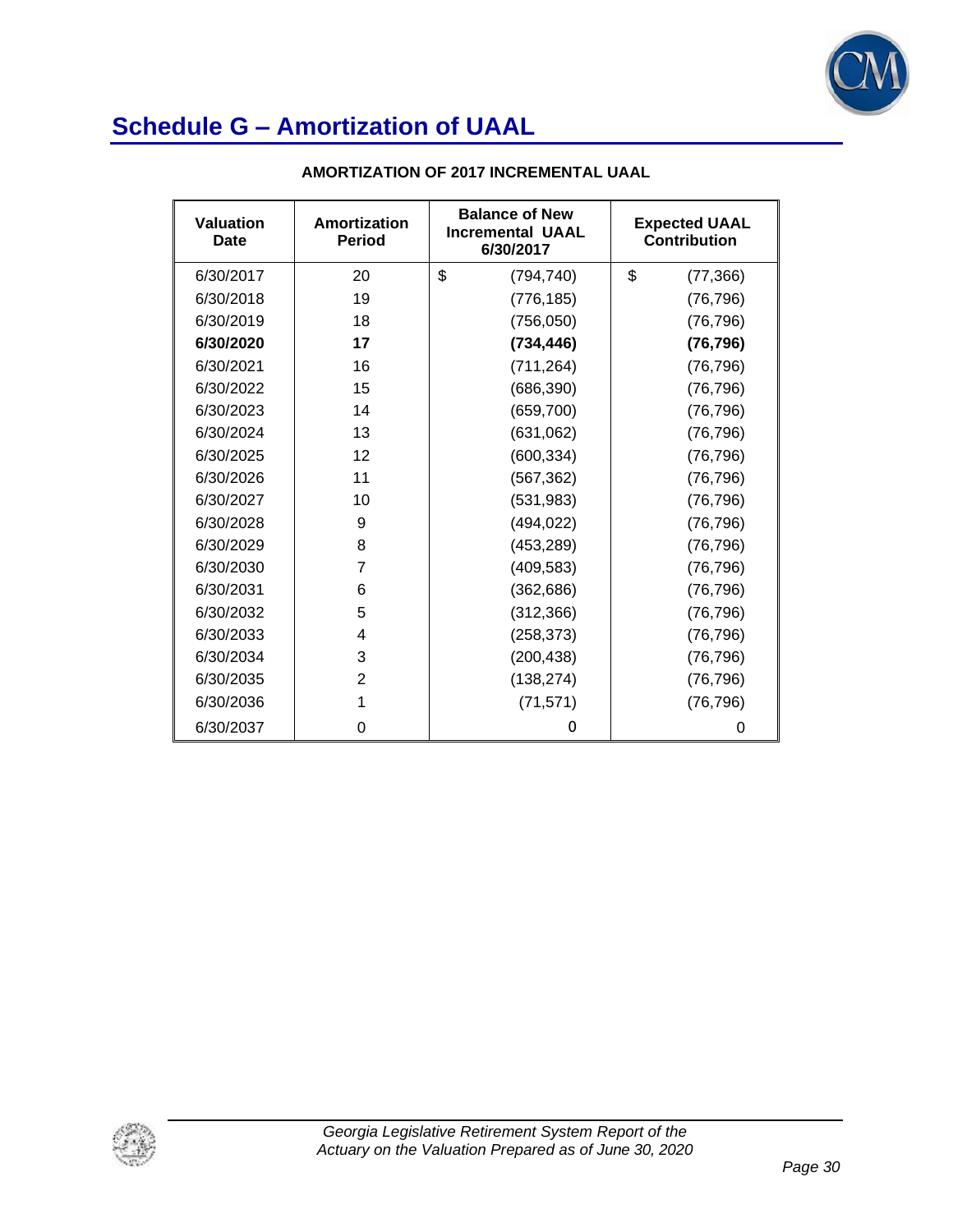

| Valuation<br>Date | Amortization<br><b>Period</b> | <b>Balance of New</b><br><b>Incremental UAAL</b><br>6/30/2018 | <b>Expected UAAL</b><br><b>Contribution</b> |
|-------------------|-------------------------------|---------------------------------------------------------------|---------------------------------------------|
| 6/30/2018         | 20                            | \$<br>(954, 627)                                              | \$<br>(92, 222)                             |
| 6/30/2019         | 19                            | (932,093)                                                     | (92, 222)                                   |
| 6/30/2020         | 18                            | (907, 914)                                                    | (92, 222)                                   |
| 6/30/2021         | 17                            | (881, 970)                                                    | (92, 222)                                   |
| 6/30/2022         | 16                            | (854, 132)                                                    | (92, 222)                                   |
| 6/30/2023         | 15                            | (824, 262)                                                    | (92, 222)                                   |
| 6/30/2024         | 14                            | (792, 211)                                                    | (92, 222)                                   |
| 6/30/2025         | 13                            | (757, 820)                                                    | (92, 222)                                   |
| 6/30/2026         | 12                            | (720, 919)                                                    | (92, 222)                                   |
| 6/30/2027         | 11                            | (681, 325)                                                    | (92, 222)                                   |
| 6/30/2028         | 10                            | (638, 840)                                                    | (92, 222)                                   |
| 6/30/2029         | 9                             | (593, 253)                                                    | (92, 222)                                   |
| 6/30/2030         | 8                             | (544, 339)                                                    | (92, 222)                                   |
| 6/30/2031         | $\overline{7}$                | (491, 854)                                                    | (92, 222)                                   |
| 6/30/2032         | 6                             | (435, 537)                                                    | (92, 222)                                   |
| 6/30/2033         | 5                             | (375, 110)                                                    | (92, 222)                                   |
| 6/30/2034         | 4                             | (310, 271)                                                    | (92, 222)                                   |
| 6/30/2035         | 3                             | (240, 699)                                                    | (92, 222)                                   |
| 6/30/2036         | $\overline{2}$                | (166, 048)                                                    | (92, 222)                                   |
| 6/30/2037         | 1                             | (85, 948)                                                     | (92, 222)                                   |
| 6/30/2038         | 0                             | 0                                                             | 0                                           |

#### **AMORTIZATION OF 2018 INCREMENTAL UAAL**

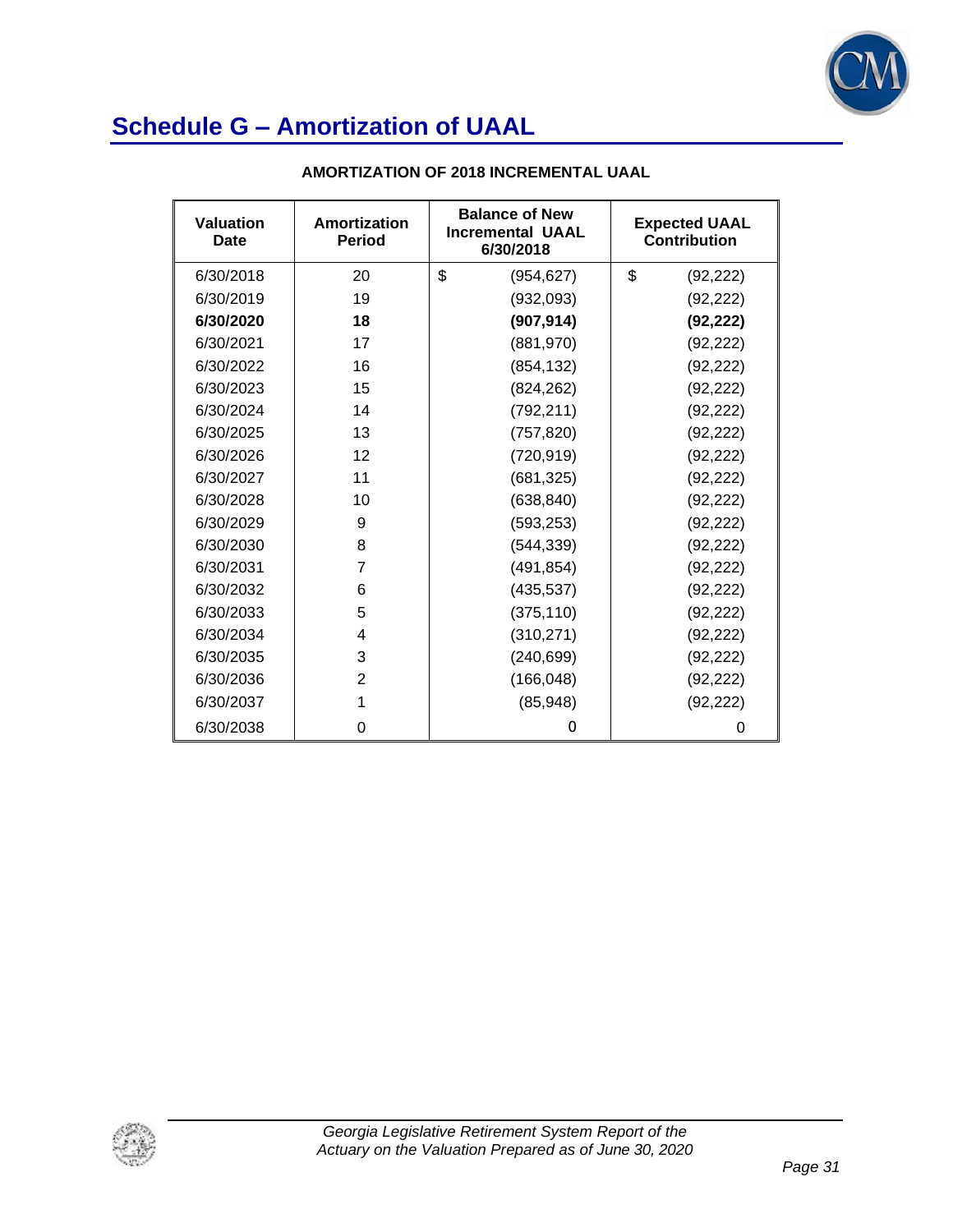

| Valuation<br>Date | Amortization<br><b>Period</b> | <b>Balance of New</b><br><b>Incremental UAAL</b><br>6/30/2019 | <b>Expected UAAL</b><br><b>Contribution</b> |
|-------------------|-------------------------------|---------------------------------------------------------------|---------------------------------------------|
| 6/30/2019         | 20                            | \$<br>(742, 914)                                              | \$<br>(71, 769)                             |
| 6/30/2020         | 19                            | (725, 377)                                                    | (71, 769)                                   |
| 6/30/2021         | 18                            | (706, 561)                                                    | (71, 769)                                   |
| 6/30/2022         | 17                            | (686, 370)                                                    | (71, 769)                                   |
| 6/30/2023         | 16                            | (664, 706)                                                    | (71, 769)                                   |
| 6/30/2024         | 15                            | (641, 460)                                                    | (71, 769)                                   |
| 6/30/2025         | 14                            | (616, 518)                                                    | (71, 769)                                   |
| 6/30/2026         | 13                            | (589, 754)                                                    | (71, 769)                                   |
| 6/30/2027         | 12                            | (561, 037)                                                    | (71, 769)                                   |
| 6/30/2028         | 11                            | (530, 224)                                                    | (71, 769)                                   |
| 6/30/2029         | 10                            | (497, 161)                                                    | (71, 769)                                   |
| 6/30/2030         | 9                             | (461, 684)                                                    | (71, 769)                                   |
| 6/30/2031         | 8                             | (423, 618)                                                    | (71, 769)                                   |
| 6/30/2032         | 7                             | (382, 773)                                                    | (71, 769)                                   |
| 6/30/2033         | 6                             | (338, 946)                                                    | (71, 769)                                   |
| 6/30/2034         | 5                             | (291, 919)                                                    | (71, 769)                                   |
| 6/30/2035         | 4                             | (241, 460)                                                    | (71, 769)                                   |
| 6/30/2036         | 3                             | (187, 318)                                                    | (71, 769)                                   |
| 6/30/2037         | 2                             | (129, 223)                                                    | (71, 769)                                   |
| 6/30/2038         | 1                             | (66, 887)                                                     | (71, 769)                                   |
| 6/30/2039         | 0                             | 0                                                             | 0                                           |

#### **AMORTIZATION OF 2019 INCREMENTAL UAAL**

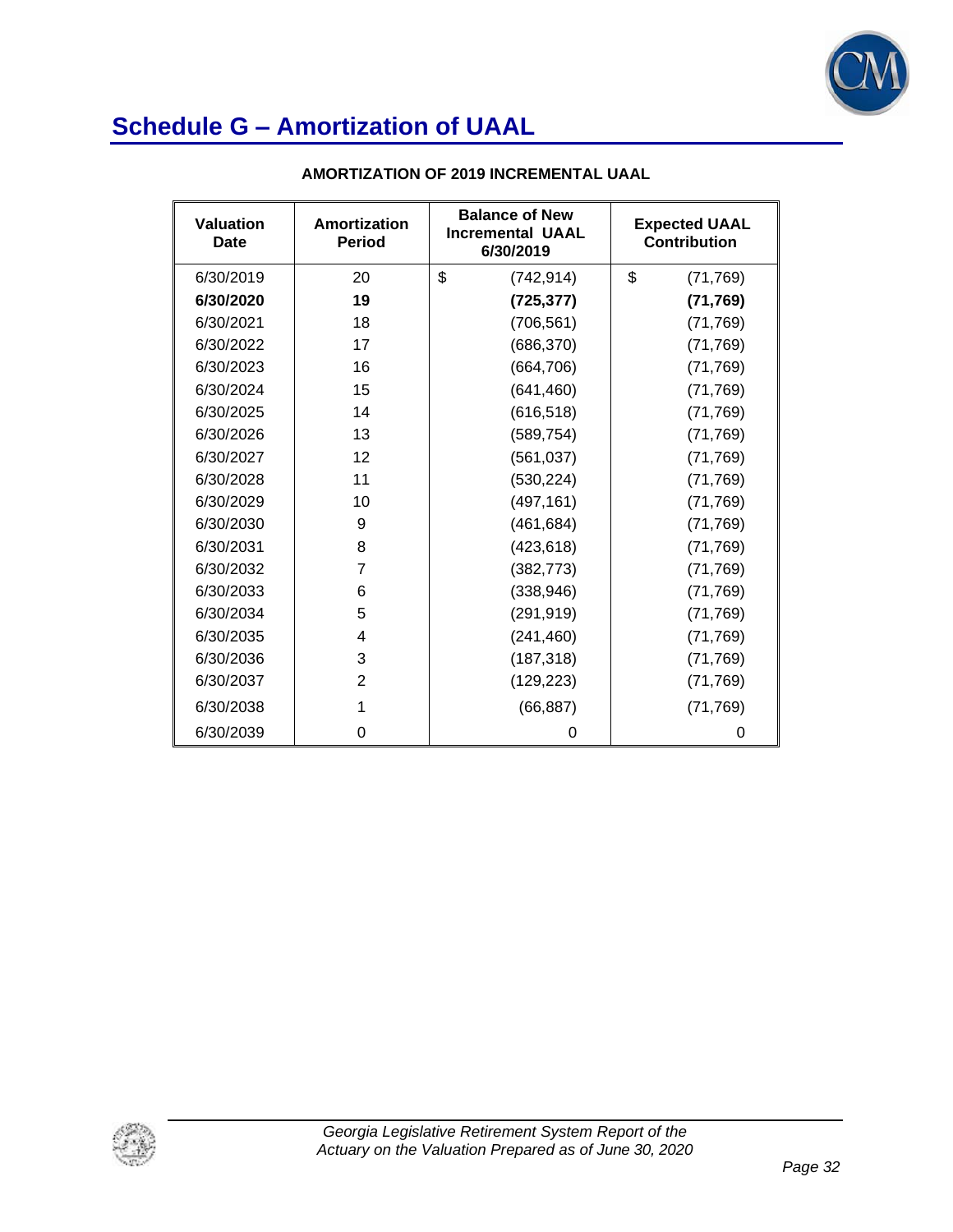

| <b>Valuation</b><br>Date | Amortization<br><b>Period</b> | <b>Balance of New</b><br><b>Incremental UAAL</b><br>6/30/2020 | <b>Expected UAAL</b><br>Contribution |
|--------------------------|-------------------------------|---------------------------------------------------------------|--------------------------------------|
| 6/30/2020                | 20                            | \$<br>(986, 040)                                              | \$<br>(95, 256)                      |
| 6/30/2021                | 19                            | (962, 764)                                                    | (95, 256)                            |
| 6/30/2022                | 18                            | (937,790)                                                     | (95, 256)                            |
| 6/30/2023                | 17                            | (910, 992)                                                    | (95, 256)                            |
| 6/30/2024                | 16                            | (882, 238)                                                    | (95, 256)                            |
| 6/30/2025                | 15                            | (851, 385)                                                    | (95, 256)                            |
| 6/30/2026                | 14                            | (818, 279)                                                    | (95, 256)                            |
| 6/30/2027                | 13                            | (782, 757)                                                    | (95, 256)                            |
| 6/30/2028                | 12                            | (744, 642)                                                    | (95, 256)                            |
| 6/30/2029                | 11                            | (703, 745)                                                    | (95, 256)                            |
| 6/30/2030                | 10                            | (659, 861)                                                    | (95, 256)                            |
| 6/30/2031                | 9                             | (612, 775)                                                    | (95, 256)                            |
| 6/30/2032                | 8                             | (562, 251)                                                    | (95, 256)                            |
| 6/30/2033                | 7                             | (508, 039)                                                    | (95, 256)                            |
| 6/30/2034                | 6                             | (449, 869)                                                    | (95, 256)                            |
| 6/30/2035                | 5                             | (387, 453)                                                    | (95, 256)                            |
| 6/30/2036                | 4                             | (320, 481)                                                    | (95, 256)                            |
| 6/30/2037                | 3                             | (248, 619)                                                    | (95, 256)                            |
| 6/30/2038                | $\overline{2}$                | (171, 512)                                                    | (95, 256)                            |
| 6/30/2039                |                               | (88, 776)                                                     | (95, 256)                            |
| 6/30/2040                | 0                             | 0                                                             | 0                                    |

#### **AMORTIZATION OF 2020 INCREMENTAL UAAL**

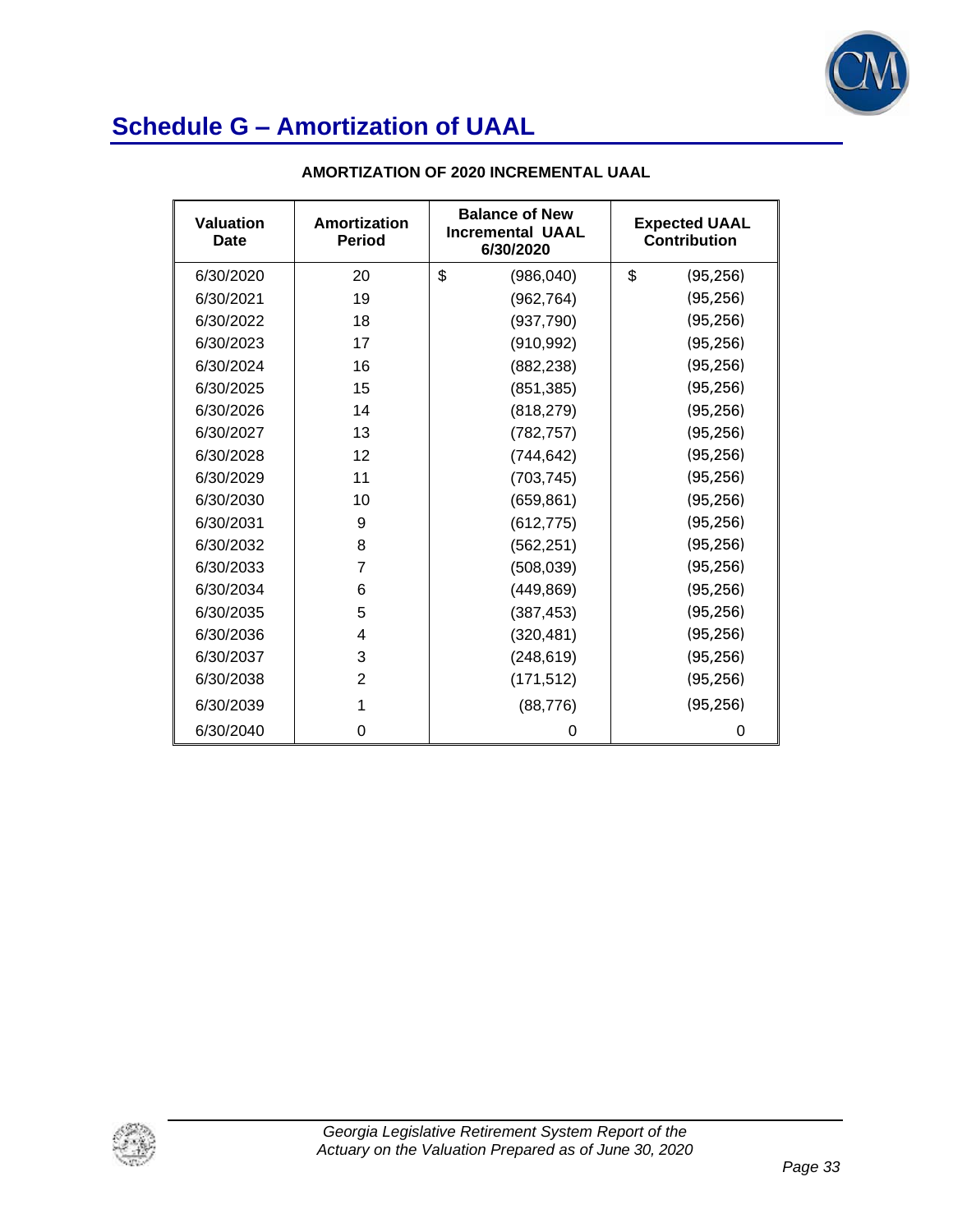

### **Schedule H – Summary of Main System Provisions**

Normal Retirement Benefit

#### **AS INTERPRETED FOR VALUATION PURPOSES**

The Georgia Legislative Retirement System (LRS) is a cost-sharing multiple employer defined benefit pension plan established by the Georgia General Assembly in 1979 for the purpose of providing retirement allowances and other benefits for all members of the Georgia General Assembly.

Eligibility Age 65 and 8 years of creditable service or age 62 and 8 years of membership service (for eligible purposes, 4 legislative terms are equivalent to 8 years of membership service). Benefit **Example 20 and The Monthly benefit is \$36 multiplied by years of creditable service.** For members with retirement dates prior to July 1, 2013, a one-time 1.75% increase is made at time of retirement. Early Retirement Benefit Eligibility **Age 60 and 8 years of membership service.** Benefit **Accrued benefit reduced by 5% for each year member is under** is under age 62. Disability Retirement Benefit No special benefit. Benefit is same as early or normal retirement. Involuntary Retirement Benefit N/A Deferred Vested Retirement Benefit Eligibility 8 years of creditable service. Member contributions not withdrawn. Benefit **Accrued benefit deferred to age 65 or reduced benefit payable Benefit** payable at age 60. Death Benefit Eligibility **If less than 15 years of creditable service**, a refund of accumulated contributions. If at least 15 years of creditable service or eligible for retirement, the benefit below. Benefit Benefit equal to retirement benefit immediately prior to death under 100% joint and survivorship option.

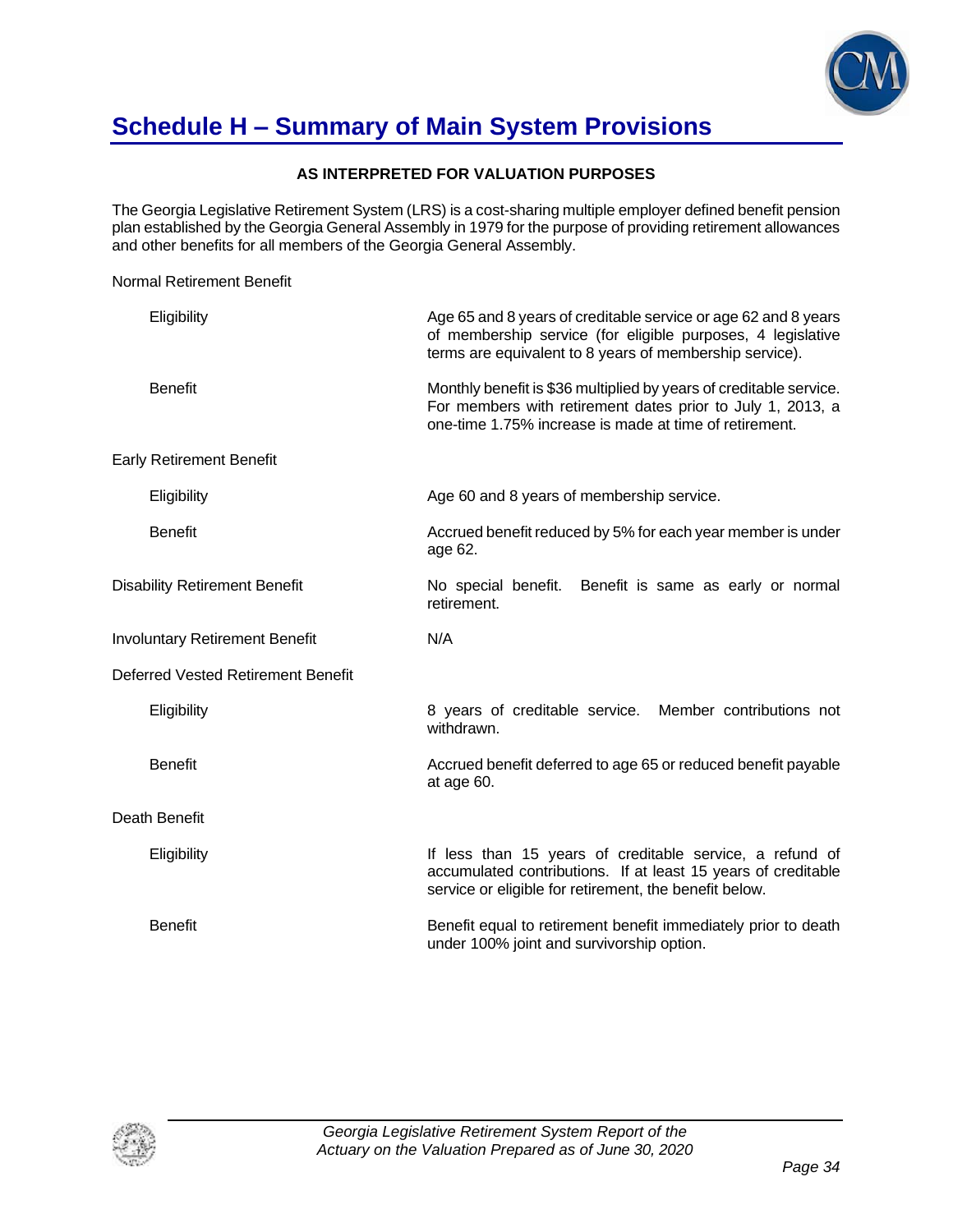

# **Schedule H – Summary of Main System Provisions**

Termination Benefit

|                             | Eligibility            | Termination with less than 8 years of creditable service.                                                                          |                                                                          |  |  |  |
|-----------------------------|------------------------|------------------------------------------------------------------------------------------------------------------------------------|--------------------------------------------------------------------------|--|--|--|
|                             | <b>Benefit</b>         |                                                                                                                                    | Return of the member's accumulated contributions.                        |  |  |  |
|                             | <b>Payment Options</b> | (1)                                                                                                                                | Life annuity. Guaranteed payment of accumulated<br>member contributions. |  |  |  |
|                             |                        | (2)                                                                                                                                | 100% joint and survivorship annuity.                                     |  |  |  |
|                             |                        | (3)                                                                                                                                | 50% joint and survivorship annuity.                                      |  |  |  |
| Post-Retirement Adjustments |                        | The Board may from time to time grant a Cost of Living<br>Adjustment.                                                              |                                                                          |  |  |  |
|                             | Contributions          |                                                                                                                                    |                                                                          |  |  |  |
|                             | By Members             |                                                                                                                                    | Members contribute $8\frac{1}{2}\%$ of salary.                           |  |  |  |
|                             | By Employers           | Employer contributions are actuarially determined and<br>approved and certified by the Board to the legislative fiscal<br>officer. |                                                                          |  |  |  |

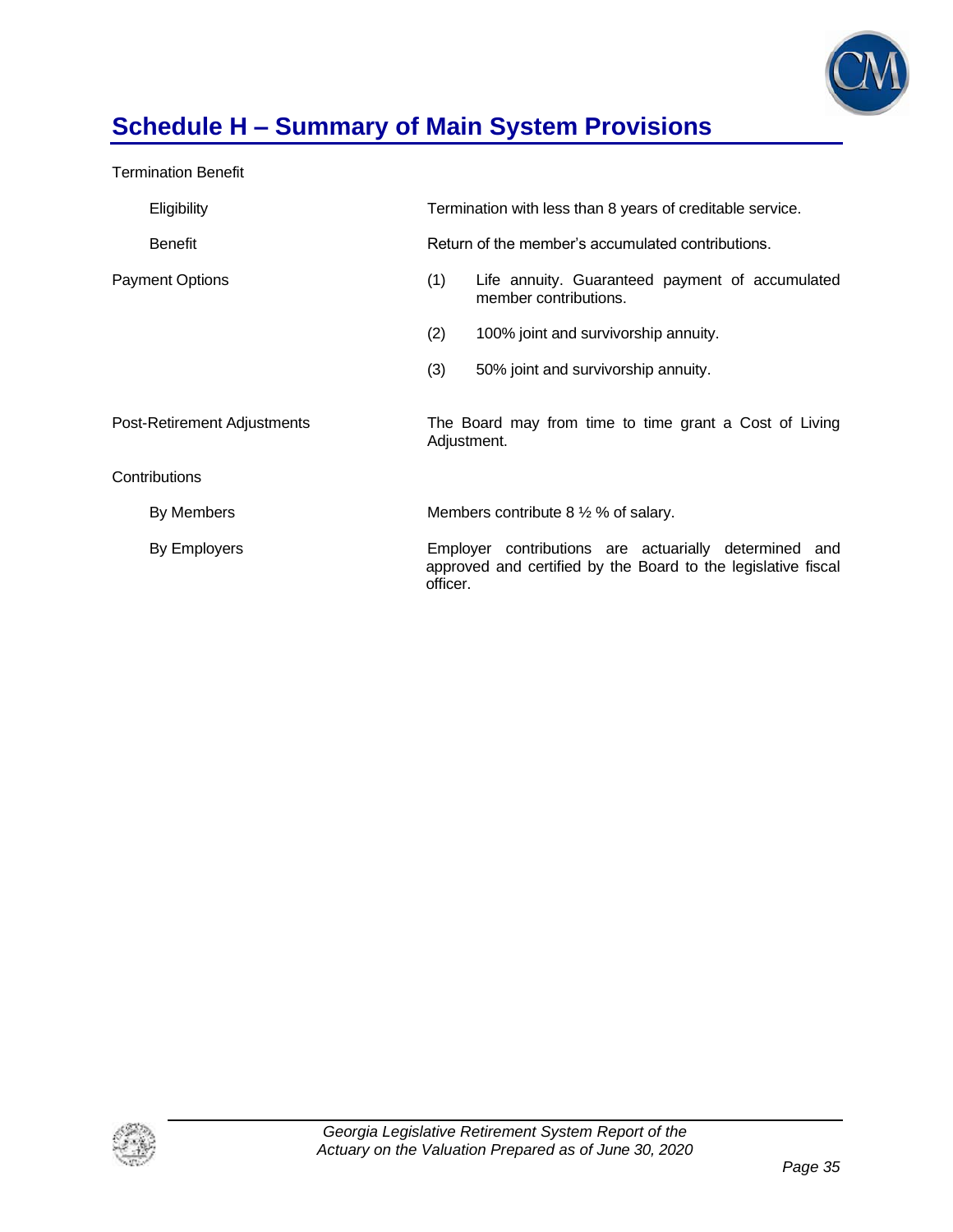

# **Schedule I – Tables of Membership Data**

|                        |                | <b>Years of Service</b> |                |                |                |                |                         |          |                |              |
|------------------------|----------------|-------------------------|----------------|----------------|----------------|----------------|-------------------------|----------|----------------|--------------|
| <b>Attained</b><br>Age | <b>Under 1</b> | 1 to $4$                | 5 to 9         | 10 to 14       | 15 to 19       | 20 to 24       | 25 to 29                | 30 to 34 | 35 & Up        | <b>Total</b> |
| Under 25               |                |                         |                |                |                |                |                         |          |                |              |
| 25 to 29               |                | 4                       |                |                |                |                |                         |          |                | 4            |
| 30 to 34               |                | $\mathbf{3}$            | $\sqrt{5}$     |                |                |                |                         |          |                | 8            |
| 35 to 39               | $\mathbf{1}$   | 6                       | $\overline{4}$ |                |                |                |                         |          |                | 11           |
| 40 to 44               |                | 15                      | $\overline{7}$ | $\mathbf{1}$   | 1              |                |                         |          |                | 24           |
| 45 to 49               |                | 12                      | 11             |                |                |                |                         |          |                | 23           |
| 50 to 54               |                | 9                       | 10             |                | 3              |                |                         |          |                | 22           |
| 55 to 59               |                | 10                      | 15             | $\mathbf{1}$   | $\overline{c}$ | 1              |                         |          |                | 29           |
| 60 to 64               | $\mathbf{1}$   | 5                       | $10$           | $\sqrt{5}$     | $\overline{7}$ | $\sqrt{3}$     | $\mathbf{3}$            |          |                | 34           |
| 65 to 69               |                | $\overline{7}$          | 10             | $\overline{7}$ | 5              | 3              | $\overline{c}$          |          |                | 34           |
| 70 & Up                |                | 3                       | 5              | $\sqrt{2}$     | $\overline{7}$ | $\overline{4}$ | $\overline{\mathbf{4}}$ | 1        | $\overline{4}$ | $30\,$       |
| Total                  | $\overline{c}$ | 74                      | 77             | 16             | 25             | 11             | 9                       | 1        | 4              | 219          |

#### **NUMBER OF ACTIVE MEMBERS BY AGE AND SERVICE AS OF JUNE 30, 2020**

Average Age: 56.2 Average Service: 10.0

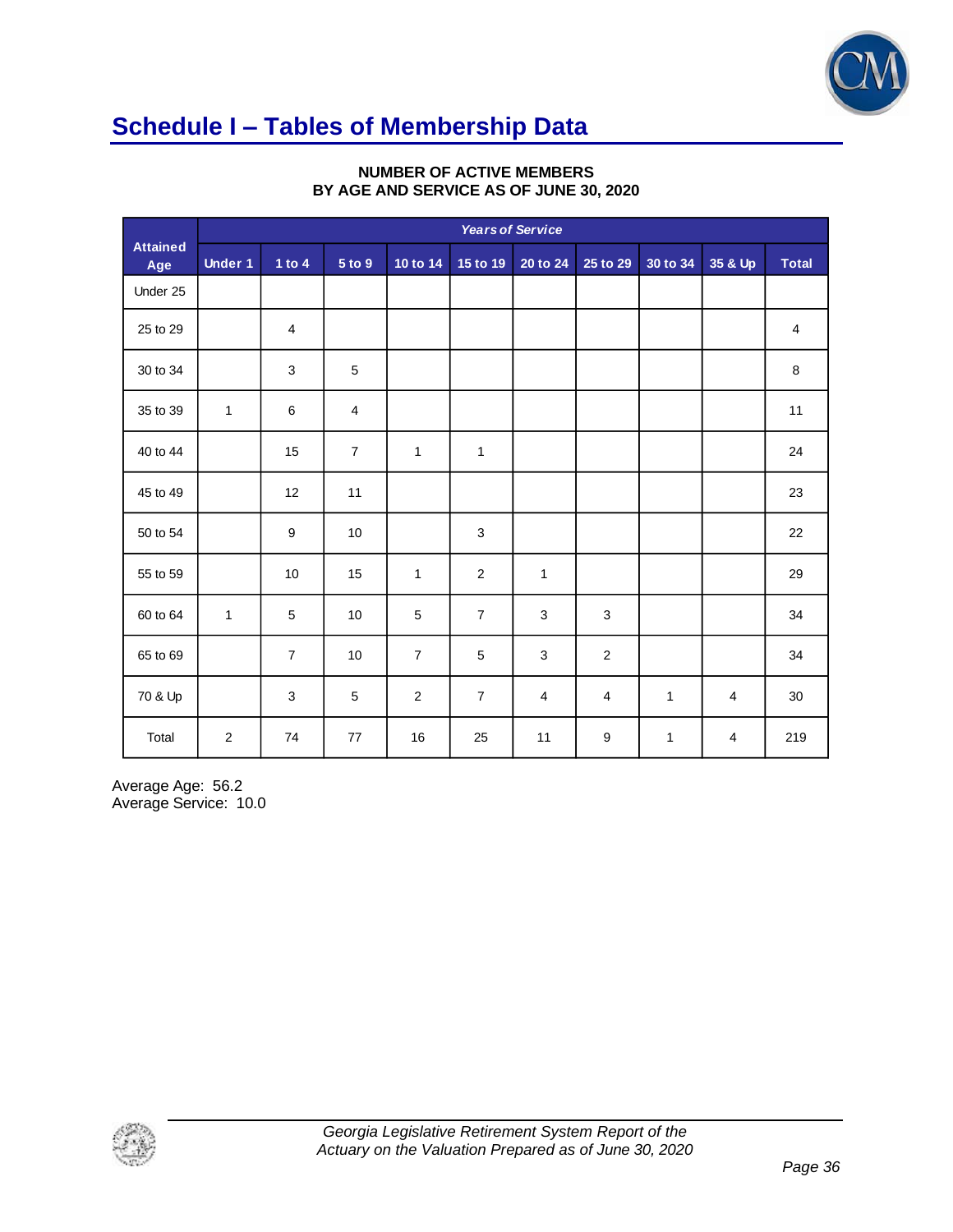

# **Schedule I – Tables of Membership Data**

| Age       | <b>Number</b><br>of Members | <b>Total</b><br><b>Annual Benefits</b> | <b>Average</b><br><b>Annual Benefits</b> |
|-----------|-----------------------------|----------------------------------------|------------------------------------------|
| Under 50  | 0                           | \$<br>$\Omega$                         | \$<br>0                                  |
| $50 - 54$ | 0                           | 0                                      | 0                                        |
| $55 - 59$ | 0                           | $\Omega$                               | 0                                        |
| $60 - 64$ | 11                          | 62,488                                 | 5,681                                    |
| 65 - 69   | 28                          | 132,933                                | 4,748                                    |
| 70 - 74   | 48                          | 278,754                                | 5,807                                    |
| 75 - 79   | 52                          | 322,203                                | 6,196                                    |
| $80 - 84$ | 34                          | 206,241                                | 6,066                                    |
| 85 - 89   | 21                          | 141,990                                | 6,761                                    |
| $90 - 94$ | $12 \overline{ }$           | 114,399                                | 9,533                                    |
| 95 & Over | 2                           | 18,428                                 | 9,214                                    |
|           |                             |                                        |                                          |
| Total     | 208                         | \$<br>1,277,436                        | \$<br>6,142                              |

#### **NUMBER OF RETIRED MEMBERS AND THEIR BENEFITS BY AGE**

#### **NUMBER OF BENEFICIARIES AND THEIR BENEFITS BY AGE**

| Age       | <b>Number</b><br>of Members | <b>Total</b><br><b>Annual Benefits</b> | <b>Average</b><br><b>Annual Benefits</b> |
|-----------|-----------------------------|----------------------------------------|------------------------------------------|
| Under 50  | 2                           | \$<br>6,323                            | \$<br>3,161                              |
| $50 - 54$ | 0                           | 0                                      | 0                                        |
| $55 - 59$ | 2                           | 12,410                                 | 6,205                                    |
| $60 - 64$ | 1                           | 5,100                                  | 5,100                                    |
| $65 - 69$ | 5                           | 21,858                                 | 4,372                                    |
| 70 - 74   | 11                          | 55,050                                 | 5,005                                    |
| 75 - 79   | 12                          | 76,791                                 | 6,399                                    |
| $80 - 84$ | 8                           | 44,301                                 | 5,538                                    |
| 85 - 89   | 7                           | 51,570                                 | 7,367                                    |
| $90 - 94$ | 10                          | 97,947                                 | 9,795                                    |
| 95 & Over | 3                           | 41,628                                 | 13,876                                   |
|           |                             |                                        |                                          |
| Total     | 61                          | \$<br>412,978                          | \$<br>6,770                              |

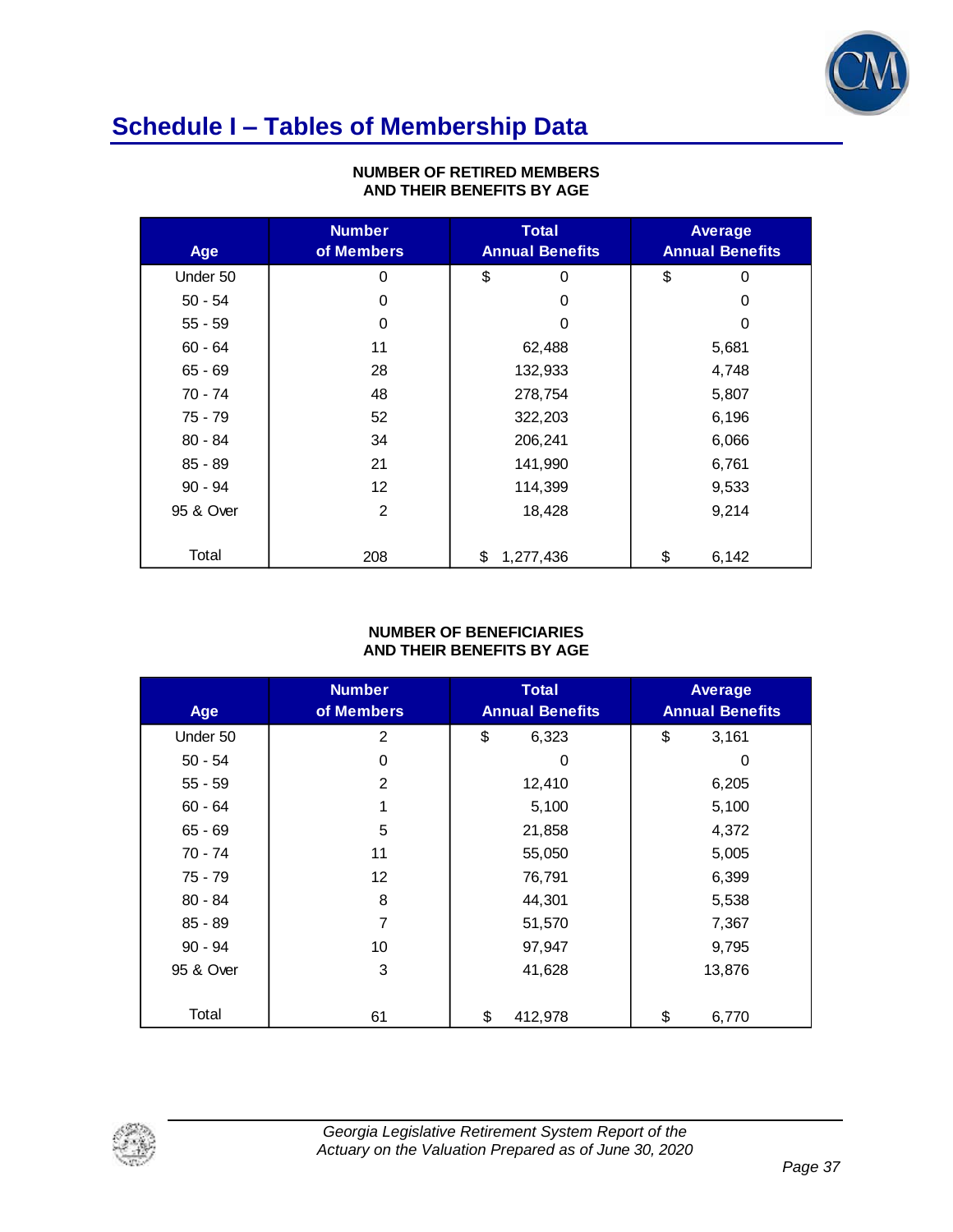

### **Schedule I – Tables of Membership Data**

| Age       | <b>Number</b><br>of Members | <b>Total</b><br><b>Annual Benefits</b> | Average<br><b>Annual Benefits</b> |
|-----------|-----------------------------|----------------------------------------|-----------------------------------|
| Under 45  | 3                           | \$<br>12,096                           | \$<br>4,032                       |
| 45-49     | 10                          | 44,568                                 | 4,457                             |
| 50-54     | 19                          | 87,912                                 | 4,627                             |
| 55-59     | 19                          | 100,008                                | 5,264                             |
| 60-64     | 22                          | 104,903                                | 4,768                             |
| 65-69     | 3                           | 15.948                                 | 5,316                             |
| 70 & Over | $\mathbf 0$                 | 0                                      | 0                                 |
|           |                             |                                        |                                   |
| Total     | 76                          | \$<br>365,435                          | \$<br>4,808                       |

#### **NUMBER OF DEFERRED VESTED MEMBERS AND THEIR BENEFITS BY AGE**